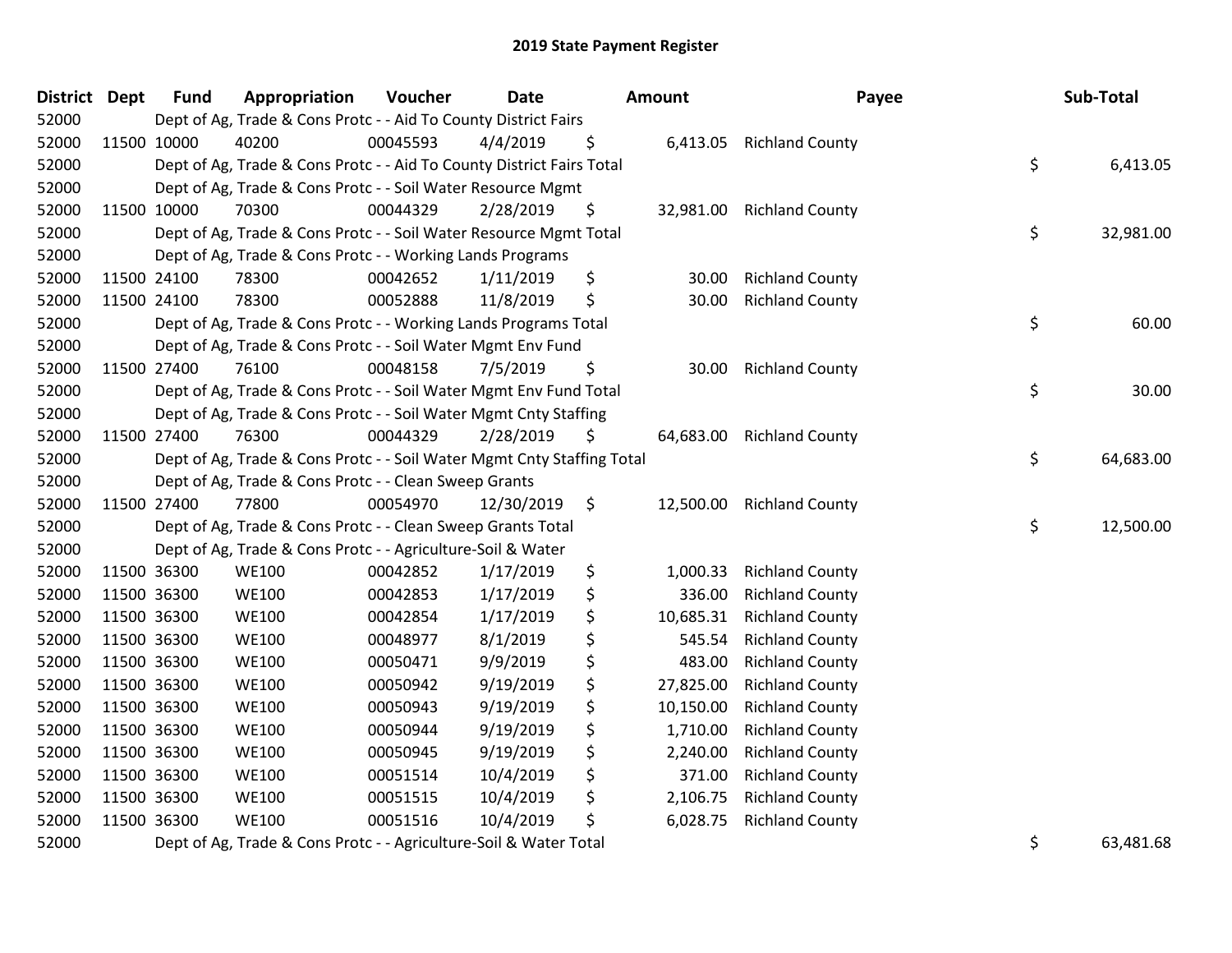| District Dept | <b>Fund</b> | Appropriation                                                       | Voucher  | <b>Date</b> | <b>Amount</b>   | Payee                  | Sub-Total       |
|---------------|-------------|---------------------------------------------------------------------|----------|-------------|-----------------|------------------------|-----------------|
| 52000         |             | Dept of Safety & Prof Services - - General Program Operations       |          |             |                 |                        |                 |
| 52000         | 16500 10000 | 12100                                                               | 00029360 | 5/24/2019   | \$<br>16.25     | <b>Richland County</b> |                 |
| 52000         |             | Dept of Safety & Prof Services - - General Program Operations Total |          |             |                 |                        | \$<br>16.25     |
| 52000         |             | Dept of Safety & Prof Services - - Powts Replacement Rehab          |          |             |                 |                        |                 |
| 52000         | 16500 10000 | 23600                                                               | 00029454 | 6/7/2019    | \$<br>6,100.00  | <b>Richland County</b> |                 |
| 52000         | 16500 10000 | 23600                                                               | 00032291 | 8/22/2019   | \$<br>23,771.00 | <b>Richland County</b> |                 |
| 52000         | 16500 10000 | 23600                                                               | 00032613 | 9/13/2019   | \$<br>7,000.00  | <b>Richland County</b> |                 |
| 52000         |             | Dept of Safety & Prof Services - - Powts Replacement Rehab Total    |          |             |                 |                        | \$<br>36,871.00 |
| 52000         |             | Dept of Natural Resources - - Gen Program Ops-State Funds           |          |             |                 |                        |                 |
| 52000         | 37000 21200 | 16100                                                               | 00295259 | 2/4/2019    | \$<br>1,747.47  | <b>Richland County</b> |                 |
| 52000         | 37000 21200 | 16100                                                               | 00349374 | 8/29/2019   | \$<br>1,245.51  | <b>Richland County</b> |                 |
| 52000         |             | Dept of Natural Resources - - Gen Program Ops-State Funds Total     |          |             |                 |                        | \$<br>2,992.98  |
| 52000         |             | Dept of Natural Resources - - General Program Operations --         |          |             |                 |                        |                 |
| 52000         | 37000 21200 | 25400                                                               | 00286495 | 1/14/2019   | \$<br>1,530.00  | <b>Richland County</b> |                 |
| 52000         | 37000 21200 | 25400                                                               | 00306988 | 3/27/2019   | \$<br>750.00    | <b>Richland County</b> |                 |
| 52000         | 37000 21200 | 25400                                                               | 00342906 | 7/19/2019   | \$<br>60.00     | <b>Richland County</b> |                 |
| 52000         | 37000 21200 | 25400                                                               | 00351119 | 8/22/2019   | \$<br>780.00    | <b>Richland County</b> |                 |
| 52000         |             | Dept of Natural Resources - - General Program Operations -- Total   |          |             |                 |                        | \$<br>3,120.00  |
| 52000         |             | Dept of Natural Resources - - Venison Processing                    |          |             |                 |                        |                 |
| 52000         | 37000 21200 | 54900                                                               | 00301250 | 3/15/2019   | \$<br>3,057.56  | <b>Richland County</b> |                 |
| 52000         |             | Dept of Natural Resources - - Venison Processing Total              |          |             |                 |                        | \$<br>3,057.56  |
| 52000         |             | Dept of Natural Resources - - Wildlife Damage Claims & Abat         |          |             |                 |                        |                 |
| 52000         | 37000 21200 | 55300                                                               | 00290575 | 1/30/2019   | \$<br>7,394.01  | <b>Richland County</b> |                 |
| 52000         | 37000 21200 | 55300                                                               | 00354164 | 9/12/2019   | \$<br>7,367.94  | <b>Richland County</b> |                 |
| 52000         |             | Dept of Natural Resources - - Wildlife Damage Claims & Abat Total   |          |             |                 |                        | \$<br>14,761.95 |
| 52000         |             | Dept of Natural Resources - - Resaids - County Cons Aids            |          |             |                 |                        |                 |
| 52000         | 37000 21200 | 56300                                                               | 00360395 | 9/25/2019   | \$<br>1,550.00  | <b>Richland County</b> |                 |
| 52000         |             | Dept of Natural Resources - - Resaids - County Cons Aids Total      |          |             |                 |                        | \$<br>1,550.00  |
| 52000         |             | Dept of Natural Resources - - Resaids - Forest Croplnd & Mfl        |          |             |                 |                        |                 |
| 52000         | 37000 21200 | 56600                                                               | 00359801 | 9/23/2019   | \$<br>27,127.85 | <b>Richland County</b> |                 |
| 52000         |             | Dept of Natural Resources - - Resaids - Forest Croplnd & Mfl Total  |          |             |                 |                        | \$<br>27,127.85 |
| 52000         |             | Dept of Natural Resources - - Ra- Cnty Snow Trail & Area Aid        |          |             |                 |                        |                 |
| 52000         | 37000 21200 | 57400                                                               | 00293750 | 1/25/2019   | \$<br>14,998.50 | <b>Richland County</b> |                 |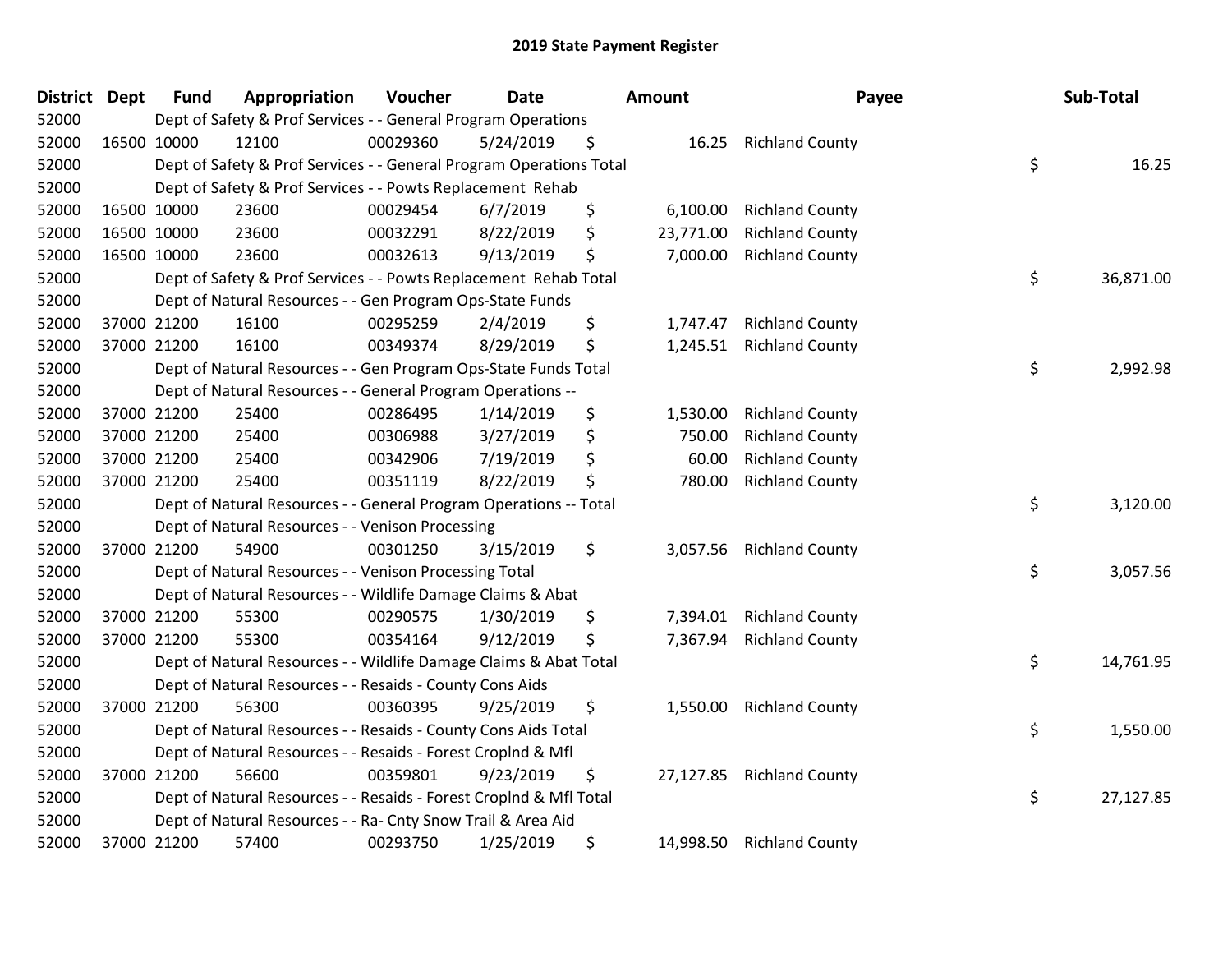| <b>District Dept</b> |             | <b>Fund</b> | Appropriation                                                      | Voucher  | <b>Date</b> | <b>Amount</b>   | Payee                  | Sub-Total       |
|----------------------|-------------|-------------|--------------------------------------------------------------------|----------|-------------|-----------------|------------------------|-----------------|
| 52000                |             |             | Dept of Natural Resources - - Ra- Cnty Snow Trail & Area Aid Total |          |             |                 |                        | \$<br>14,998.50 |
| 52000                |             |             | Dept of Natural Resources - - GPO--State Funds                     |          |             |                 |                        |                 |
| 52000                |             | 37000 21200 | 86100                                                              | 00327067 | 6/6/2019    | \$<br>7.00      | <b>Richland County</b> |                 |
| 52000                |             |             | Dept of Natural Resources - - GPO--State Funds Total               |          |             |                 |                        | \$<br>7.00      |
| 52000                |             |             | Dept of Natural Resources - - Fin Asst For Responsible Units       |          |             |                 |                        |                 |
| 52000                |             | 37000 27400 | 67000                                                              | 00323282 | 5/22/2019   | \$<br>94,367.86 | <b>Richland County</b> |                 |
| 52000                |             |             | Dept of Natural Resources - - Fin Asst For Responsible Units Total |          |             |                 |                        | \$<br>94,367.86 |
| 52000                |             |             | Dept of Natural Resources - - Recycling Consolidation Grants       |          |             |                 |                        |                 |
| 52000                |             | 37000 27400 | 67300                                                              | 00323282 | 5/22/2019   | \$<br>4,361.29  | <b>Richland County</b> |                 |
| 52000                |             |             | Dept of Natural Resources - - Recycling Consolidation Grants Total |          |             |                 |                        | \$<br>4,361.29  |
| 52000                |             |             | Dept of Natural Resources - - Land Acquisition                     |          |             |                 |                        |                 |
| 52000                |             | 37000 36300 | <b>TA100</b>                                                       | 00306730 | 4/2/2019    | \$<br>3.00      | <b>Richland County</b> |                 |
| 52000                |             |             | Dept of Natural Resources - - Land Acquisition Total               |          |             |                 |                        | \$<br>3.00      |
| 52000                |             |             | WI Dept of Transportation - - Eldly&Disa Co/Aid Sf                 |          |             |                 |                        |                 |
| 52000                |             | 39500 21100 | 16800                                                              | 00340249 | 1/9/2019    | \$<br>72,389.00 | <b>Richland County</b> |                 |
| 52000                |             |             | WI Dept of Transportation - - Eldly&Disa Co/Aid Sf Total           |          |             |                 |                        | \$<br>72,389.00 |
| 52000                |             |             | WI Dept of Transportation - - Eldly&Disa Aid Fd Fd                 |          |             |                 |                        |                 |
| 52000                |             | 39500 21100 | 18300                                                              | 00350334 | 2/11/2019   | \$<br>4,535.89  | <b>Richland County</b> |                 |
| 52000                |             | 39500 21100 | 18300                                                              | 00418878 | 8/2/2019    | \$<br>3,715.89  | <b>Richland County</b> |                 |
| 52000                |             | 39500 21100 | 18300                                                              | 00425603 | 8/20/2019   | \$<br>4,403.84  | <b>Richland County</b> |                 |
| 52000                |             | 39500 21100 | 18300                                                              | 00461565 | 11/14/2019  | \$<br>4,411.37  | <b>Richland County</b> |                 |
| 52000                |             |             | WI Dept of Transportation - - Eldly&Disa Aid Fd Fd Total           |          |             |                 |                        | \$<br>17,066.99 |
| 52000                |             |             | WI Dept of Transportation - - Hwy Sfty Loc Aid Ffd                 |          |             |                 |                        |                 |
| 52000                |             | 39500 21100 | 18500                                                              | 00362699 | 3/27/2019   | \$<br>715.76    | <b>Richland County</b> |                 |
| 52000                |             | 39500 21100 | 18500                                                              | 00382919 | 5/23/2019   | \$<br>2,940.85  | <b>Richland County</b> |                 |
| 52000                |             | 39500 21100 | 18500                                                              | 00382920 | 5/23/2019   | \$<br>4,543.41  | <b>Richland County</b> |                 |
| 52000                | 39500 21100 |             | 18500                                                              | 00396328 | 7/3/2019    | \$<br>3,206.45  | <b>Richland County</b> |                 |
| 52000                | 39500 21100 |             | 18500                                                              | 00413921 | 7/19/2019   | \$<br>3,377.86  | <b>Richland County</b> |                 |
| 52000                |             | 39500 21100 | 18500                                                              | 00429716 | 9/3/2019    | \$<br>2,086.05  | <b>Richland County</b> |                 |
| 52000                |             | 39500 21100 | 18500                                                              | 00434589 | 9/17/2019   | \$<br>2,403.12  | <b>Richland County</b> |                 |
| 52000                |             | 39500 21100 | 18500                                                              | 00434591 | 9/17/2019   | \$<br>11,590.84 | <b>Richland County</b> |                 |
| 52000                |             | 39500 21100 | 18500                                                              | 00451236 | 10/22/2019  | \$<br>15,148.80 | <b>Richland County</b> |                 |
| 52000                |             |             | WI Dept of Transportation - - Hwy Sfty Loc Aid Ffd Total           |          |             |                 |                        | \$<br>46,013.14 |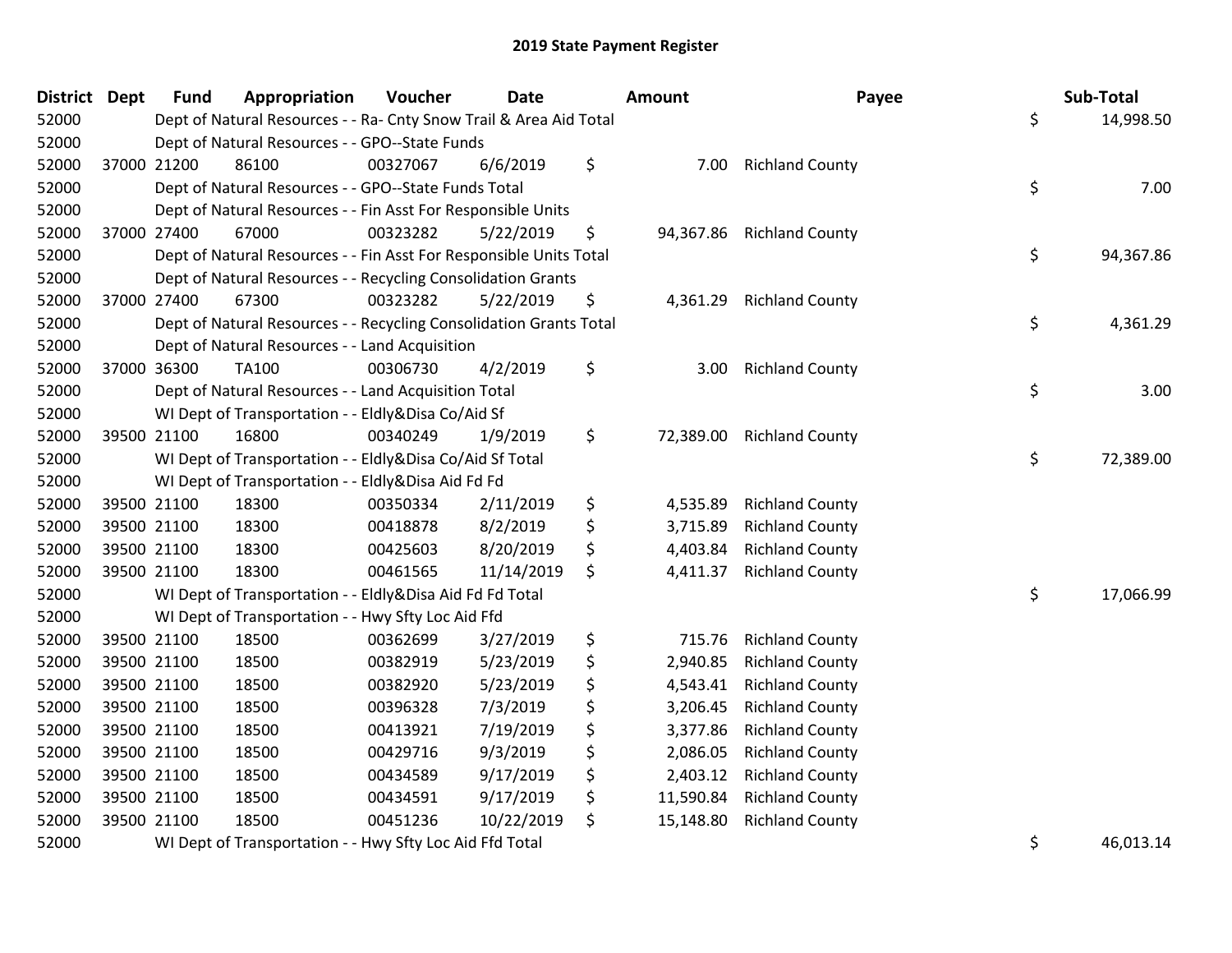| <b>District</b> | Dept        | <b>Fund</b> | Appropriation                                            | Voucher  | Date       | Amount           | Payee                  | Sub-Total        |
|-----------------|-------------|-------------|----------------------------------------------------------|----------|------------|------------------|------------------------|------------------|
| 52000           |             |             | WI Dept of Transportation - - Trans Aids To Co.-Sf       |          |            |                  |                        |                  |
| 52000           |             | 39500 21100 | 19000                                                    | 00335824 | 1/7/2019   | \$<br>147,280.61 | <b>Richland County</b> |                  |
| 52000           |             | 39500 21100 | 19000                                                    | 00401149 | 7/1/2019   | \$<br>294,561.22 | <b>Richland County</b> |                  |
| 52000           |             | 39500 21100 | 19000                                                    | 00443967 | 10/7/2019  | \$<br>147,280.61 | <b>Richland County</b> |                  |
| 52000           |             |             | WI Dept of Transportation - - Trans Aids To Co.-Sf Total |          |            |                  |                        | \$<br>589,122.44 |
| 52000           |             |             | WI Dept of Transportation - - Hwy/Loc Brdg Imp Sfd       |          |            |                  |                        |                  |
| 52000           |             | 39500 21100 | 26500                                                    | 00461092 | 11/12/2019 | \$<br>69,008.95  | <b>Richland County</b> |                  |
| 52000           |             |             | WI Dept of Transportation - - Hwy/Loc Brdg Imp Sfd Total |          |            |                  |                        | \$<br>69,008.95  |
| 52000           |             |             | WI Dept of Transportation - - Loc Rd Imp Prg St Fd       |          |            |                  |                        |                  |
| 52000           |             | 39500 21100 | 27800                                                    | 00465336 | 11/29/2019 | \$<br>3,112.80   | <b>Richland County</b> |                  |
| 52000           |             |             | WI Dept of Transportation - - Loc Rd Imp Prg St Fd Total |          |            |                  |                        | \$<br>3,112.80   |
| 52000           |             |             | WI Dept of Transportation - - Loc Trns Facl Impffd       |          |            |                  |                        |                  |
| 52000           |             | 39500 21100 | 28600                                                    | 00355172 | 2/22/2019  | \$<br>10,816.34  | <b>Richland County</b> |                  |
| 52000           |             |             | WI Dept of Transportation - - Loc Trns Facl Impffd Total |          |            |                  |                        | \$<br>10,816.34  |
| 52000           |             |             | WI Dept of Transportation - - Hwy Mgmt & Opers Sf        |          |            |                  |                        |                  |
| 52000           |             | 39500 21100 | 36500                                                    | 00387078 | 5/28/2019  | \$<br>141.72     | <b>Richland County</b> |                  |
| 52000           |             | 39500 21100 | 36500                                                    | 00392271 | 6/11/2019  | \$<br>877.97     | <b>Richland County</b> |                  |
| 52000           |             |             | WI Dept of Transportation - - Hwy Mgmt & Opers Sf Total  |          |            |                  |                        | \$<br>1,019.69   |
| 52000           |             |             | WI Dept of Transportation - - Routine Maint Sf           |          |            |                  |                        |                  |
| 52000           |             | 39500 21100 | 36800                                                    | 00351689 | 2/12/2019  | \$<br>11,095.30  | <b>Richland County</b> |                  |
| 52000           |             | 39500 21100 | 36800                                                    | 00355816 | 2/26/2019  | \$<br>116,004.48 | <b>Richland County</b> |                  |
| 52000           | 39500 21100 |             | 36800                                                    | 00361599 | 3/19/2019  | \$<br>84,923.50  | <b>Richland County</b> |                  |
| 52000           | 39500 21100 |             | 36800                                                    | 00366778 | 3/28/2019  | \$<br>244,413.34 | <b>Richland County</b> |                  |
| 52000           |             | 39500 21100 | 36800                                                    | 00378378 | 5/24/2019  | \$<br>178,079.67 | <b>Richland County</b> |                  |
| 52000           |             | 39500 21100 | 36800                                                    | 00378380 | 5/24/2019  | \$<br>140,556.20 | <b>Richland County</b> |                  |
| 52000           |             | 39500 21100 | 36800                                                    | 00387078 | 5/28/2019  | \$<br>97,900.53  | <b>Richland County</b> |                  |
| 52000           |             | 39500 21100 | 36800                                                    | 00392271 | 6/11/2019  | \$<br>3,580.90   | <b>Richland County</b> |                  |
| 52000           | 39500 21100 |             | 36800                                                    | 00393676 | 6/17/2019  | \$<br>85,299.39  | <b>Richland County</b> |                  |
| 52000           |             | 39500 21100 | 36800                                                    | 00415994 | 7/25/2019  | \$<br>80,902.09  | <b>Richland County</b> |                  |
| 52000           |             | 39500 21100 | 36800                                                    | 00424887 | 8/19/2019  | \$<br>18,662.61  | <b>Richland County</b> |                  |
| 52000           |             | 39500 21100 | 36800                                                    | 00431951 | 9/9/2019   | \$<br>105,862.36 | <b>Richland County</b> |                  |
| 52000           |             | 39500 21100 | 36800                                                    | 00435046 | 9/18/2019  | \$<br>240.29     | <b>Richland County</b> |                  |
| 52000           |             | 39500 21100 | 36800                                                    | 00459399 | 11/8/2019  | \$<br>42,465.20  | <b>Richland County</b> |                  |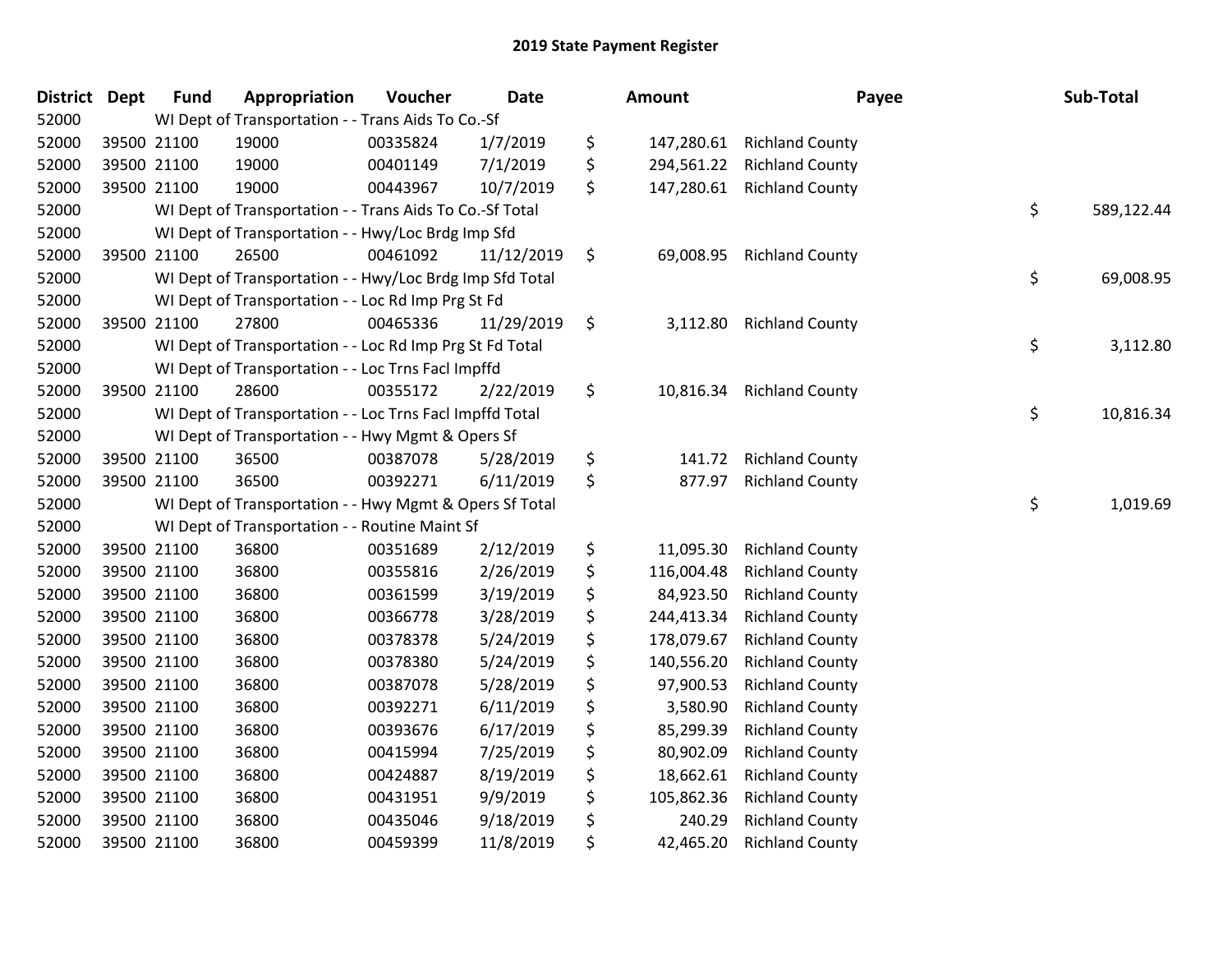| <b>District</b> | <b>Dept</b> | <b>Fund</b> | Appropriation                                                          | Voucher  | <b>Date</b> | Amount           | Payee                                                                                                         | Sub-Total          |
|-----------------|-------------|-------------|------------------------------------------------------------------------|----------|-------------|------------------|---------------------------------------------------------------------------------------------------------------|--------------------|
| 52000           |             | 39500 21100 | 36800                                                                  | 00462998 | 11/19/2019  | \$<br>70,106.30  | <b>Richland County</b>                                                                                        |                    |
| 52000           |             | 39500 21100 | 36800                                                                  | 00469489 | 12/10/2019  | \$<br>86,187.82  | <b>Richland County</b>                                                                                        |                    |
| 52000           |             |             | WI Dept of Transportation - - Routine Maint Sf Total                   |          |             |                  |                                                                                                               | \$<br>1,366,279.98 |
| 52000           |             |             | WI Dept of Transportation - - Hwy Mgmt & Opers Lf                      |          |             |                  |                                                                                                               |                    |
| 52000           |             | 39500 21100 | 37500                                                                  | 00431951 | 9/9/2019    | \$<br>49.10      | <b>Richland County</b>                                                                                        |                    |
| 52000           |             | 39500 21100 | 37500                                                                  | 00462998 | 11/19/2019  | \$<br>158.86     | <b>Richland County</b>                                                                                        |                    |
| 52000           |             |             | WI Dept of Transportation - - Hwy Mgmt & Opers Lf Total                |          |             |                  |                                                                                                               | \$<br>207.96       |
| 52000           |             |             |                                                                        |          |             |                  | Department of Corrections - - Reimbursing Counties For Probation, Extended Supervision And Parole Holds       |                    |
| 52000           |             | 41000 10000 | 11600                                                                  | 00320918 | 11/4/2019   | \$               | 12,596.46 Richland County                                                                                     |                    |
| 52000           |             |             |                                                                        |          |             |                  | Department of Corrections - - Reimbursing Counties For Probation, Extended Supervision And Parole Holds Total | \$<br>12,596.46    |
| 52000           |             |             | Department of Corrections - - Probation, Parole And Extended           |          |             |                  |                                                                                                               |                    |
| 52000           | 41000 10000 |             | 18700                                                                  | 00320918 | 11/4/2019   | \$<br>5,283.54   | <b>Richland County</b>                                                                                        |                    |
| 52000           |             |             | Department of Corrections - - Probation, Parole And Extended Total     |          |             |                  |                                                                                                               | \$<br>5,283.54     |
| 52000           |             |             | Department of Health Services - - State/Federal Aids                   |          |             |                  |                                                                                                               |                    |
| 52000           |             | 43500 10000 | 00000                                                                  | 90906    | 1/2/2019    | \$<br>103,694.00 | <b>Richland County</b>                                                                                        |                    |
| 52000           |             | 43500 10000 | 00000                                                                  | 90907    | 2/1/2019    | \$<br>22,309.00  | <b>Richland County</b>                                                                                        |                    |
| 52000           |             | 43500 10000 | 00000                                                                  | 90909    | 3/1/2019    | \$<br>49,688.00  | <b>Richland County</b>                                                                                        |                    |
| 52000           | 43500 10000 |             | 00000                                                                  | 90911    | 5/1/2019    | \$<br>286,968.00 | <b>Richland County</b>                                                                                        |                    |
| 52000           | 43500 10000 |             | 00000                                                                  | 90913    | 6/3/2019    | \$<br>62,602.00  | <b>Richland County</b>                                                                                        |                    |
| 52000           | 43500 10000 |             | 00000                                                                  | 90914    | 6/17/2019   | \$<br>4,819.00   | <b>Richland County</b>                                                                                        |                    |
| 52000           |             | 43500 10000 | 00000                                                                  | 92000    | 7/1/2019    | \$<br>181,887.00 | <b>Richland County</b>                                                                                        |                    |
| 52000           |             | 43500 10000 | 00000                                                                  | 92001    | 8/1/2019    | \$<br>88,011.00  | <b>Richland County</b>                                                                                        |                    |
| 52000           | 43500 10000 |             | 00000                                                                  | 92002    | 9/3/2019    | \$<br>208,469.00 | <b>Richland County</b>                                                                                        |                    |
| 52000           | 43500 10000 |             | 00000                                                                  | 92004    | 11/1/2019   | \$<br>247.00     | <b>Richland County</b>                                                                                        |                    |
| 52000           |             | 43500 10000 | 00000                                                                  | 92005    | 12/2/2019   | \$<br>138,009.00 | <b>Richland County</b>                                                                                        |                    |
| 52000           |             |             | Department of Health Services - - State/Federal Aids Total             |          |             |                  |                                                                                                               | \$<br>1,146,703.00 |
| 52000           |             |             | Department of Health Services - - Emergency Medical Services, Ai       |          |             |                  |                                                                                                               |                    |
| 52000           |             | 43500 10000 | 11900                                                                  | 00307995 | 9/4/2019    | \$<br>5,939.02   | <b>Richland County</b>                                                                                        |                    |
| 52000           |             |             | Department of Health Services - - Emergency Medical Services, Ai Total |          |             |                  |                                                                                                               | \$<br>5,939.02     |
| 52000           |             |             | Department of Health Services - - General Program Operations           |          |             |                  |                                                                                                               |                    |
| 52000           |             | 43500 10000 | 40100                                                                  | 00257379 | 1/16/2019   | \$<br>1.50       | <b>Richland County</b>                                                                                        |                    |
| 52000           |             | 43500 10000 | 40100                                                                  | 00302218 | 8/7/2019    | \$<br>1.50       | <b>Richland County</b>                                                                                        |                    |
| 52000           |             | 43500 10000 | 40100                                                                  | 00331108 | 12/18/2019  | \$<br>1.50       | <b>Richland County</b>                                                                                        |                    |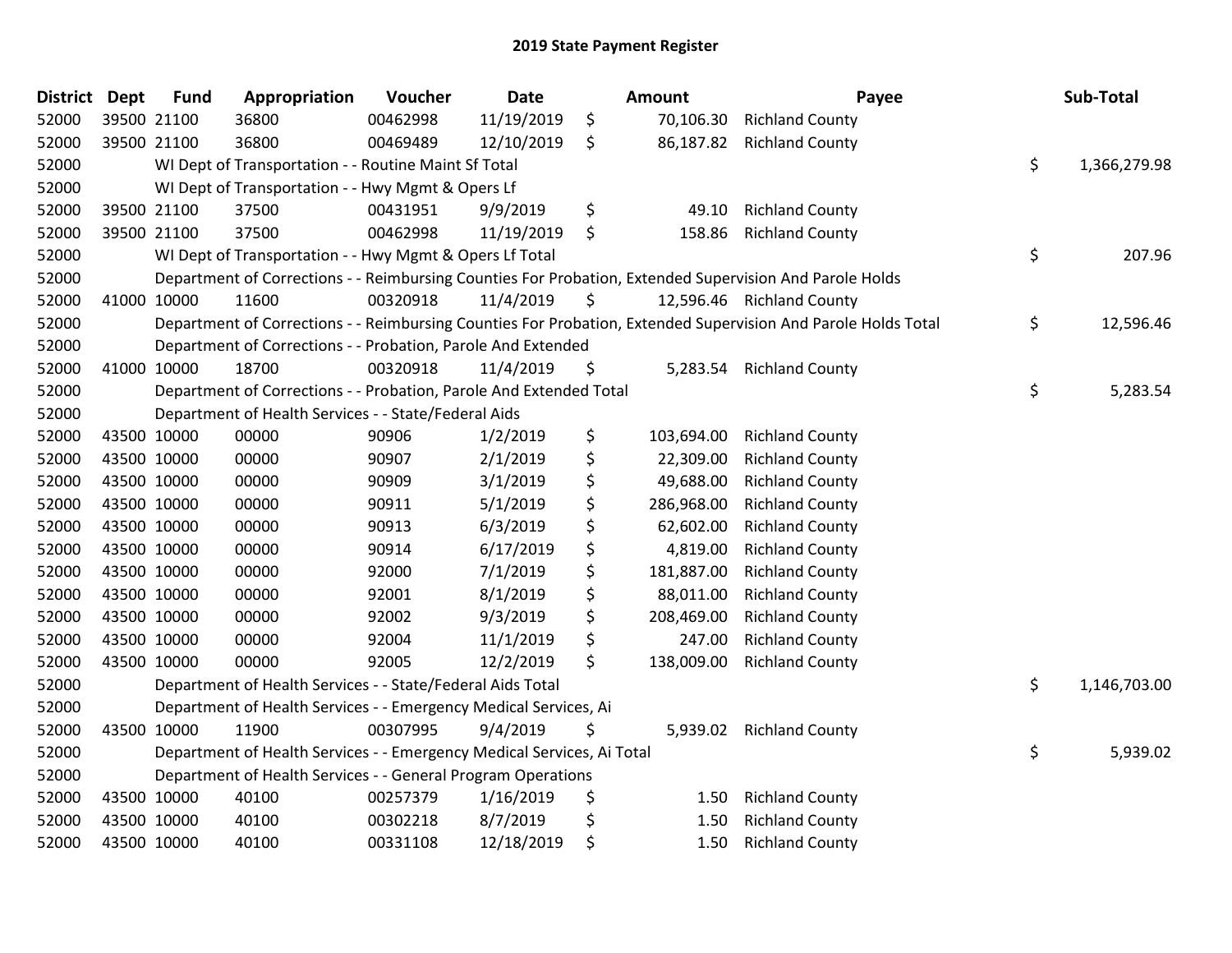| <b>District Dept</b> |             | <b>Fund</b> | Appropriation                                                          | Voucher  | <b>Date</b> | <b>Amount</b>   | Payee                  | Sub-Total    |
|----------------------|-------------|-------------|------------------------------------------------------------------------|----------|-------------|-----------------|------------------------|--------------|
| 52000                |             |             | Department of Health Services - - General Program Operations Total     |          |             |                 |                        | \$<br>4.50   |
| 52000                |             |             | Department of Health Services - - Medical Assistance State Admin       |          |             |                 |                        |              |
| 52000                |             | 43500 10000 | 44000                                                                  | 00257379 | 1/16/2019   | \$<br>1.50      | <b>Richland County</b> |              |
| 52000                | 43500 10000 |             | 44000                                                                  | 00302218 | 8/7/2019    | \$<br>1.50      | <b>Richland County</b> |              |
| 52000                | 43500 10000 |             | 44000                                                                  | 00331108 | 12/18/2019  | \$<br>1.50      | <b>Richland County</b> |              |
| 52000                |             |             | Department of Health Services - - Medical Assistance State Admin Total |          |             |                 |                        | \$<br>4.50   |
| 52000                |             |             | Dept of Children and Families - - Fees For Administrative Servic       |          |             |                 |                        |              |
| 52000                |             | 43700 10000 | 23100                                                                  | 00049878 | 2/5/2019    | \$<br>5.00      | <b>Richland County</b> |              |
| 52000                |             | 43700 10000 | 23100                                                                  | 00054498 | 4/30/2019   | \$<br>60.00     | <b>Richland County</b> |              |
| 52000                |             | 43700 10000 | 23100                                                                  | 00058420 | 7/26/2019   | \$<br>20.00     | <b>Richland County</b> |              |
| 52000                | 43700 10000 |             | 23100                                                                  | 00062313 | 10/31/2019  | \$<br>30.00     | <b>Richland County</b> |              |
| 52000                |             |             | Dept of Children and Families - - Fees For Administrative Servic Total |          |             |                 |                        | \$<br>115.00 |
| 52000                |             |             | Dept of Children and Families - - General Aids                         |          |             |                 |                        |              |
| 52000                | 43700 10000 |             | 99000                                                                  | 00048549 | 1/7/2019    | \$<br>32,030.35 | <b>Richland County</b> |              |
| 52000                |             | 43700 10000 | 99000                                                                  | 00049436 | 2/1/2019    | \$<br>44,146.45 | <b>Richland County</b> |              |
| 52000                | 43700 10000 |             | 99000                                                                  | 00049673 | 2/5/2019    | \$<br>20,141.50 | <b>Richland County</b> |              |
| 52000                |             | 43700 10000 | 99000                                                                  | 00049745 | 2/5/2019    | \$<br>73.00     | <b>Richland County</b> |              |
| 52000                | 43700 10000 |             | 99000                                                                  | 00050967 | 3/6/2019    | \$<br>3,198.00  | <b>Richland County</b> |              |
| 52000                | 43700 10000 |             | 99000                                                                  | 00050968 | 3/5/2019    | \$<br>20.40     | <b>Richland County</b> |              |
| 52000                | 43700 10000 |             | 99000                                                                  | 00052049 | 3/27/2019   | \$<br>59,565.00 | <b>Richland County</b> |              |
| 52000                | 43700 10000 |             | 99000                                                                  | 00052898 | 4/5/2019    | \$<br>34,866.00 | <b>Richland County</b> |              |
| 52000                |             | 43700 10000 | 99000                                                                  | 00052899 | 4/5/2019    | \$<br>41,607.10 | <b>Richland County</b> |              |
| 52000                | 43700 10000 |             | 99000                                                                  | 00053638 | 4/23/2019   | \$<br>7,863.00  | <b>Richland County</b> |              |
| 52000                | 43700 10000 |             | 99000                                                                  | 00054023 | 4/30/2019   | \$<br>58,139.69 | <b>Richland County</b> |              |
| 52000                | 43700 10000 |             | 99000                                                                  | 00054689 | 5/6/2019    | \$<br>167.85    | <b>Richland County</b> |              |
| 52000                | 43700 10000 |             | 99000                                                                  | 00056123 | 6/5/2019    | \$<br>51,003.60 | <b>Richland County</b> |              |
| 52000                |             | 43700 10000 | 99000                                                                  | 00056124 | 6/5/2019    | \$<br>42.17     | <b>Richland County</b> |              |
| 52000                | 43700 10000 |             | 99000                                                                  | 00056248 | 6/7/2019    | \$<br>42.46     | <b>Richland County</b> |              |
| 52000                | 43700 10000 |             | 99000                                                                  | 00057298 | 7/3/2019    | \$<br>11,277.74 | <b>Richland County</b> |              |
| 52000                | 43700 10000 |             | 99000                                                                  | 00057387 | 7/5/2019    | \$<br>28.65     | <b>Richland County</b> |              |
| 52000                | 43700 10000 |             | 99000                                                                  | 00057853 | 7/16/2019   | \$<br>45.00     | <b>Richland County</b> |              |
| 52000                |             | 43700 10000 | 99000                                                                  | 00058495 | 7/30/2019   | \$<br>43,262.83 | <b>Richland County</b> |              |
| 52000                | 43700 10000 |             | 99000                                                                  | 00058611 | 8/1/2019    | \$<br>14,296.00 | <b>Richland County</b> |              |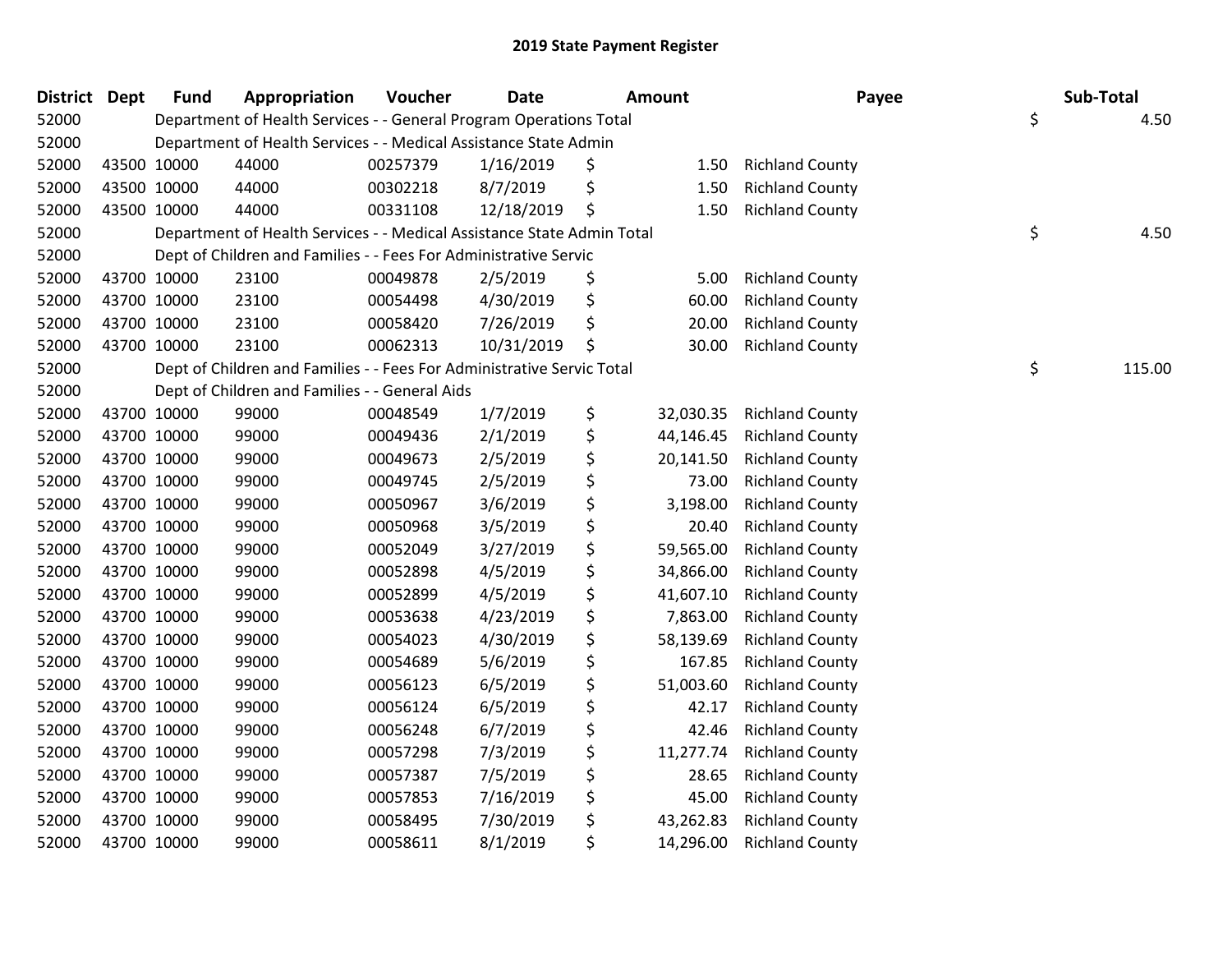| <b>District</b> | <b>Dept</b> | <b>Fund</b> | Appropriation                                                         | Voucher  | Date       | Amount           | Payee                  | Sub-Total        |
|-----------------|-------------|-------------|-----------------------------------------------------------------------|----------|------------|------------------|------------------------|------------------|
| 52000           | 43700 10000 |             | 99000                                                                 | 00058714 | 8/6/2019   | \$<br>10,395.00  | <b>Richland County</b> |                  |
| 52000           | 43700 10000 |             | 99000                                                                 | 00058800 | 8/5/2019   | \$<br>9,469.00   | <b>Richland County</b> |                  |
| 52000           | 43700 10000 |             | 99000                                                                 | 00059924 | 9/5/2019   | \$<br>16,070.65  | <b>Richland County</b> |                  |
| 52000           | 43700 10000 |             | 99000                                                                 | 00060369 | 9/18/2019  | \$<br>139,564.31 | <b>Richland County</b> |                  |
| 52000           | 43700 10000 |             | 99000                                                                 | 00060802 | 9/27/2019  | \$<br>1,133.00   | <b>Richland County</b> |                  |
| 52000           |             | 43700 10000 | 99000                                                                 | 00060803 | 9/27/2019  | \$<br>294.78     | <b>Richland County</b> |                  |
| 52000           | 43700 10000 |             | 99000                                                                 | 00061185 | 10/7/2019  | \$<br>17.40      | <b>Richland County</b> |                  |
| 52000           | 43700 10000 |             | 99000                                                                 | 00061994 | 10/30/2019 | \$<br>47,180.27  | <b>Richland County</b> |                  |
| 52000           |             | 43700 10000 | 99000                                                                 | 00062408 | 11/5/2019  | \$<br>92,345.00  | <b>Richland County</b> |                  |
| 52000           | 43700 10000 |             | 99000                                                                 | 00062409 | 11/5/2019  | \$<br>49,383.40  | <b>Richland County</b> |                  |
| 52000           |             | 43700 10000 | 99000                                                                 | 00062568 | 11/8/2019  | \$<br>10,833.42  | <b>Richland County</b> |                  |
| 52000           | 43700 10000 |             | 99000                                                                 | 00063575 | 12/5/2019  | \$<br>49,827.00  | <b>Richland County</b> |                  |
| 52000           | 43700 10000 |             | 99000                                                                 | 00063654 | 12/5/2019  | \$<br>15.90      | <b>Richland County</b> |                  |
| 52000           |             |             | Dept of Children and Families - - General Aids Total                  |          |            |                  |                        | \$<br>848,345.92 |
| 52000           |             |             | Dept of Workforce Development - - Ui Admin Fed                        |          |            |                  |                        |                  |
| 52000           |             | 44500 10000 | 15100                                                                 | 00208800 | 2/4/2019   | \$<br>35.00      | <b>Richland County</b> |                  |
| 52000           |             | 44500 10000 | 15100                                                                 | 00213502 | 3/4/2019   | \$<br>5.00       | <b>Richland County</b> |                  |
| 52000           |             | 44500 10000 | 15100                                                                 | 00218432 | 4/2/2019   | \$<br>20.00      | <b>Richland County</b> |                  |
| 52000           |             | 44500 10000 | 15100                                                                 | 00223390 | 5/2/2019   | \$<br>10.00      | <b>Richland County</b> |                  |
| 52000           |             | 44500 10000 | 15100                                                                 | 00233365 | 7/2/2019   | \$<br>10.00      | <b>Richland County</b> |                  |
| 52000           |             | 44500 10000 | 15100                                                                 | 00238734 | 8/2/2019   | \$<br>5.00       | <b>Richland County</b> |                  |
| 52000           | 44500 10000 |             | 15100                                                                 | 00244438 | 9/4/2019   | \$<br>15.00      | <b>Richland County</b> |                  |
| 52000           | 44500 10000 |             | 15100                                                                 | 00249274 | 10/2/2019  | \$<br>5.00       | <b>Richland County</b> |                  |
| 52000           | 44500 10000 |             | 15100                                                                 | 00261224 | 12/3/2019  | \$<br>15.00      | <b>Richland County</b> |                  |
| 52000           |             |             | Dept of Workforce Development - - Ui Admin Fed Total                  |          |            |                  |                        | \$<br>120.00     |
| 52000           |             |             | Dept of Workforce Development - - Wc Ops Uninsured Emplyr Admin       |          |            |                  |                        |                  |
| 52000           |             | 44500 22700 | 17700                                                                 | 00217304 | 3/28/2019  | \$<br>5.00       | <b>Richland County</b> |                  |
| 52000           |             | 44500 22700 | 17700                                                                 | 00217306 | 3/28/2019  | \$<br>10.00      | <b>Richland County</b> |                  |
| 52000           |             |             | Dept of Workforce Development - - Wc Ops Uninsured Emplyr Admin Total |          |            |                  |                        | \$<br>15.00      |
| 52000           |             |             | Department of Justice - - Drug Courts                                 |          |            |                  |                        |                  |
| 52000           |             | 45500 10000 | 21700                                                                 | 00063737 | 4/26/2019  | \$<br>31,121.71  | <b>Richland County</b> |                  |
| 52000           |             | 45500 10000 | 21700                                                                 | 00070030 | 8/15/2019  | \$<br>19,671.15  | <b>Richland County</b> |                  |
| 52000           | 45500 10000 |             | 21700                                                                 | 00070083 | 8/15/2019  | \$<br>31,770.31  | <b>Richland County</b> |                  |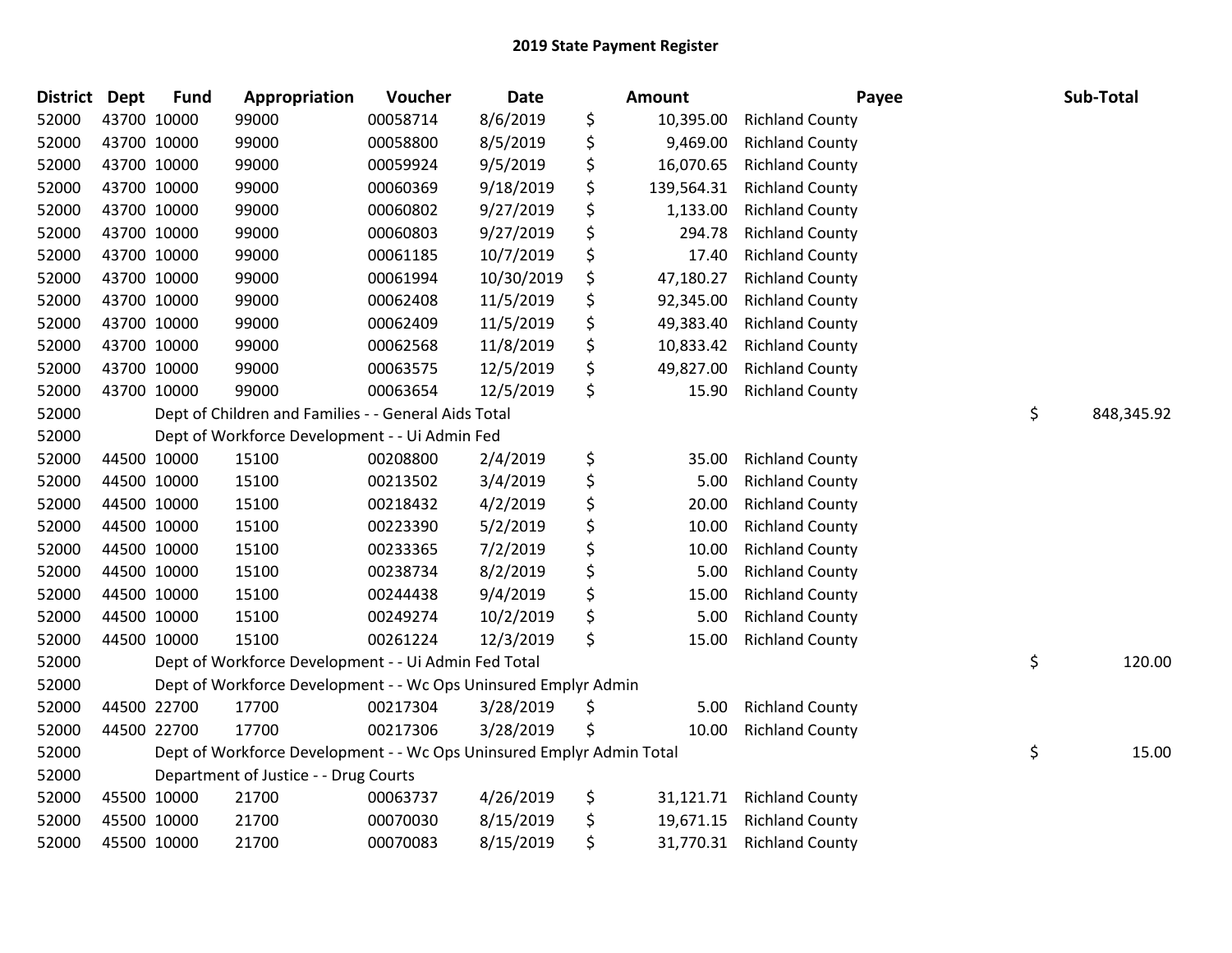| <b>District</b> | <b>Dept</b> | <b>Fund</b> | Appropriation                                                          | Voucher  | <b>Date</b> | Amount          |                        | Payee | Sub-Total  |
|-----------------|-------------|-------------|------------------------------------------------------------------------|----------|-------------|-----------------|------------------------|-------|------------|
| 52000           | 45500 10000 |             | 21700                                                                  | 00076425 | 12/19/2019  | \$<br>26,210.64 | <b>Richland County</b> |       |            |
| 52000           |             |             | Department of Justice - - Drug Courts Total                            |          |             |                 |                        | \$    | 108,773.81 |
| 52000           |             |             | Department of Justice - - Crime Laboratories, Dna                      |          |             |                 |                        |       |            |
| 52000           | 45500 10000 |             | 22100                                                                  | 00068592 | 7/22/2019   | \$<br>630.00    | <b>Richland County</b> |       |            |
| 52000           |             |             | Department of Justice - - Crime Laboratories, Dna Total                |          |             |                 |                        | \$    | 630.00     |
| 52000           |             |             | Department of Justice - - Law Enforcement Train, Local                 |          |             |                 |                        |       |            |
| 52000           | 45500 10000 |             | 23100                                                                  | 00059428 | 2/7/2019    | \$<br>750.35    | <b>Richland County</b> |       |            |
| 52000           | 45500 10000 |             | 23100                                                                  | 00069238 | 8/2/2019    | \$<br>1,502.40  | <b>Richland County</b> |       |            |
| 52000           | 45500 10000 |             | 23100                                                                  | 00074317 | 11/7/2019   | \$<br>4,320.00  | <b>Richland County</b> |       |            |
| 52000           |             |             | Department of Justice - - Law Enforcement Train, Local Total           |          |             |                 |                        | \$    | 6,572.75   |
| 52000           |             |             | Department of Justice - - Crime Victim Witness Assist                  |          |             |                 |                        |       |            |
| 52000           | 45500 10000 |             | 53200                                                                  | 00060591 | 2/28/2019   | \$<br>11,382.77 | <b>Richland County</b> |       |            |
| 52000           | 45500 10000 |             | 53200                                                                  | 00068351 | 7/18/2019   | \$<br>11,130.72 | <b>Richland County</b> |       |            |
| 52000           |             |             | Department of Justice - - Crime Victim Witness Assist Total            |          |             |                 |                        | \$    | 22,513.49  |
| 52000           |             |             | Department of Military Affairs - - Disaster Recovery Aid               |          |             |                 |                        |       |            |
| 52000           | 46500 10000 |             | 30500                                                                  | 00065965 | 8/30/2019   | \$<br>1,032.46  | <b>Richland County</b> |       |            |
| 52000           | 46500 10000 |             | 30500                                                                  | 00069582 | 11/18/2019  | \$<br>10,338.19 | <b>Richland County</b> |       |            |
| 52000           | 46500 10000 |             | 30500                                                                  | 00070606 | 12/10/2019  | \$<br>1,120.06  | <b>Richland County</b> |       |            |
| 52000           |             |             | Department of Military Affairs - - Disaster Recovery Aid Total         |          |             |                 |                        | \$    | 12,490.71  |
| 52000           |             |             | Department of Military Affairs - - Emergency Response Equipment        |          |             |                 |                        |       |            |
| 52000           | 46500 10000 |             | 30800                                                                  | 00054513 | 1/14/2019   | \$<br>8,077.05  | <b>Richland County</b> |       |            |
| 52000           | 46500 10000 |             | 30800                                                                  | 00059140 | 4/17/2019   | \$<br>439.81    | <b>Richland County</b> |       |            |
| 52000           |             |             | Department of Military Affairs - - Emergency Response Equipment Total  |          |             |                 |                        | \$    | 8,516.86   |
| 52000           |             |             | Department of Military Affairs - - Local Emer Planning Grants          |          |             |                 |                        |       |            |
| 52000           | 46500 10000 |             | 33700                                                                  | 00056200 | 2/11/2019   | \$<br>3,946.43  | <b>Richland County</b> |       |            |
| 52000           |             |             | Department of Military Affairs - - Local Emer Planning Grants Total    |          |             |                 |                        | \$    | 3,946.43   |
| 52000           |             |             | Department of Military Affairs - - Federal Aid, Local Assistance       |          |             |                 |                        |       |            |
| 52000           | 46500 10000 |             | 34200                                                                  | 00056190 | 2/11/2019   | \$<br>14,124.08 | <b>Richland County</b> |       |            |
| 52000           | 46500 10000 |             | 34200                                                                  | 00065965 | 8/30/2019   | \$<br>6,194.75  | <b>Richland County</b> |       |            |
| 52000           | 46500 10000 |             | 34200                                                                  | 00069582 | 11/18/2019  | \$<br>62,029.12 | <b>Richland County</b> |       |            |
| 52000           | 46500 10000 |             | 34200                                                                  | 00070606 | 12/10/2019  | \$<br>6,720.38  | <b>Richland County</b> |       |            |
| 52000           |             |             | Department of Military Affairs - - Federal Aid, Local Assistance Total |          |             |                 |                        | \$    | 89,068.33  |
| 52000           |             |             | Department of Veterans Affairs - - Grants To Counties                  |          |             |                 |                        |       |            |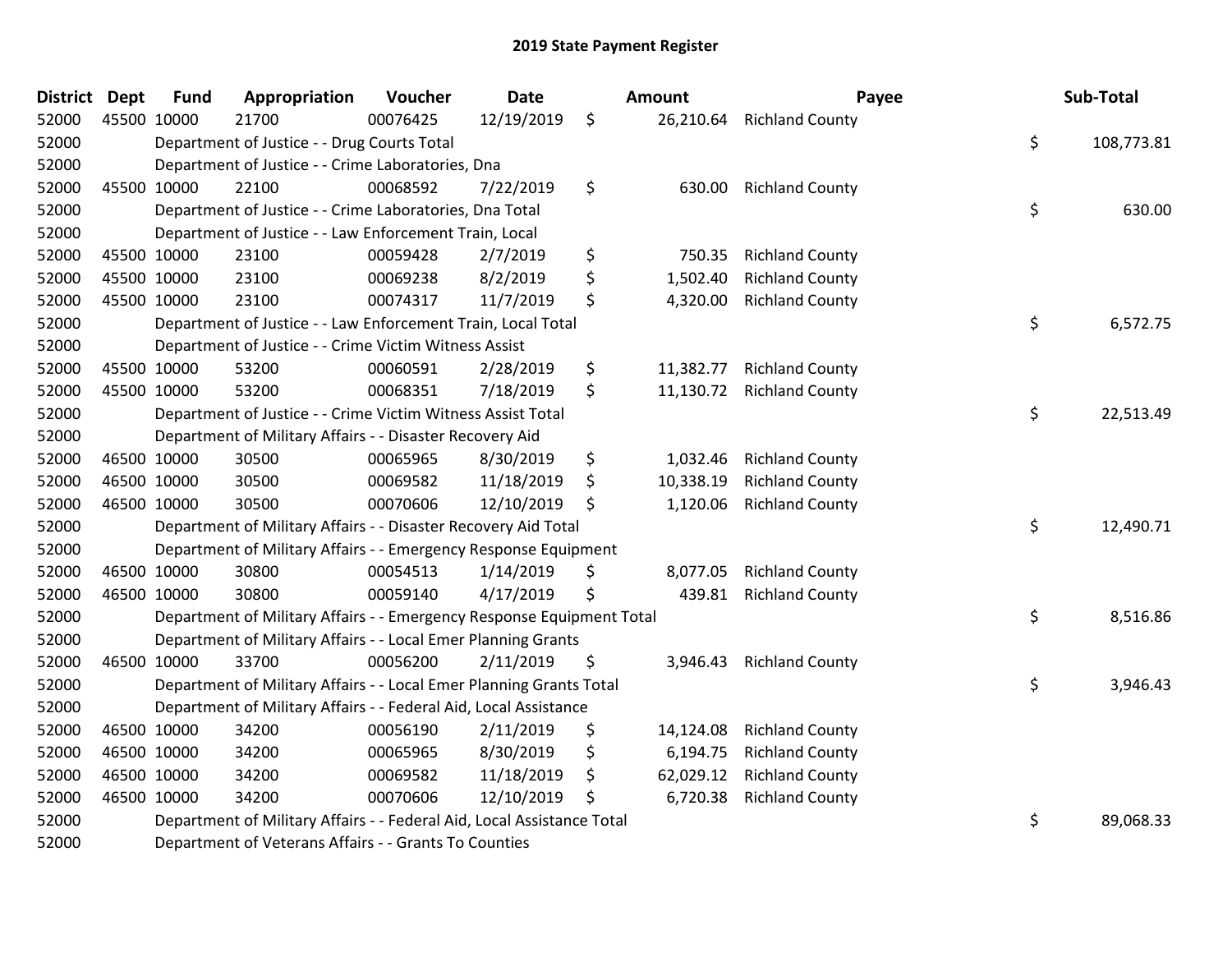| <b>District</b> | <b>Dept</b> | <b>Fund</b> | Appropriation                                                        | Voucher  | <b>Date</b> | Amount          | Payee                  | Sub-Total        |
|-----------------|-------------|-------------|----------------------------------------------------------------------|----------|-------------|-----------------|------------------------|------------------|
| 52000           | 48500 15200 |             | 12700                                                                | 00060714 | 2/22/2019   | \$<br>850.00    | <b>Richland County</b> |                  |
| 52000           |             |             | Department of Veterans Affairs - - Grants To Counties Total          |          |             |                 |                        | \$<br>850.00     |
| 52000           |             |             | Department of Veterans Affairs - - County Grants                     |          |             |                 |                        |                  |
| 52000           |             | 48500 58200 | 26700                                                                | 00060714 | 2/22/2019   | \$<br>3,825.00  | <b>Richland County</b> |                  |
| 52000           |             |             | Department of Veterans Affairs - - County Grants Total               |          |             |                 |                        | \$<br>3,825.00   |
| 52000           |             |             | Department of Veterans Affairs - - County Grants                     |          |             |                 |                        |                  |
| 52000           | 48500 58300 |             | 37000                                                                | 00060714 | 2/22/2019   | \$<br>3,825.00  | <b>Richland County</b> |                  |
| 52000           |             |             | Department of Veterans Affairs - - County Grants Total               |          |             |                 |                        | \$<br>3,825.00   |
| 52000           |             |             | Department of Administration - - Federal Aid, Local Assistance       |          |             |                 |                        |                  |
| 52000           |             | 50500 10000 | 15500                                                                | 00097059 | 2/14/2019   | \$<br>2,239.31  | <b>Richland County</b> |                  |
| 52000           |             | 50500 10000 | 15500                                                                | 00102307 | 5/14/2019   | \$<br>7,745.47  | <b>Richland County</b> |                  |
| 52000           |             | 50500 10000 | 15500                                                                | 00104186 | 6/14/2019   | \$<br>1,312.43  | <b>Richland County</b> |                  |
| 52000           | 50500 10000 |             | 15500                                                                | 00107934 | 8/30/2019   | \$<br>3,411.07  | <b>Richland County</b> |                  |
| 52000           |             | 50500 10000 | 15500                                                                | 00110018 | 10/1/2019   | \$<br>478.94    | <b>Richland County</b> |                  |
| 52000           |             |             | Department of Administration - - Federal Aid, Local Assistance Total |          |             |                 |                        | \$<br>15,187.22  |
| 52000           |             |             | Department of Administration - - Federal Aid, Local Assistance       |          |             |                 |                        |                  |
| 52000           |             | 50500 10000 | 74300                                                                | 00095725 | 1/25/2019   | \$<br>9,604.44  | <b>Richland County</b> |                  |
| 52000           | 50500 10000 |             | 74300                                                                | 00099376 | 3/26/2019   | \$<br>5,679.19  | <b>Richland County</b> |                  |
| 52000           | 50500 10000 |             | 74300                                                                | 00104889 | 6/28/2019   | \$<br>5,492.68  | <b>Richland County</b> |                  |
| 52000           | 50500 10000 |             | 74300                                                                | 00106544 | 8/8/2019    | \$<br>20,640.19 | <b>Richland County</b> |                  |
| 52000           |             | 50500 10000 | 74300                                                                | 00108520 | 9/10/2019   | \$<br>51,689.86 | <b>Richland County</b> |                  |
| 52000           |             | 50500 10000 | 74300                                                                | 00110386 | 10/16/2019  | \$<br>29,312.75 | <b>Richland County</b> |                  |
| 52000           | 50500 10000 |             | 74300                                                                | 00111723 | 11/4/2019   | \$<br>13,383.12 | <b>Richland County</b> |                  |
| 52000           |             |             | Department of Administration - - Federal Aid, Local Assistance Total |          |             |                 |                        | \$<br>135,802.23 |
| 52000           |             |             | Department of Administration - - Low-Income Assistance Grants        |          |             |                 |                        |                  |
| 52000           |             | 50500 23500 | 37100                                                                | 00097059 | 2/14/2019   | \$<br>864.59    | <b>Richland County</b> |                  |
| 52000           |             | 50500 23500 | 37100                                                                | 00102307 | 5/14/2019   | \$<br>6,353.94  | <b>Richland County</b> |                  |
| 52000           | 50500 23500 |             | 37100                                                                | 00104186 | 6/14/2019   | \$<br>1,054.57  | <b>Richland County</b> |                  |
| 52000           | 50500 23500 |             | 37100                                                                | 00107934 | 8/30/2019   | \$<br>1,856.48  | <b>Richland County</b> |                  |
| 52000           | 50500 23500 |             | 37100                                                                | 00110018 | 10/1/2019   | \$<br>601.49    | <b>Richland County</b> |                  |
| 52000           |             | 50500 23500 | 37100                                                                | 00111606 | 10/29/2019  | \$<br>3,120.83  | <b>Richland County</b> |                  |
| 52000           |             | 50500 23500 | 37100                                                                | 00113455 | 12/2/2019   | \$<br>6,067.88  | <b>Richland County</b> |                  |
| 52000           |             | 50500 23500 | 37100                                                                | 00115167 | 12/31/2019  | \$<br>4,842.12  | <b>Richland County</b> |                  |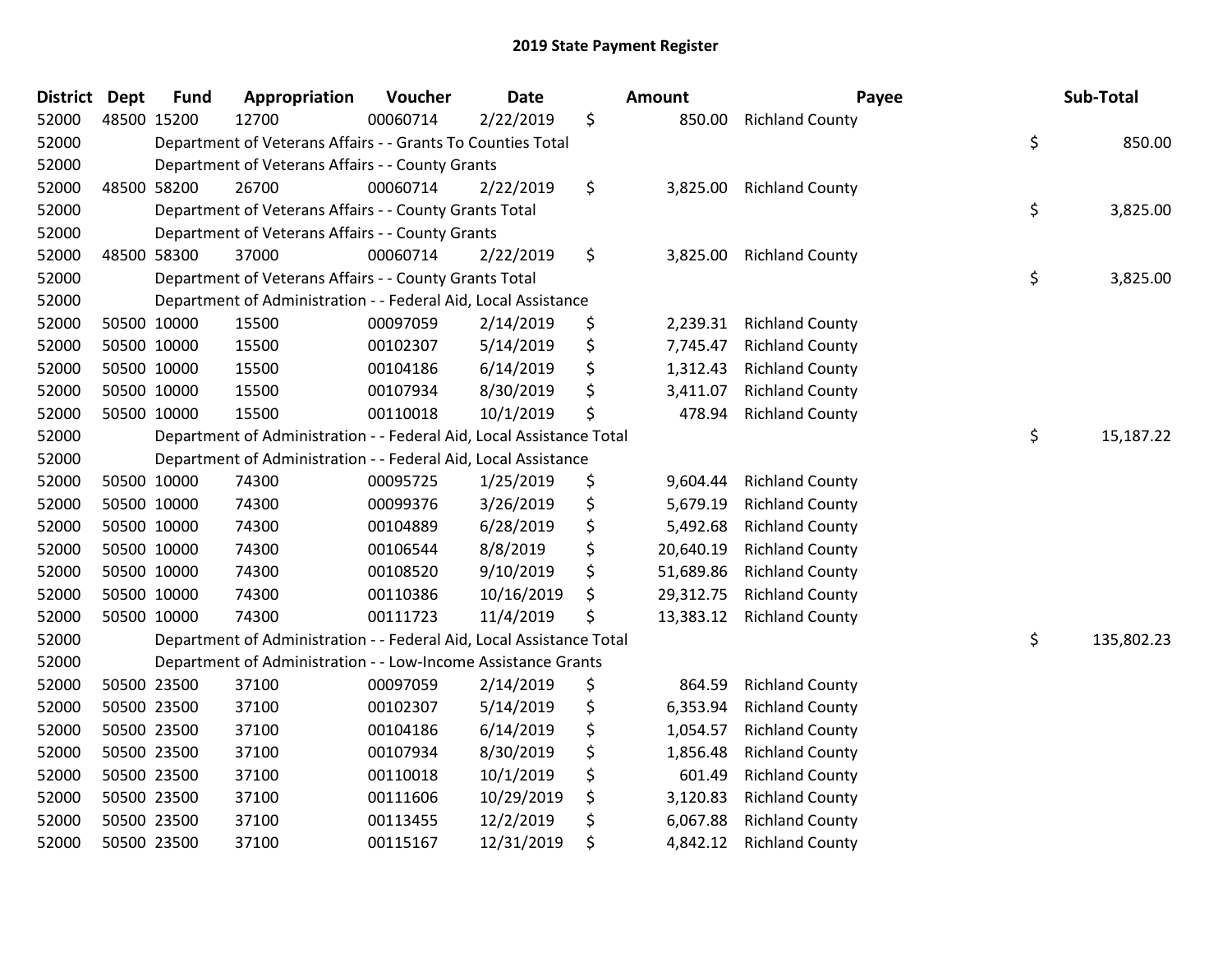| <b>District</b> | <b>Dept</b> | <b>Fund</b> | Appropriation                                                         | Voucher  | <b>Date</b> | <b>Amount</b>   | Payee                  | Sub-Total        |
|-----------------|-------------|-------------|-----------------------------------------------------------------------|----------|-------------|-----------------|------------------------|------------------|
| 52000           |             |             | Department of Administration - - Low-Income Assistance Grants Total   |          |             |                 |                        | \$<br>24,761.90  |
| 52000           |             |             | Department of Administration - - Land Information Program; Loca       |          |             |                 |                        |                  |
| 52000           |             | 50500 26900 | 17300                                                                 | 00095165 | 1/17/2019   | \$<br>1,000.00  | <b>Richland County</b> |                  |
| 52000           |             | 50500 26900 | 17300                                                                 | 00097389 | 2/26/2019   | \$<br>75,296.00 | <b>Richland County</b> |                  |
| 52000           |             | 50500 26900 | 17300                                                                 | 00099318 | 3/21/2019   | \$<br>25,000.00 | <b>Richland County</b> |                  |
| 52000           |             | 50500 26900 | 17300                                                                 | 00100457 | 4/15/2019   | \$<br>25,000.00 | <b>Richland County</b> |                  |
| 52000           |             | 50500 26900 | 17300                                                                 | 00107141 | 8/19/2019   | \$<br>25,000.00 | <b>Richland County</b> |                  |
| 52000           |             |             | Department of Administration - - Land Information Program; Loca Total |          |             |                 |                        | \$<br>151,296.00 |
| 52000           |             |             | Public Defender Board - - Transcript, Discovery And Int               |          |             |                 |                        |                  |
| 52000           |             | 55000 10000 | 10600                                                                 | 00174923 | 1/3/2019    | \$<br>20.00     | <b>Richland County</b> |                  |
| 52000           |             | 55000 10000 | 10600                                                                 | 00175829 | 1/9/2019    | \$<br>25.00     | <b>Richland County</b> |                  |
| 52000           |             | 55000 10000 | 10600                                                                 | 00180550 | 2/7/2019    | \$<br>5.00      | <b>Richland County</b> |                  |
| 52000           | 55000 10000 |             | 10600                                                                 | 00186189 | 3/7/2019    | \$<br>35.00     | <b>Richland County</b> |                  |
| 52000           | 55000 10000 |             | 10600                                                                 | 00193471 | 5/3/2019    | \$<br>35.00     | <b>Richland County</b> |                  |
| 52000           |             | 55000 10000 | 10600                                                                 | 00197489 | 5/30/2019   | \$<br>25.00     | <b>Richland County</b> |                  |
| 52000           |             | 55000 10000 | 10600                                                                 | 00200832 | 6/12/2019   | \$<br>35.00     | <b>Richland County</b> |                  |
| 52000           |             | 55000 10000 | 10600                                                                 | 00206023 | 7/18/2019   | \$<br>60.00     | <b>Richland County</b> |                  |
| 52000           |             | 55000 10000 | 10600                                                                 | 00210133 | 8/20/2019   | \$<br>35.00     | <b>Richland County</b> |                  |
| 52000           | 55000 10000 |             | 10600                                                                 | 00219359 | 10/28/2019  | \$<br>45.00     | <b>Richland County</b> |                  |
| 52000           |             | 55000 10000 | 10600                                                                 | 00227689 | 12/23/2019  | \$<br>10.00     | <b>Richland County</b> |                  |
| 52000           |             |             | Public Defender Board - - Transcript, Discovery And Int Total         |          |             |                 |                        | \$<br>330.00     |
| 52000           |             |             | Department of Revenue - - Warrants and Satisfactions                  |          |             |                 |                        |                  |
| 52000           |             | 56600 10000 | 10100                                                                 | 00118491 | 1/2/2019    | \$<br>210.50    | <b>Richland County</b> |                  |
| 52000           | 56600 10000 |             | 10100                                                                 | 00127308 | 3/27/2019   | \$<br>210.50    | <b>Richland County</b> |                  |
| 52000           |             | 56600 10000 | 10100                                                                 | 00139112 | 7/10/2019   | \$<br>85.00     | <b>Richland County</b> |                  |
| 52000           |             | 56600 10000 | 10100                                                                 | 00140244 | 6/27/2019   | \$<br>85.00     | <b>Richland County</b> |                  |
| 52000           |             | 56600 10000 | 10100                                                                 | 00140245 | 6/27/2019   | \$<br>85.00     | <b>Richland County</b> |                  |
| 52000           |             |             | Department of Revenue - - Warrants and Satisfactions Total            |          |             |                 |                        | \$<br>676.00     |
| 52000           |             |             | Circuit Courts - - Circuit Court Costs                                |          |             |                 |                        |                  |
| 52000           |             | 62500 10000 | 10500                                                                 | 00001256 | 1/17/2019   | \$<br>29,539.20 | <b>Richland County</b> |                  |
| 52000           |             | 62500 10000 | 10500                                                                 | 00001463 | 7/5/2019    | \$<br>2,594.00  | <b>Richland County</b> |                  |
| 52000           |             | 62500 10000 | 10500                                                                 | 00001566 | 8/1/2019    | \$<br>51,130.00 | <b>Richland County</b> |                  |
| 52000           |             |             | Circuit Courts - - Circuit Court Costs Total                          |          |             |                 |                        | \$<br>83,263.20  |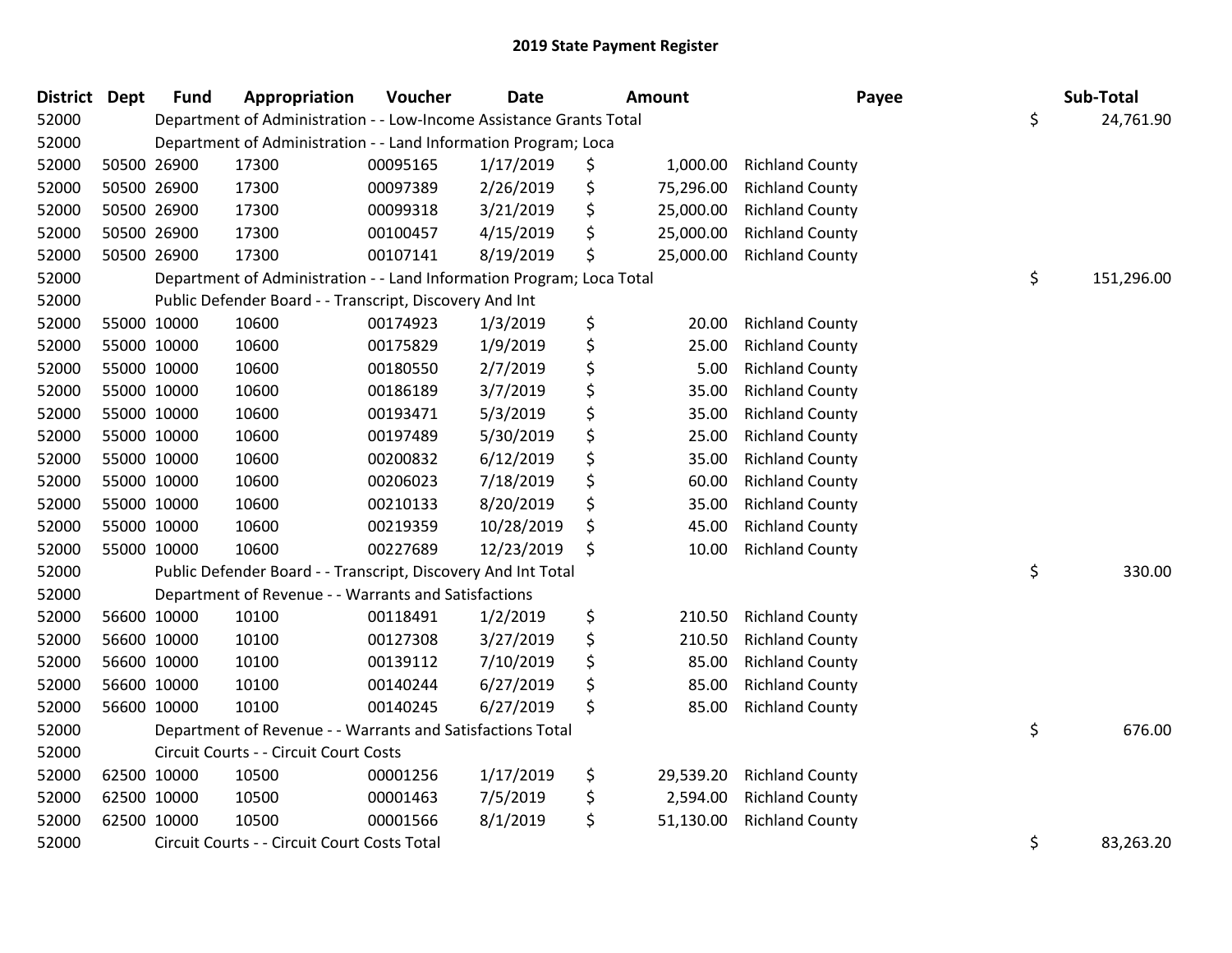| <b>District</b>    | Dept | <b>Fund</b> | Appropriation                                                         | Voucher  | Date       |    | Amount       | Payee                  | Sub-Total          |
|--------------------|------|-------------|-----------------------------------------------------------------------|----------|------------|----|--------------|------------------------|--------------------|
| 52000              |      |             | Shared Revenue and Tax Relief - - County And Municipal Aid            |          |            |    |              |                        |                    |
| 52000              |      | 83500 10000 | 10500                                                                 | 00049599 | 7/22/2019  | \$ | 175,862.78   | <b>Richland County</b> |                    |
| 52000              |      | 83500 10000 | 10500                                                                 | 00053897 | 11/18/2019 | \$ | 958,860.65   | <b>Richland County</b> |                    |
| 52000              |      |             | Shared Revenue and Tax Relief - - County And Municipal Aid Total      |          |            |    |              |                        | \$<br>1,134,723.43 |
| 52000              |      |             | Shared Revenue and Tax Relief - - Exempt Computer Aid                 |          |            |    |              |                        |                    |
| 52000              |      | 83500 10000 | 10900                                                                 | 00045421 | 7/22/2019  | \$ | 10,866.45    | <b>Richland County</b> |                    |
| 52000              |      |             | Shared Revenue and Tax Relief - - Exempt Computer Aid Total           |          |            |    |              |                        | \$<br>10,866.45    |
| 52000              |      |             | Shared Revenue and Tax Relief - - Utility Aid                         |          |            |    |              |                        |                    |
| 52000              |      | 83500 10000 | 11000                                                                 | 00049599 | 7/22/2019  | \$ | 7,666.51     | <b>Richland County</b> |                    |
| 52000              |      | 83500 10000 | 11000                                                                 | 00053897 | 11/18/2019 | \$ | 42,704.79    | <b>Richland County</b> |                    |
| 52000              |      |             | Shared Revenue and Tax Relief - - Utility Aid Total                   |          |            |    |              |                        | \$<br>50,371.30    |
| 52000              |      |             | Shared Revenue and Tax Relief - - Personal Property Aid               |          |            |    |              |                        |                    |
| 52000              |      | 83500 10000 | 11100                                                                 | 00039944 | 5/6/2019   | \$ | 23,647.05    | <b>Richland County</b> |                    |
| 52000              |      |             | Shared Revenue and Tax Relief - - Personal Property Aid Total         |          |            |    |              |                        | \$<br>23,647.05    |
| 52000              |      |             | Shared Revenue and Tax Relief - - School Lvy Tx/First Dollar Cr       |          |            |    |              |                        |                    |
| 52000              |      | 83500 10000 | 30200                                                                 | 00045326 | 7/22/2019  | \$ | 1,986,984.37 | <b>Richland County</b> |                    |
| 52000              |      | 83500 10000 | 30200                                                                 | 00048209 | 7/22/2019  | S  | 563,246.66   | <b>Richland County</b> |                    |
| 52000              |      |             | Shared Revenue and Tax Relief - - School Lvy Tx/First Dollar Cr Total |          |            |    |              |                        | \$<br>2,550,231.03 |
| 52000              |      |             | Shared Revenue and Tax Relief - - Lottery & Gaming Credit             |          |            |    |              |                        |                    |
| 52000              |      | 83500 52100 | 36300                                                                 | 00038695 | 3/25/2019  | \$ | 793,679.27   | <b>Richland County</b> |                    |
| 52000              |      |             | Shared Revenue and Tax Relief - - Lottery & Gaming Credit Total       |          |            |    |              |                        | \$<br>793,679.27   |
| <b>52000 Total</b> |      |             |                                                                       |          |            |    |              |                        | 9,813,395.66       |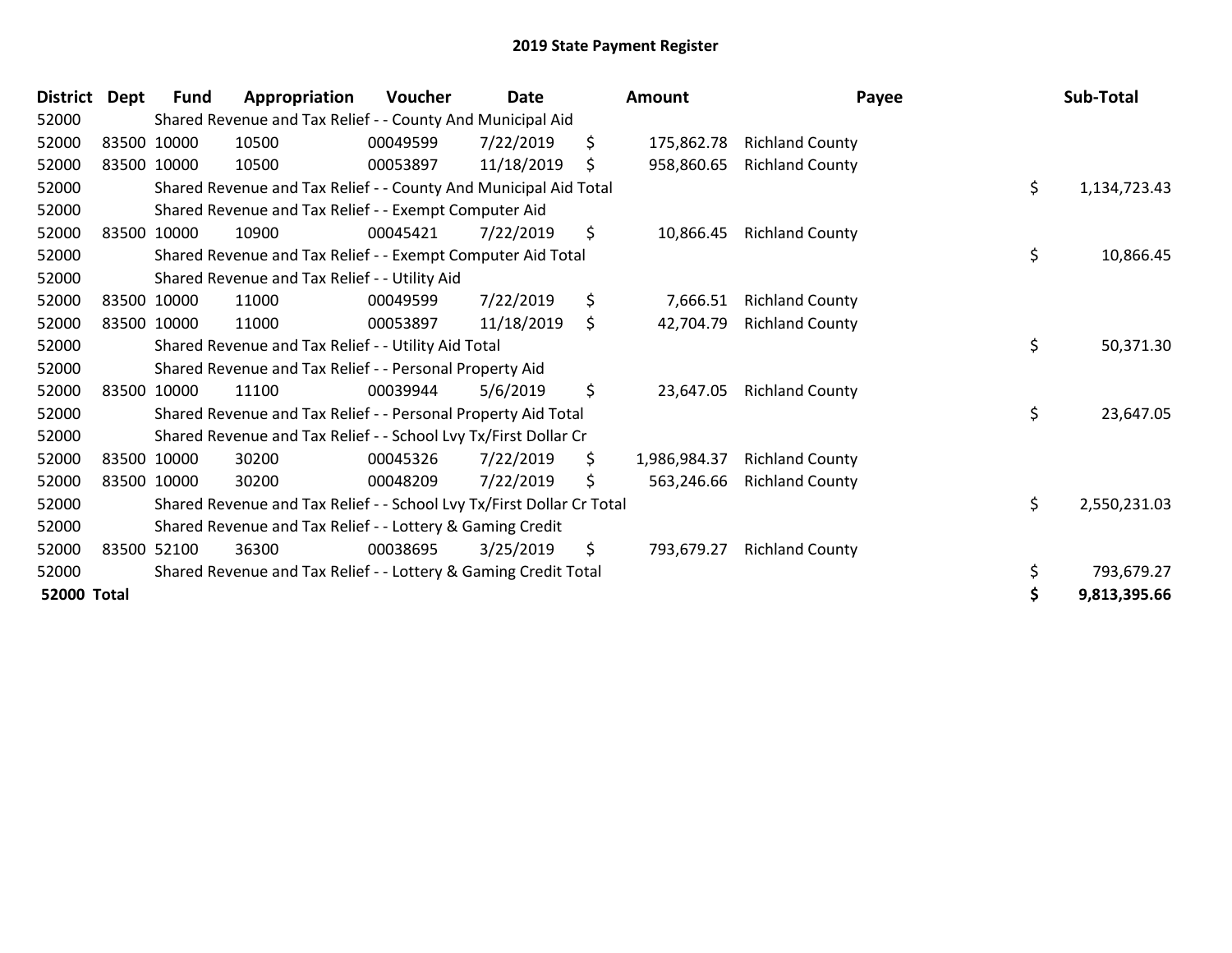| <b>District</b>    | Dept | <b>Fund</b> | Appropriation                                                      | Voucher  | <b>Date</b> | <b>Amount</b>   |                         | Payee | Sub-Total  |
|--------------------|------|-------------|--------------------------------------------------------------------|----------|-------------|-----------------|-------------------------|-------|------------|
| 52002              |      |             | Dept of Safety & Prof Services - - Fire Dues Distribution          |          |             |                 |                         |       |            |
| 52002              |      | 16500 10000 | 22500                                                              | 00031365 | 7/18/2019   | \$              | 1,238.14 Town of Akan   |       |            |
| 52002              |      |             | Dept of Safety & Prof Services - - Fire Dues Distribution Total    |          |             |                 |                         | \$    | 1,238.14   |
| 52002              |      |             | Dept of Natural Resources - - Aids In Lieu Of Taxes - Gener        |          |             |                 |                         |       |            |
| 52002              |      | 37000 10000 | 50300                                                              | 00297930 | 2/12/2019   | \$<br>406.06    | Town of Akan            |       |            |
| 52002              |      | 37000 10000 | 50300                                                              | 00314849 | 4/19/2019   | \$<br>1.54      | Town of Akan            |       |            |
| 52002              |      |             | Dept of Natural Resources - - Aids In Lieu Of Taxes - Gener Total  |          |             |                 |                         | \$    | 407.60     |
| 52002              |      |             | Dept of Natural Resources - - Resaids - Cnty Forst, CI & Mfl       |          |             |                 |                         |       |            |
| 52002              |      | 37000 21200 | 57100                                                              | 00333094 | 6/21/2019   | \$              | 987.71 Town of Akan     |       |            |
| 52002              |      |             | Dept of Natural Resources - - Resaids - Cnty Forst, CI & Mfl Total |          |             |                 |                         | \$    | 987.71     |
| 52002              |      |             | WI Dept of Transportation - - Disastr Damag Aid Sf                 |          |             |                 |                         |       |            |
| 52002              |      | 39500 21100 | 17400                                                              | 00368841 | 4/17/2019   | \$              | 229,218.97 Town of Akan |       |            |
| 52002              |      |             | WI Dept of Transportation - - Disastr Damag Aid Sf Total           |          |             |                 |                         | \$    | 229,218.97 |
| 52002              |      |             | WI Dept of Transportation - - Trns Aids To Mnc.-Sf                 |          |             |                 |                         |       |            |
| 52002              |      | 39500 21100 | 19100                                                              | 00337134 | 1/7/2019    | \$<br>24,935.18 | Town of Akan            |       |            |
| 52002              |      | 39500 21100 | 19100                                                              | 00364448 | 4/1/2019    | \$              | 24,935.18 Town of Akan  |       |            |
| 52002              |      | 39500 21100 | 19100                                                              | 00402457 | 7/1/2019    | \$              | 24,935.18 Town of Akan  |       |            |
| 52002              |      | 39500 21100 | 19100                                                              | 00445275 | 10/7/2019   | \$              | 24,935.21 Town of Akan  |       |            |
| 52002              |      |             | WI Dept of Transportation - - Trns Aids To Mnc.-Sf Total           |          |             |                 |                         | \$    | 99,740.75  |
| 52002              |      |             | Shared Revenue and Tax Relief - - County And Municipal Aid         |          |             |                 |                         |       |            |
| 52002              |      | 83500 10000 | 10500                                                              | 00049577 | 7/22/2019   | \$              | 4,533.18 Town of Akan   |       |            |
| 52002              |      | 83500 10000 | 10500                                                              | 00053875 | 11/18/2019  | \$              | 25,688.00 Town of Akan  |       |            |
| 52002              |      |             | Shared Revenue and Tax Relief - - County And Municipal Aid Total   |          |             |                 |                         | \$    | 30,221.18  |
| 52002              |      |             | Shared Revenue and Tax Relief - - Exempt Computer Aid              |          |             |                 |                         |       |            |
| 52002              |      | 83500 10000 | 10900                                                              | 00046656 | 7/22/2019   | \$<br>4.16      | Town of Akan            |       |            |
| 52002              |      |             | Shared Revenue and Tax Relief - - Exempt Computer Aid Total        |          |             |                 |                         | \$    | 4.16       |
| 52002              |      |             | Shared Revenue and Tax Relief - - Personal Property Aid            |          |             |                 |                         |       |            |
| 52002              |      | 83500 10000 | 11100                                                              | 00041225 | 5/6/2019    | \$              | 42.24 Town of Akan      |       |            |
| 52002              |      |             | Shared Revenue and Tax Relief - - Personal Property Aid Total      |          |             |                 |                         | \$    | 42.24      |
| <b>52002 Total</b> |      |             |                                                                    |          |             |                 |                         | \$    | 361,860.75 |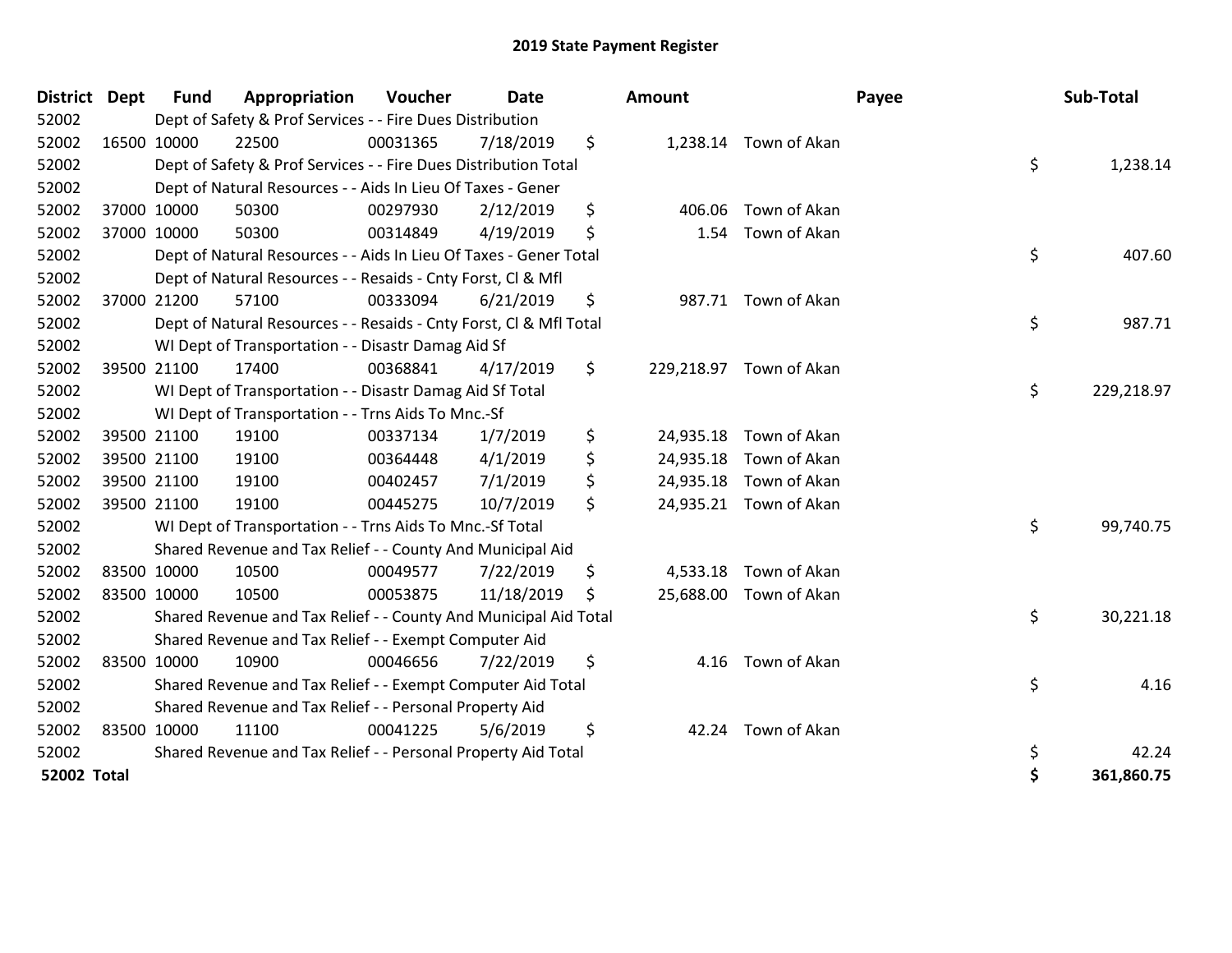| District Dept |             | <b>Fund</b> | Appropriation                                                          | Voucher  | <b>Date</b> | Amount      | Payee                   | Sub-Total        |
|---------------|-------------|-------------|------------------------------------------------------------------------|----------|-------------|-------------|-------------------------|------------------|
| 52004         |             |             | Dept of Safety & Prof Services - - Fire Dues Distribution              |          |             |             |                         |                  |
| 52004         | 16500 10000 |             | 22500                                                                  | 00031332 | 7/18/2019   | \$          | 1,334.56 Town Of Bloom  |                  |
| 52004         |             |             | Dept of Safety & Prof Services - - Fire Dues Distribution Total        |          |             |             |                         | \$<br>1,334.56   |
| 52004         |             |             | Dept of Natural Resources - - Resaids - Cnty Forst, Cl & Mfl           |          |             |             |                         |                  |
| 52004         |             | 37000 21200 | 57100                                                                  | 00333095 | 6/21/2019   | \$          | 403.03 Town Of Bloom    |                  |
| 52004         |             |             | Dept of Natural Resources - - Resaids - Cnty Forst, Cl & Mfl Total     |          |             |             |                         | \$<br>403.03     |
| 52004         |             |             | WI Dept of Transportation - - Trns Aids To Mnc.-Sf                     |          |             |             |                         |                  |
| 52004         |             | 39500 21100 | 19100                                                                  | 00337135 | 1/7/2019    | \$          | 28,650.08 Town Of Bloom |                  |
| 52004         |             | 39500 21100 | 19100                                                                  | 00364449 | 4/1/2019    | \$          | 28,650.08 Town Of Bloom |                  |
| 52004         |             | 39500 21100 | 19100                                                                  | 00402458 | 7/1/2019    | \$          | 28,650.08 Town Of Bloom |                  |
| 52004         |             | 39500 21100 | 19100                                                                  | 00445276 | 10/7/2019   | \$          | 28,650.09 Town Of Bloom |                  |
| 52004         |             |             | WI Dept of Transportation - - Trns Aids To Mnc.-Sf Total               |          |             |             |                         | \$<br>114,600.33 |
| 52004         |             |             | Department of Military Affairs - - Disaster Recovery Aid               |          |             |             |                         |                  |
| 52004         | 46500 10000 |             | 30500                                                                  | 00070541 | 12/9/2019   | \$          | 5,048.57 Town Of Bloom  |                  |
| 52004         |             |             | Department of Military Affairs - - Disaster Recovery Aid Total         |          |             |             |                         | \$<br>5,048.57   |
| 52004         |             |             | Department of Military Affairs - - Federal Aid, Local Assistance       |          |             |             |                         |                  |
| 52004         |             | 46500 10000 | 34200                                                                  | 00070541 | 12/9/2019   | \$          | 30,291.44 Town Of Bloom |                  |
| 52004         |             |             | Department of Military Affairs - - Federal Aid, Local Assistance Total |          |             |             |                         | \$<br>30,291.44  |
| 52004         |             |             | Elections Commission - - 2018 Hava Election Security                   |          |             |             |                         |                  |
| 52004         |             | 51000 22000 | 18200                                                                  | 00002971 | 12/4/2019   | \$          | 1,200.00 Town Of Bloom  |                  |
| 52004         |             |             | Elections Commission - - 2018 Hava Election Security Total             |          |             |             |                         | \$<br>1,200.00   |
| 52004         |             |             | Shared Revenue and Tax Relief - - County And Municipal Aid             |          |             |             |                         |                  |
| 52004         | 83500 10000 |             | 10500                                                                  | 00049578 | 7/22/2019   | \$          | 7,068.91 Town Of Bloom  |                  |
| 52004         | 83500 10000 |             | 10500                                                                  | 00053876 | 11/18/2019  | \$          | 40,057.14 Town Of Bloom |                  |
| 52004         |             |             | Shared Revenue and Tax Relief - - County And Municipal Aid Total       |          |             |             |                         | \$<br>47,126.05  |
| 52004         |             |             | Shared Revenue and Tax Relief - - Exempt Computer Aid                  |          |             |             |                         |                  |
| 52004         |             | 83500 10000 | 10900                                                                  | 00046657 | 7/22/2019   | \$          | 1.03 Town Of Bloom      |                  |
| 52004         |             |             | Shared Revenue and Tax Relief - - Exempt Computer Aid Total            |          |             |             |                         | \$<br>1.03       |
| 52004         |             |             | Shared Revenue and Tax Relief - - Utility Aid                          |          |             |             |                         |                  |
| 52004         |             | 83500 10000 | 11000                                                                  | 00049578 | 7/22/2019   | \$<br>83.93 | Town Of Bloom           |                  |
| 52004         | 83500 10000 |             | 11000                                                                  | 00053876 | 11/18/2019  | \$          | 491.25 Town Of Bloom    |                  |
| 52004         |             |             | Shared Revenue and Tax Relief - - Utility Aid Total                    |          |             |             |                         | \$<br>575.18     |
| 52004         |             |             | Shared Revenue and Tax Relief - - Payments For Municipal Svcs          |          |             |             |                         |                  |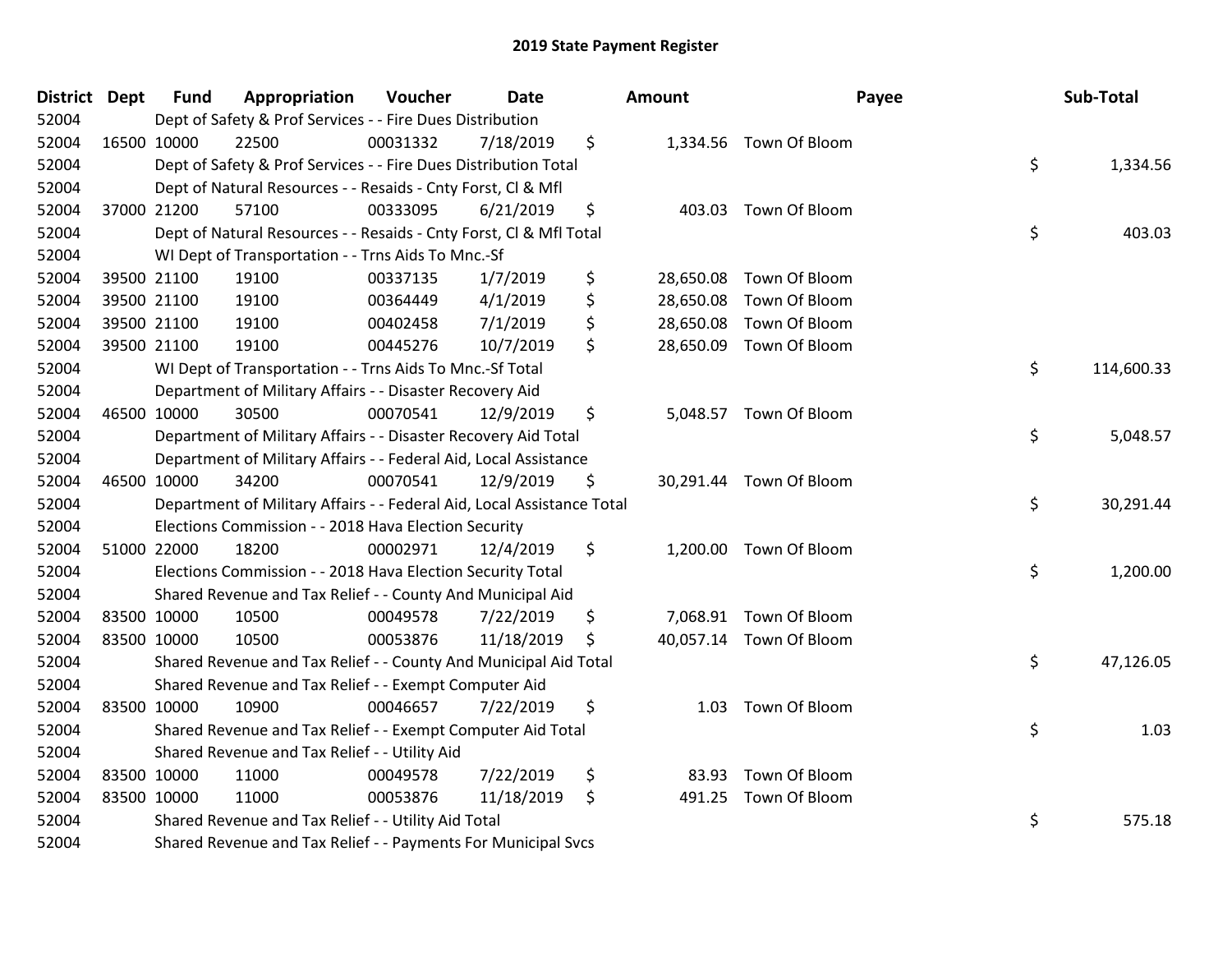|             | District Dept Fund | <b>Appropriation</b>                                                | Voucher  | Date           | Amount | Pavee         | Sub-Total  |
|-------------|--------------------|---------------------------------------------------------------------|----------|----------------|--------|---------------|------------|
| 52004       | 83500 10000        | 50100                                                               | 00037982 | $1/31/2019$ \$ | 72.80  | Town Of Bloom |            |
| 52004       |                    | Shared Revenue and Tax Relief - - Payments For Municipal Svcs Total |          |                |        |               | 72.80      |
| 52004 Total |                    |                                                                     |          |                |        |               | 200,652.99 |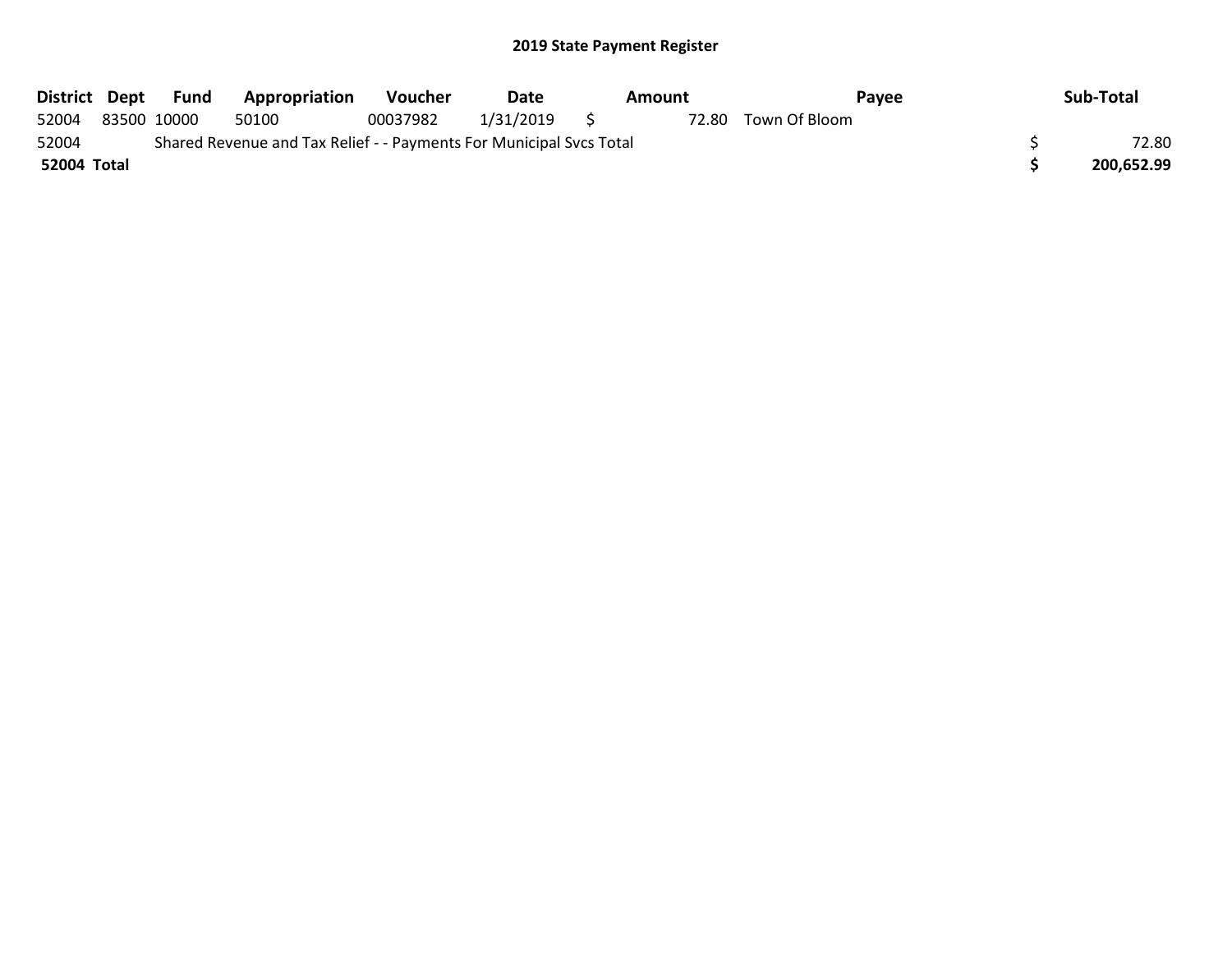| District Dept | <b>Fund</b> | Appropriation                                                      | Voucher  | <b>Date</b> | Amount          | Payee                         | Sub-Total       |
|---------------|-------------|--------------------------------------------------------------------|----------|-------------|-----------------|-------------------------------|-----------------|
| 52006         |             | Dept of Safety & Prof Services - - Fire Dues Distribution          |          |             |                 |                               |                 |
| 52006         | 16500 10000 | 22500                                                              | 00030508 | 7/16/2019   | \$              | 5,093.56 Town Of Buena Vista  |                 |
| 52006         |             | Dept of Safety & Prof Services - - Fire Dues Distribution Total    |          |             |                 |                               | \$<br>5,093.56  |
| 52006         |             | Dept of Natural Resources - - Aids In Lieu Of Taxes - Gener        |          |             |                 |                               |                 |
| 52006         | 37000 10000 | 50300                                                              | 00297846 | 2/12/2019   | \$<br>3,320.56  | Town Of Buena Vista           |                 |
| 52006         | 37000 10000 | 50300                                                              | 00297847 | 2/12/2019   | \$<br>2,301.69  | Town Of Buena Vista           |                 |
| 52006         | 37000 10000 | 50300                                                              | 00297848 | 2/12/2019   | \$<br>25,216.77 | Town Of Buena Vista           |                 |
| 52006         | 37000 10000 | 50300                                                              | 00313441 | 4/19/2019   | \$<br>260.23    | Town Of Buena Vista           |                 |
| 52006         | 37000 10000 | 50300                                                              | 00313442 | 4/19/2019   | \$<br>25.50     | Town Of Buena Vista           |                 |
| 52006         |             | Dept of Natural Resources - - Aids In Lieu Of Taxes - Gener Total  |          |             |                 |                               | \$<br>31,124.75 |
| 52006         |             | Dept of Natural Resources - - Gen Program Ops-State Funds          |          |             |                 |                               |                 |
| 52006         | 37000 21200 | 16100                                                              | 00349868 | 9/3/2019    | \$<br>425.50    | Town Of Buena Vista           |                 |
| 52006         |             | Dept of Natural Resources - - Gen Program Ops-State Funds Total    |          |             |                 |                               | \$<br>425.50    |
| 52006         |             | Dept of Natural Resources - - Resaids - Cnty Forst, Cl & Mfl       |          |             |                 |                               |                 |
| 52006         | 37000 21200 | 57100                                                              | 00333096 | 6/21/2019   | \$              | 574.55 Town Of Buena Vista    |                 |
| 52006         |             | Dept of Natural Resources - - Resaids - Cnty Forst, Cl & Mfl Total |          |             |                 |                               | \$<br>574.55    |
| 52006         |             | Dept of Natural Resources - - Aids In Lieu Of Taxes - Sum S        |          |             |                 |                               |                 |
| 52006         | 37000 21200 | 57900                                                              | 00313440 | 4/19/2019   | \$              | 582.11 Town Of Buena Vista    |                 |
| 52006         |             | Dept of Natural Resources - - Aids In Lieu Of Taxes - Sum S Total  |          |             |                 |                               | \$<br>582.11    |
| 52006         |             | WI Dept of Transportation - - Trns Aids To Mnc.-Sf                 |          |             |                 |                               |                 |
| 52006         | 39500 21100 | 19100                                                              | 00337136 | 1/7/2019    | \$              | 18,807.40 Town Of Buena Vista |                 |
| 52006         | 39500 21100 | 19100                                                              | 00364450 | 4/1/2019    | \$              | 18,807.40 Town Of Buena Vista |                 |
| 52006         | 39500 21100 | 19100                                                              | 00402459 | 7/1/2019    | \$              | 18,807.40 Town Of Buena Vista |                 |
| 52006         | 39500 21100 | 19100                                                              | 00445277 | 10/7/2019   | \$              | 18,807.41 Town Of Buena Vista |                 |
| 52006         |             | WI Dept of Transportation - - Trns Aids To Mnc.-Sf Total           |          |             |                 |                               | \$<br>75,229.61 |
| 52006         |             | WI Dept of Transportation - - Hwy Mgmt & Opers Sf                  |          |             |                 |                               |                 |
| 52006         | 39500 21100 | 36500                                                              | 00346722 | 1/29/2019   | \$<br>500.00    | Town Of Buena Vista           |                 |
| 52006         |             | WI Dept of Transportation - - Hwy Mgmt & Opers Sf Total            |          |             |                 |                               | \$<br>500.00    |
| 52006         |             | Shared Revenue and Tax Relief - - County And Municipal Aid         |          |             |                 |                               |                 |
| 52006         | 83500 10000 | 10500                                                              | 00049579 | 7/22/2019   | \$<br>9,122.83  | Town Of Buena Vista           |                 |
| 52006         | 83500 10000 | 10500                                                              | 00053877 | 11/18/2019  | \$<br>51,696.03 | Town Of Buena Vista           |                 |
| 52006         |             | Shared Revenue and Tax Relief - - County And Municipal Aid Total   |          |             |                 |                               | \$<br>60,818.86 |
| 52006         |             | Shared Revenue and Tax Relief - - Exempt Computer Aid              |          |             |                 |                               |                 |

| วนทt      | Payee                         | Sub-Total       |
|-----------|-------------------------------|-----------------|
| 5,093.56  | Town Of Buena Vista           | \$<br>5,093.56  |
| 3,320.56  | Town Of Buena Vista           |                 |
| 2,301.69  | Town Of Buena Vista           |                 |
| 25,216.77 | Town Of Buena Vista           |                 |
| 260.23    | Town Of Buena Vista           |                 |
|           | 25.50 Town Of Buena Vista     |                 |
|           |                               | \$<br>31,124.75 |
|           | 425.50 Town Of Buena Vista    |                 |
|           |                               | \$<br>425.50    |
| 574.55    | Town Of Buena Vista           |                 |
|           |                               | \$<br>574.55    |
| 582.11    | Town Of Buena Vista           |                 |
|           |                               | \$<br>582.11    |
|           | 18,807.40 Town Of Buena Vista |                 |
| 18,807.40 | Town Of Buena Vista           |                 |
| 18,807.40 | Town Of Buena Vista           |                 |
| 18,807.41 | Town Of Buena Vista           |                 |
|           |                               | \$<br>75,229.61 |
| 500.00    | Town Of Buena Vista           |                 |
|           |                               | \$<br>500.00    |
|           | 9,122.83 Town Of Buena Vista  |                 |
| 51,696.03 | Town Of Buena Vista           |                 |
|           |                               | \$<br>60,818.86 |
|           |                               |                 |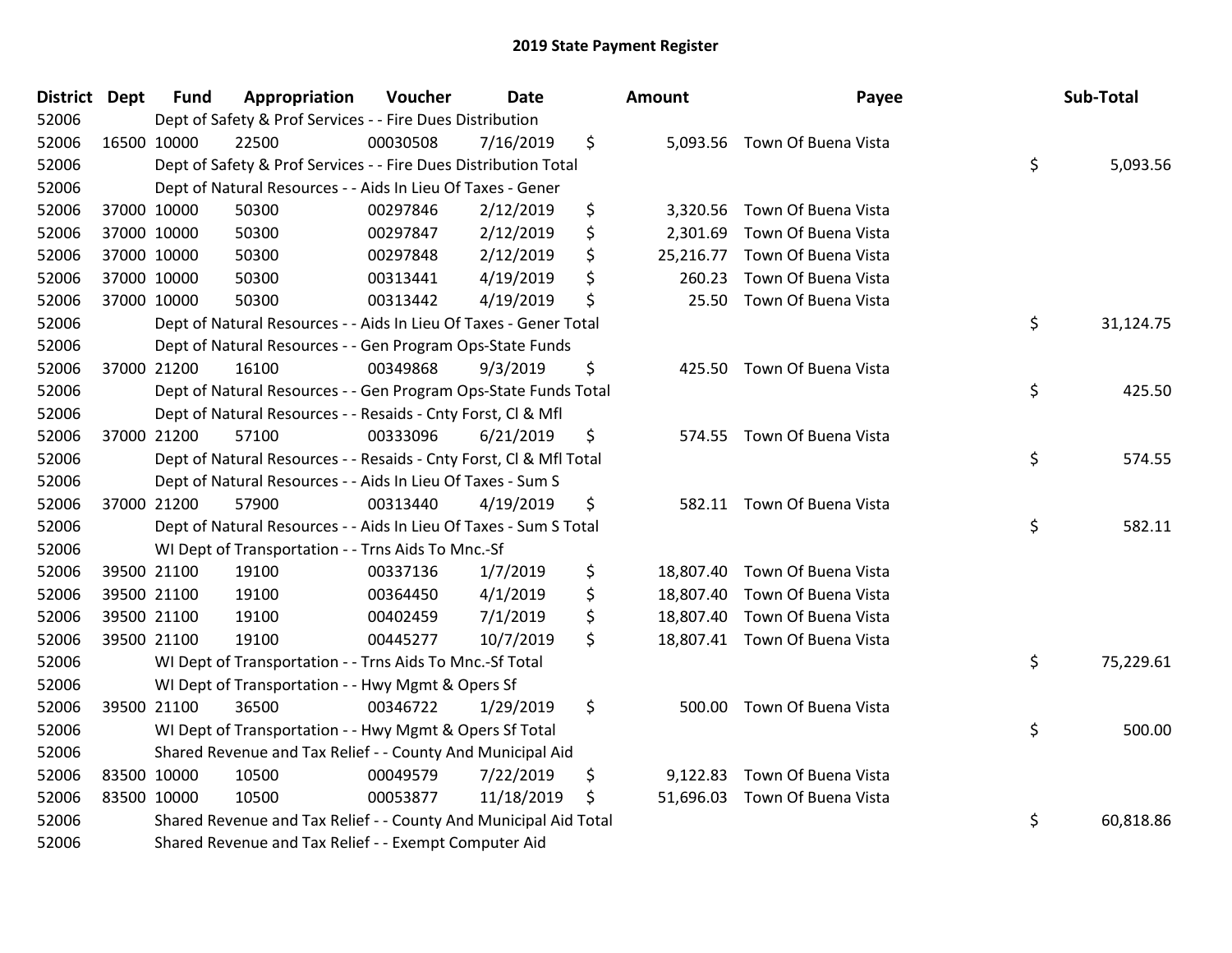| <b>District</b> | <b>Dept</b> | Fund        | Appropriation                                                   | <b>Voucher</b> | Date       |    | Amount    | Payee               | Sub-Total    |
|-----------------|-------------|-------------|-----------------------------------------------------------------|----------------|------------|----|-----------|---------------------|--------------|
| 52006           |             | 83500 10000 | 10900                                                           | 00046658       | 7/22/2019  | \$ | 11.43     | Town Of Buena Vista |              |
| 52006           |             |             | Shared Revenue and Tax Relief - - Exempt Computer Aid Total     |                |            |    |           |                     | 11.43        |
| 52006           |             |             | Shared Revenue and Tax Relief - - Utility Aid                   |                |            |    |           |                     |              |
| 52006           |             | 83500 10000 | 11000                                                           | 00049579       | 7/22/2019  | \$ | 2.288.67  | Town Of Buena Vista |              |
| 52006           |             | 83500 10000 | 11000                                                           | 00053877       | 11/18/2019 | Ś  | 12,276.94 | Town Of Buena Vista |              |
| 52006           |             |             | Shared Revenue and Tax Relief - - Utility Aid Total             |                |            |    |           |                     | 14,565.61    |
| 52006           |             |             | Shared Revenue and Tax Relief - - Personal Property Aid         |                |            |    |           |                     |              |
| 52006           |             | 83500 10000 | 11100                                                           | 00041226       | 5/6/2019   | \$ | 145.32    | Town Of Buena Vista |              |
| 52006           |             |             | Shared Revenue and Tax Relief - - Personal Property Aid Total   |                |            |    |           |                     | \$<br>145.32 |
| 52006           |             |             | Shared Revenue and Tax Relief - - Lottery & Gaming Credit       |                |            |    |           |                     |              |
| 52006           |             | 83500 52100 | 36300                                                           | 00038455       | 3/25/2019  | S  | 4.294.30  | Town Of Buena Vista |              |
| 52006           |             |             | Shared Revenue and Tax Relief - - Lottery & Gaming Credit Total |                |            |    |           |                     | 4,294.30     |
| 52006 Total     |             |             |                                                                 |                |            |    |           |                     | 193,365.60   |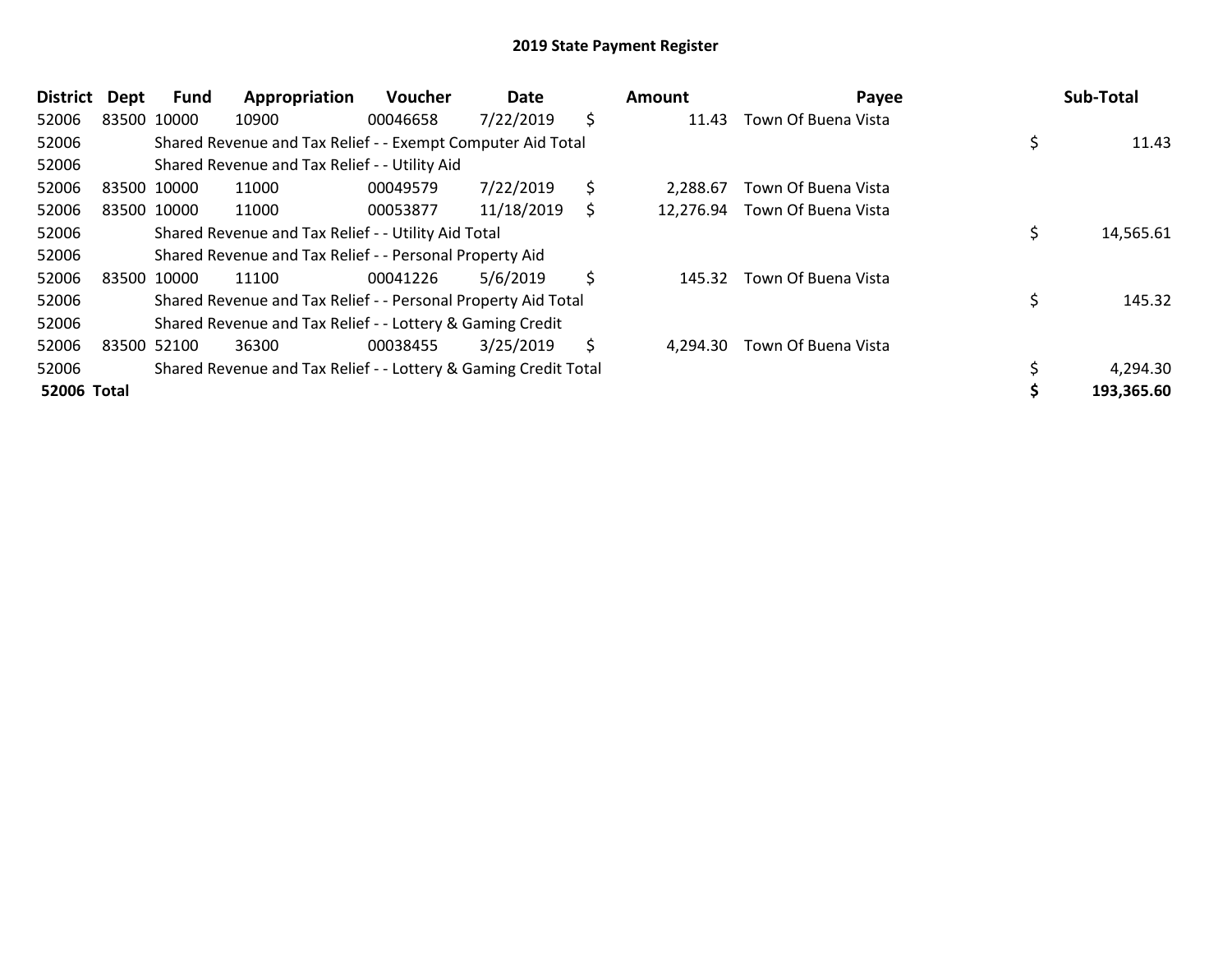| <b>District</b>    | <b>Dept</b> | <b>Fund</b> | Appropriation                                                      | Voucher  | <b>Date</b> | Amount          | Payee          | Sub-Total        |
|--------------------|-------------|-------------|--------------------------------------------------------------------|----------|-------------|-----------------|----------------|------------------|
| 52008              |             |             | Dept of Safety & Prof Services - - Fire Dues Distribution          |          |             |                 |                |                  |
| 52008              | 16500 10000 |             | 22500                                                              | 00031098 | 7/17/2019   | \$<br>2,088.05  | Town Of Dayton |                  |
| 52008              |             |             | Dept of Safety & Prof Services - - Fire Dues Distribution Total    |          |             |                 |                | \$<br>2,088.05   |
| 52008              |             |             | Dept of Natural Resources - - Resaids - Cnty Forst, CI & Mfl       |          |             |                 |                |                  |
| 52008              |             | 37000 21200 | 57100                                                              | 00333097 | 6/21/2019   | \$<br>951.68    | Town Of Dayton |                  |
| 52008              |             |             | Dept of Natural Resources - - Resaids - Cnty Forst, CI & Mfl Total |          |             |                 |                | \$<br>951.68     |
| 52008              |             |             | WI Dept of Transportation - - Trns Aids To Mnc.-Sf                 |          |             |                 |                |                  |
| 52008              |             | 39500 21100 | 19100                                                              | 00337137 | 1/7/2019    | \$<br>23,764.57 | Town Of Dayton |                  |
| 52008              | 39500 21100 |             | 19100                                                              | 00364451 | 4/1/2019    | \$<br>23,764.57 | Town Of Dayton |                  |
| 52008              |             | 39500 21100 | 19100                                                              | 00402460 | 7/1/2019    | \$<br>23,764.57 | Town Of Dayton |                  |
| 52008              | 39500 21100 |             | 19100                                                              | 00445278 | 10/7/2019   | \$<br>23,764.60 | Town Of Dayton |                  |
| 52008              |             |             | WI Dept of Transportation - - Trns Aids To Mnc.-Sf Total           |          |             |                 |                | \$<br>95,058.31  |
| 52008              |             |             | Shared Revenue and Tax Relief - - County And Municipal Aid         |          |             |                 |                |                  |
| 52008              | 83500 10000 |             | 10500                                                              | 00049580 | 7/22/2019   | \$<br>6,997.41  | Town Of Dayton |                  |
| 52008              | 83500 10000 |             | 10500                                                              | 00053878 | 11/18/2019  | \$<br>39,651.99 | Town Of Dayton |                  |
| 52008              |             |             | Shared Revenue and Tax Relief - - County And Municipal Aid Total   |          |             |                 |                | \$<br>46,649.40  |
| 52008              |             |             | Shared Revenue and Tax Relief - - Exempt Computer Aid              |          |             |                 |                |                  |
| 52008              | 83500 10000 |             | 10900                                                              | 00046659 | 7/22/2019   | \$<br>97.69     | Town Of Dayton |                  |
| 52008              |             |             | Shared Revenue and Tax Relief - - Exempt Computer Aid Total        |          |             |                 |                | \$<br>97.69      |
| 52008              |             |             | Shared Revenue and Tax Relief - - Utility Aid                      |          |             |                 |                |                  |
| 52008              | 83500 10000 |             | 11000                                                              | 00049580 | 7/22/2019   | \$<br>315.69    | Town Of Dayton |                  |
| 52008              | 83500 10000 |             | 11000                                                              | 00053878 | 11/18/2019  | \$<br>1,847.62  | Town Of Dayton |                  |
| 52008              |             |             | Shared Revenue and Tax Relief - - Utility Aid Total                |          |             |                 |                | \$<br>2,163.31   |
| 52008              |             |             | Shared Revenue and Tax Relief - - Personal Property Aid            |          |             |                 |                |                  |
| 52008              | 83500 10000 |             | 11100                                                              | 00041227 | 5/6/2019    | \$<br>175.27    | Town Of Dayton |                  |
| 52008              |             |             | Shared Revenue and Tax Relief - - Personal Property Aid Total      |          |             |                 |                | \$<br>175.27     |
| <b>52008 Total</b> |             |             |                                                                    |          |             |                 |                | \$<br>147,183.71 |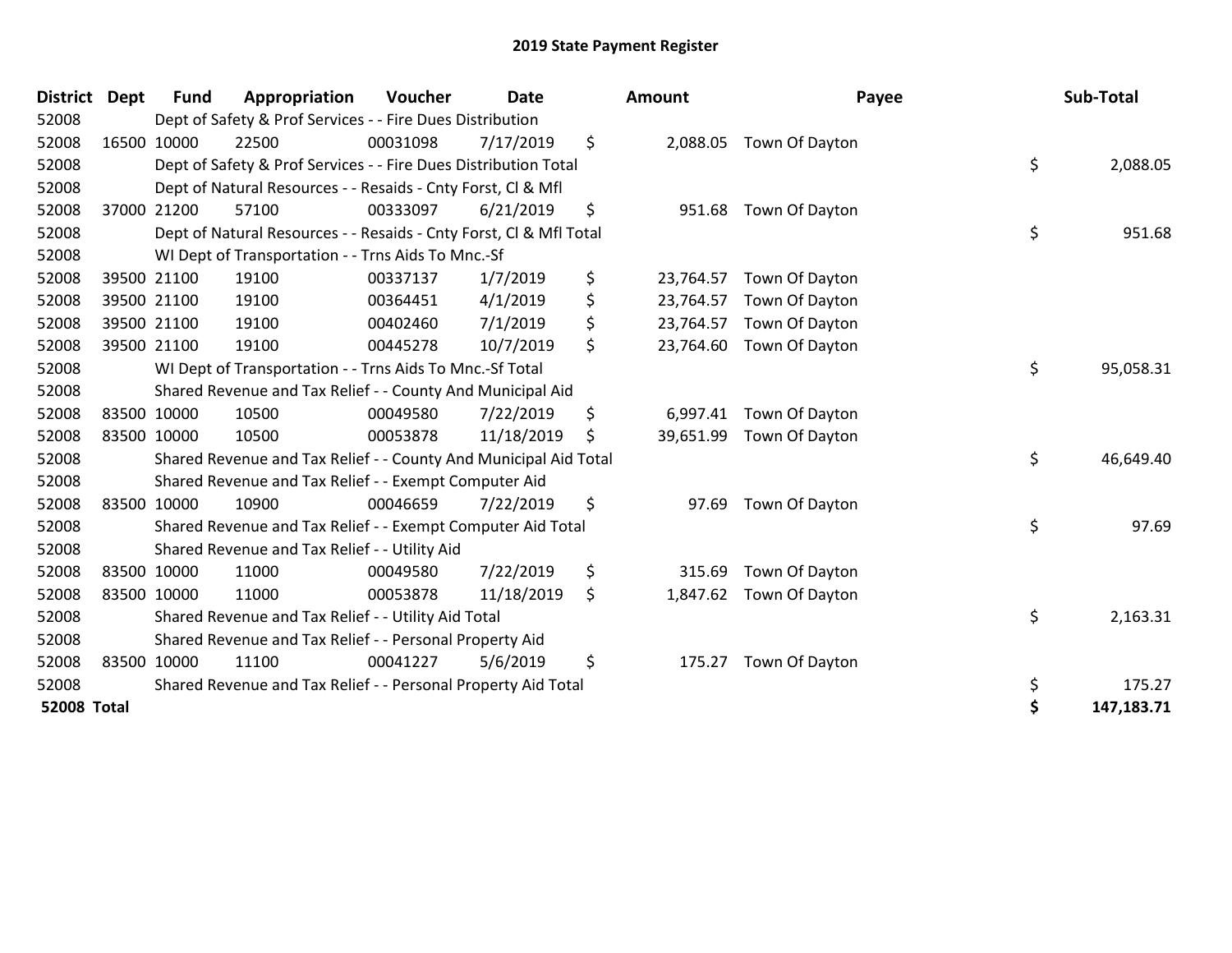| <b>District</b>    | <b>Dept</b> | <b>Fund</b> | Appropriation                                                      | Voucher  | Date       | <b>Amount</b>   |                         | Payee | Sub-Total  |
|--------------------|-------------|-------------|--------------------------------------------------------------------|----------|------------|-----------------|-------------------------|-------|------------|
| 52010              |             |             | Dept of Safety & Prof Services - - Fire Dues Distribution          |          |            |                 |                         |       |            |
| 52010              |             | 16500 10000 | 22500                                                              | 00031183 | 7/17/2019  | \$              | 1,776.02 Town Of Eagle  |       |            |
| 52010              |             |             | Dept of Safety & Prof Services - - Fire Dues Distribution Total    |          |            |                 |                         | \$    | 1,776.02   |
| 52010              |             |             | Dept of Natural Resources - - Aids In Lieu Of Taxes - Gener        |          |            |                 |                         |       |            |
| 52010              |             | 37000 10000 | 50300                                                              | 00297843 | 2/12/2019  | \$              | 15,600.54 Town Of Eagle |       |            |
| 52010              |             |             | Dept of Natural Resources - - Aids In Lieu Of Taxes - Gener Total  |          |            |                 |                         | \$    | 15,600.54  |
| 52010              |             |             | Dept of Natural Resources - - Resaids - Cnty Forst, CI & Mfl       |          |            |                 |                         |       |            |
| 52010              |             | 37000 21200 | 57100                                                              | 00333098 | 6/21/2019  | \$<br>402.83    | Town Of Eagle           |       |            |
| 52010              |             |             | Dept of Natural Resources - - Resaids - Cnty Forst, Cl & Mfl Total |          |            |                 |                         | \$    | 402.83     |
| 52010              |             |             | WI Dept of Transportation - - Trns Aids To Mnc.-Sf                 |          |            |                 |                         |       |            |
| 52010              |             | 39500 21100 | 19100                                                              | 00337138 | 1/7/2019   | \$<br>19,183.67 | Town Of Eagle           |       |            |
| 52010              |             | 39500 21100 | 19100                                                              | 00364452 | 4/1/2019   | \$<br>19,183.67 | Town Of Eagle           |       |            |
| 52010              |             | 39500 21100 | 19100                                                              | 00402461 | 7/1/2019   | \$<br>19,183.67 | Town Of Eagle           |       |            |
| 52010              |             | 39500 21100 | 19100                                                              | 00445279 | 10/7/2019  | \$              | 19,183.67 Town Of Eagle |       |            |
| 52010              |             |             | WI Dept of Transportation - - Trns Aids To Mnc.-Sf Total           |          |            |                 |                         | \$    | 76,734.68  |
| 52010              |             |             | Shared Revenue and Tax Relief - - County And Municipal Aid         |          |            |                 |                         |       |            |
| 52010              |             | 83500 10000 | 10500                                                              | 00049581 | 7/22/2019  | \$<br>5,128.85  | Town Of Eagle           |       |            |
| 52010              |             | 83500 10000 | 10500                                                              | 00053879 | 11/18/2019 | \$<br>29,063.49 | Town Of Eagle           |       |            |
| 52010              |             |             | Shared Revenue and Tax Relief - - County And Municipal Aid Total   |          |            |                 |                         | \$    | 34,192.34  |
| 52010              |             |             | Shared Revenue and Tax Relief - - Exempt Computer Aid              |          |            |                 |                         |       |            |
| 52010              |             | 83500 10000 | 10900                                                              | 00046660 | 7/22/2019  | \$<br>1.03      | Town Of Eagle           |       |            |
| 52010              |             |             | Shared Revenue and Tax Relief - - Exempt Computer Aid Total        |          |            |                 |                         | \$    | 1.03       |
| 52010              |             |             | Shared Revenue and Tax Relief - - Utility Aid                      |          |            |                 |                         |       |            |
| 52010              |             | 83500 10000 | 11000                                                              | 00049581 | 7/22/2019  | \$<br>72.81     | Town Of Eagle           |       |            |
| 52010              |             | 83500 10000 | 11000                                                              | 00053879 | 11/18/2019 | \$<br>431.26    | Town Of Eagle           |       |            |
| 52010              |             |             | Shared Revenue and Tax Relief - - Utility Aid Total                |          |            |                 |                         | \$    | 504.07     |
| 52010              |             |             | Shared Revenue and Tax Relief - - Personal Property Aid            |          |            |                 |                         |       |            |
| 52010              |             | 83500 10000 | 11100                                                              | 00041228 | 5/6/2019   | \$<br>37.56     | Town Of Eagle           |       |            |
| 52010              |             |             | Shared Revenue and Tax Relief - - Personal Property Aid Total      |          |            |                 |                         | \$    | 37.56      |
| <b>52010 Total</b> |             |             |                                                                    |          |            |                 |                         | \$    | 129,249.07 |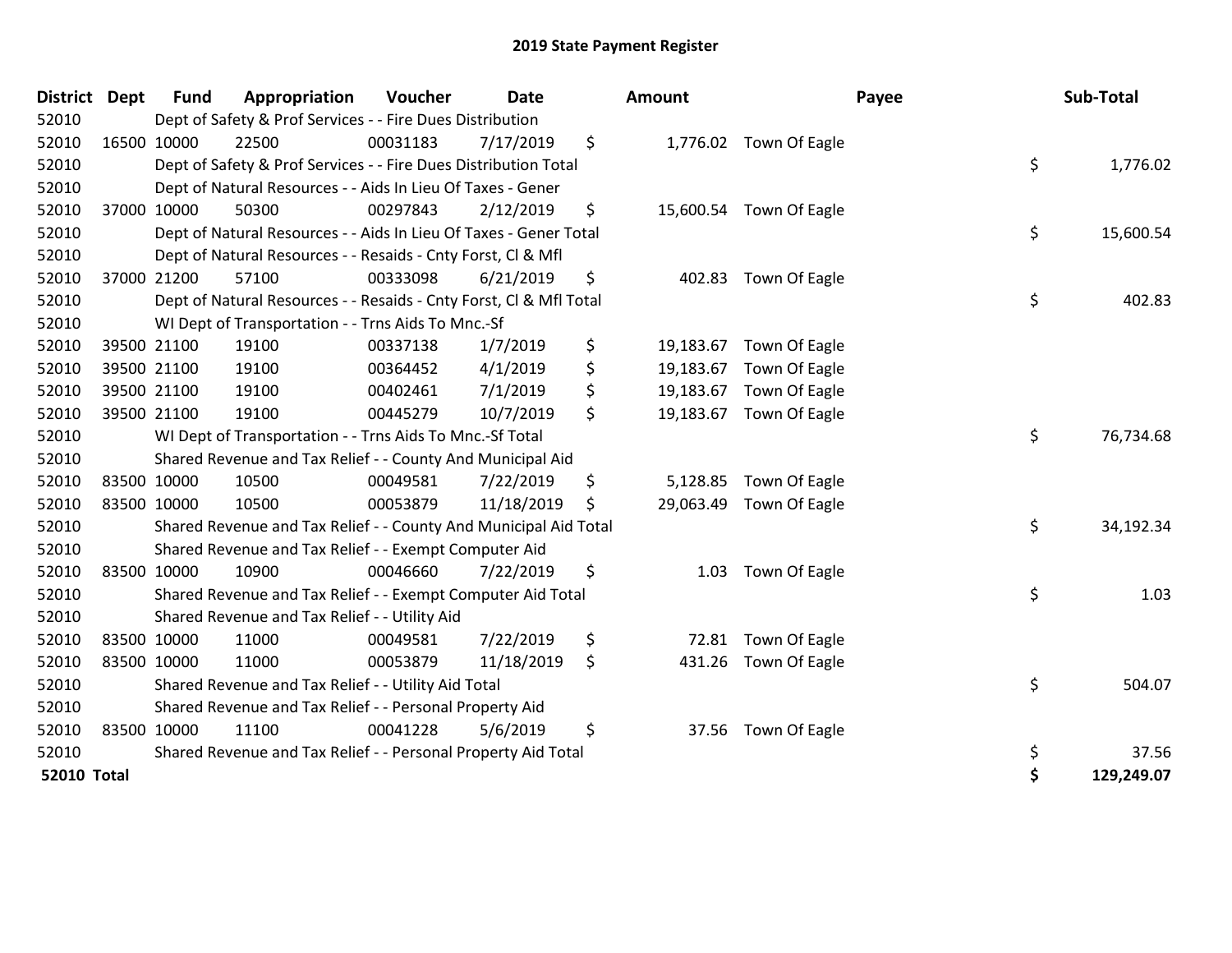| District Dept |             | <b>Fund</b> | Appropriation                                                          | Voucher  | <b>Date</b> | Amount         |                          | Payee | Sub-Total |
|---------------|-------------|-------------|------------------------------------------------------------------------|----------|-------------|----------------|--------------------------|-------|-----------|
| 52012         |             |             | Dept of Safety & Prof Services - - Fire Dues Distribution              |          |             |                |                          |       |           |
| 52012         | 16500 10000 |             | 22500                                                                  | 00031378 | 7/18/2019   | \$             | 1,187.87 Town Of Forest  |       |           |
| 52012         |             |             | Dept of Safety & Prof Services - - Fire Dues Distribution Total        |          |             |                |                          | \$    | 1,187.87  |
| 52012         |             |             | Dept of Natural Resources - - Aids In Lieu Of Taxes - Gener            |          |             |                |                          |       |           |
| 52012         |             | 37000 10000 | 50300                                                                  | 00297903 | 2/12/2019   | \$<br>7,444.69 | Town Of Forest           |       |           |
| 52012         |             | 37000 10000 | 50300                                                                  | 00314326 | 4/19/2019   | \$<br>99.68    | Town Of Forest           |       |           |
| 52012         |             |             | Dept of Natural Resources - - Aids In Lieu Of Taxes - Gener Total      |          |             |                |                          | \$    | 7,544.37  |
| 52012         |             |             | Dept of Natural Resources - - Resaids - Cnty Forst, Cl & Mfl           |          |             |                |                          |       |           |
| 52012         | 37000 21200 |             | 57100                                                                  | 00333099 | 6/21/2019   | \$             | 945.35 Town Of Forest    |       |           |
| 52012         |             |             | Dept of Natural Resources - - Resaids - Cnty Forst, Cl & Mfl Total     |          |             |                |                          | \$    | 945.35    |
| 52012         |             |             | WI Dept of Transportation - - Trns Aids To Mnc.-Sf                     |          |             |                |                          |       |           |
| 52012         |             | 39500 21100 | 19100                                                                  | 00337139 | 1/7/2019    | \$             | 23,376.36 Town Of Forest |       |           |
| 52012         | 39500 21100 |             | 19100                                                                  | 00364453 | 4/1/2019    | \$             | 23,376.36 Town Of Forest |       |           |
| 52012         |             | 39500 21100 | 19100                                                                  | 00402462 | 7/1/2019    | \$             | 23,376.36 Town Of Forest |       |           |
| 52012         |             | 39500 21100 | 19100                                                                  | 00445280 | 10/7/2019   | \$             | 23,376.38 Town Of Forest |       |           |
| 52012         |             |             | WI Dept of Transportation - - Trns Aids To Mnc.-Sf Total               |          |             |                |                          | \$    | 93,505.46 |
| 52012         |             |             | Department of Military Affairs - - Disaster Recovery Aid               |          |             |                |                          |       |           |
| 52012         | 46500 10000 |             | 30500                                                                  | 00065374 | 8/19/2019   | \$             | 4,556.39 Town Of Forest  |       |           |
| 52012         |             |             | Department of Military Affairs - - Disaster Recovery Aid Total         |          |             |                |                          | \$    | 4,556.39  |
| 52012         |             |             | Department of Military Affairs - - Federal Aid, Local Assistance       |          |             |                |                          |       |           |
| 52012         |             | 46500 10000 | 34200                                                                  | 00060588 | 5/15/2019   | \$             | 25,990.69 Town Of Forest |       |           |
| 52012         | 46500 10000 |             | 34200                                                                  | 00065374 | 8/19/2019   | \$             | 27,338.33 Town Of Forest |       |           |
| 52012         |             |             | Department of Military Affairs - - Federal Aid, Local Assistance Total |          |             |                |                          | \$    | 53,329.02 |
| 52012         |             |             | Elections Commission - - 2018 Hava Election Security                   |          |             |                |                          |       |           |
| 52012         | 51000 22000 |             | 18200                                                                  | 00002853 | 12/9/2019   | \$             | 1,200.00 Town Of Forest  |       |           |
| 52012         |             |             | Elections Commission - - 2018 Hava Election Security Total             |          |             |                |                          | \$    | 1,200.00  |
| 52012         |             |             | Shared Revenue and Tax Relief - - County And Municipal Aid             |          |             |                |                          |       |           |
| 52012         | 83500 10000 |             | 10500                                                                  | 00049582 | 7/22/2019   | \$             | 2,834.37 Town Of Forest  |       |           |
| 52012         | 83500 10000 |             | 10500                                                                  | 00053880 | 11/18/2019  | \$             | 16,061.42 Town Of Forest |       |           |
| 52012         |             |             | Shared Revenue and Tax Relief - - County And Municipal Aid Total       |          |             |                |                          | \$    | 18,895.79 |
| 52012         |             |             | Shared Revenue and Tax Relief - - Exempt Computer Aid                  |          |             |                |                          |       |           |
| 52012         | 83500 10000 |             | 10900                                                                  | 00046661 | 7/22/2019   | \$             | 1,076.67 Town Of Forest  |       |           |
| 52012         |             |             | Shared Revenue and Tax Relief - - Exempt Computer Aid Total            |          |             |                |                          | \$    | 1,076.67  |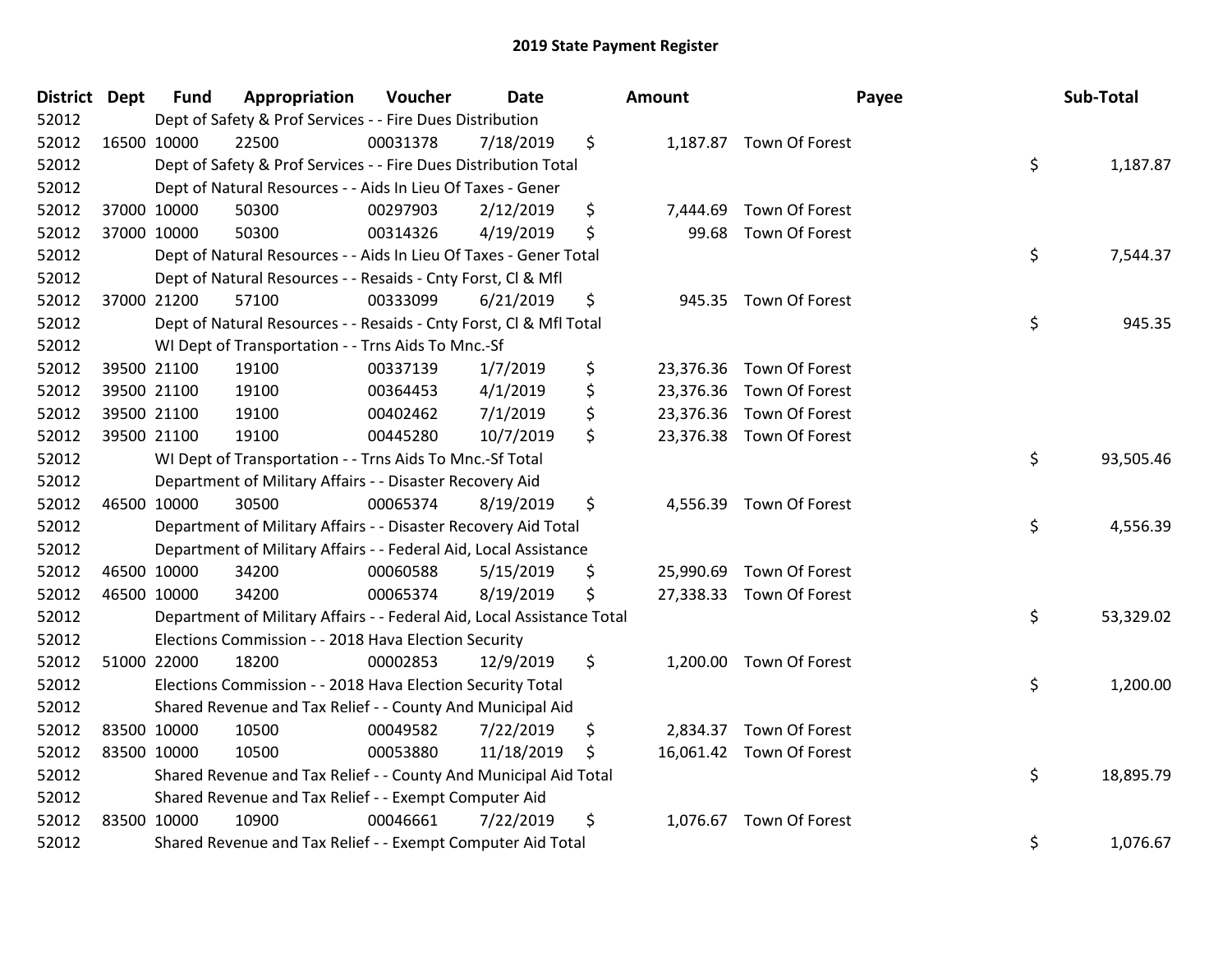| <b>District</b>    | Dept | Fund        | Appropriation                                                 | <b>Voucher</b> | Date       |   | <b>Amount</b> | Payee                 | Sub-Total  |
|--------------------|------|-------------|---------------------------------------------------------------|----------------|------------|---|---------------|-----------------------|------------|
| 52012              |      |             | Shared Revenue and Tax Relief - - Utility Aid                 |                |            |   |               |                       |            |
| 52012              |      | 83500 10000 | 11000                                                         | 00049582       | 7/22/2019  |   | 2.14          | Town Of Forest        |            |
| 52012              |      | 83500 10000 | 11000                                                         | 00053880       | 11/18/2019 | S |               | 927.66 Town Of Forest |            |
| 52012              |      |             | Shared Revenue and Tax Relief - - Utility Aid Total           |                |            |   |               |                       | 929.80     |
| 52012              |      |             | Shared Revenue and Tax Relief - - Personal Property Aid       |                |            |   |               |                       |            |
| 52012              |      | 83500 10000 | 11100                                                         | 00041229       | 5/6/2019   |   | 2.22          | Town Of Forest        |            |
| 52012              |      |             | Shared Revenue and Tax Relief - - Personal Property Aid Total |                |            |   |               |                       | 2.22       |
| <b>52012 Total</b> |      |             |                                                               |                |            |   |               |                       | 183,172.94 |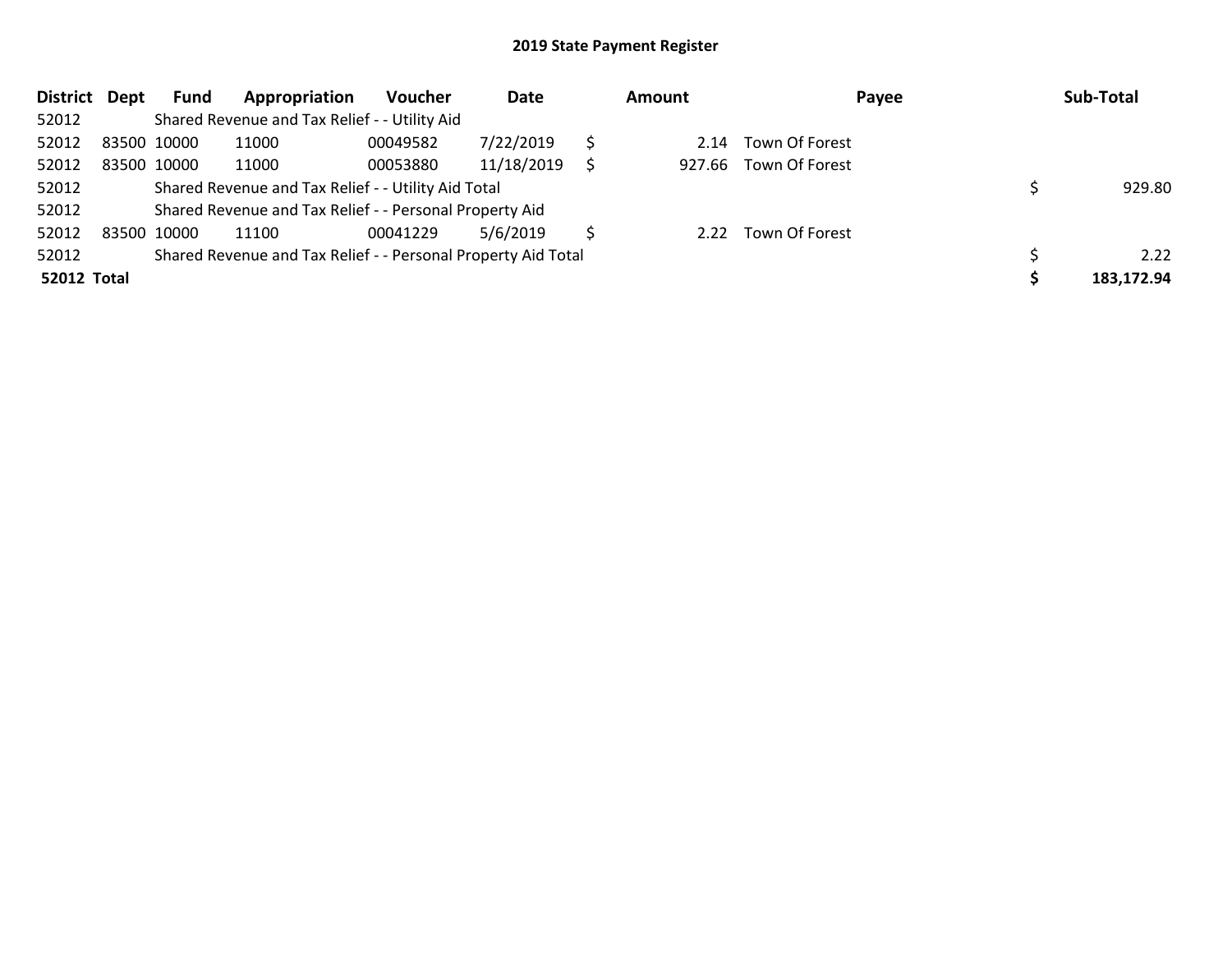| District Dept | <b>Fund</b> | Appropriation                                                          | Voucher  | <b>Date</b> |     | Amount | Payee                        | Sub-Total        |
|---------------|-------------|------------------------------------------------------------------------|----------|-------------|-----|--------|------------------------------|------------------|
| 52014         |             | Dept of Safety & Prof Services - - Fire Dues Distribution              |          |             |     |        |                              |                  |
| 52014         | 16500 10000 | 22500                                                                  | 00031362 | 7/18/2019   | \$  |        | 1,246.40 Town Of Henrietta   |                  |
| 52014         |             | Dept of Safety & Prof Services - - Fire Dues Distribution Total        |          |             |     |        |                              | \$<br>1,246.40   |
| 52014         |             | Dept of Natural Resources - - Aids In Lieu Of Taxes - Gener            |          |             |     |        |                              |                  |
| 52014         | 37000 10000 | 50300                                                                  | 00297853 | 2/12/2019   | \$  | 277.24 | Town Of Henrietta            |                  |
| 52014         | 37000 10000 | 50300                                                                  | 00313481 | 4/19/2019   | \$  | 343.74 | Town Of Henrietta            |                  |
| 52014         |             | Dept of Natural Resources - - Aids In Lieu Of Taxes - Gener Total      |          |             |     |        |                              | \$<br>620.98     |
| 52014         |             | Dept of Natural Resources - - Resaids - Cnty Forst, Cl & Mfl           |          |             |     |        |                              |                  |
| 52014         | 37000 21200 | 57100                                                                  | 00333100 | 6/21/2019   | \$  |        | 1,233.40 Town Of Henrietta   |                  |
| 52014         |             | Dept of Natural Resources - - Resaids - Cnty Forst, CI & Mfl Total     |          |             |     |        |                              | \$<br>1,233.40   |
| 52014         |             | WI Dept of Transportation - - Trns Aids To Mnc.-Sf                     |          |             |     |        |                              |                  |
| 52014         | 39500 21100 | 19100                                                                  | 00337140 | 1/7/2019    | \$  |        | 26,912.08 Town Of Henrietta  |                  |
| 52014         | 39500 21100 | 19100                                                                  | 00364454 | 4/1/2019    | \$  |        | 26,912.08 Town Of Henrietta  |                  |
| 52014         | 39500 21100 | 19100                                                                  | 00402463 | 7/1/2019    | \$  |        | 26,912.08 Town Of Henrietta  |                  |
| 52014         | 39500 21100 | 19100                                                                  | 00445281 | 10/7/2019   | \$  |        | 26,912.10 Town Of Henrietta  |                  |
| 52014         |             | WI Dept of Transportation - - Trns Aids To Mnc.-Sf Total               |          |             |     |        |                              | \$<br>107,648.34 |
| 52014         |             | Department of Military Affairs - - Disaster Recovery Aid               |          |             |     |        |                              |                  |
| 52014         | 46500 10000 | 30500                                                                  | 00057350 | 3/8/2019    | \$  |        | 10,526.77 Town Of Henrietta  |                  |
| 52014         |             | Department of Military Affairs - - Disaster Recovery Aid Total         |          |             |     |        |                              | \$<br>10,526.77  |
| 52014         |             | Department of Military Affairs - - Federal Aid, Local Assistance       |          |             |     |        |                              |                  |
| 52014         | 46500 10000 | 34200                                                                  | 00057349 | 3/14/2019   | \$  |        | 17,898.74 Town Of Henrietta  |                  |
| 52014         | 46500 10000 | 34200                                                                  | 00057350 | 3/8/2019    | \$  |        | 83,625.53 Town Of Henrietta  |                  |
| 52014         | 46500 10000 | 34200                                                                  | 00060594 | 5/15/2019   | \$  |        | 100,345.51 Town Of Henrietta |                  |
| 52014         | 46500 10000 | 34200                                                                  | 00060981 | 5/23/2019   | \$  |        | 176,492.94 Town Of Henrietta |                  |
| 52014         | 46500 10000 | 34200                                                                  | 00061438 | 5/30/2019   | \$  |        | 11,132.14 Town Of Henrietta  |                  |
| 52014         |             | Department of Military Affairs - - Federal Aid, Local Assistance Total |          |             |     |        |                              | \$<br>389,494.86 |
| 52014         |             | Shared Revenue and Tax Relief - - County And Municipal Aid             |          |             |     |        |                              |                  |
| 52014         | 83500 10000 | 10500                                                                  | 00049583 | 7/22/2019   | \$  |        | 9,226.82 Town Of Henrietta   |                  |
| 52014         | 83500 10000 | 10500                                                                  | 00053881 | 11/18/2019  | \$. |        | 52,285.30 Town Of Henrietta  |                  |
| 52014         |             | Shared Revenue and Tax Relief - - County And Municipal Aid Total       |          |             |     |        |                              | \$<br>61,512.12  |
| 52014         |             | Shared Revenue and Tax Relief - - Exempt Computer Aid                  |          |             |     |        |                              |                  |
| 52014         | 83500 10000 | 10900                                                                  | 00046662 | 7/22/2019   | \$  | 2.08   | Town Of Henrietta            |                  |
| 52014         |             | Shared Revenue and Tax Relief - - Exempt Computer Aid Total            |          |             |     |        |                              | \$<br>2.08       |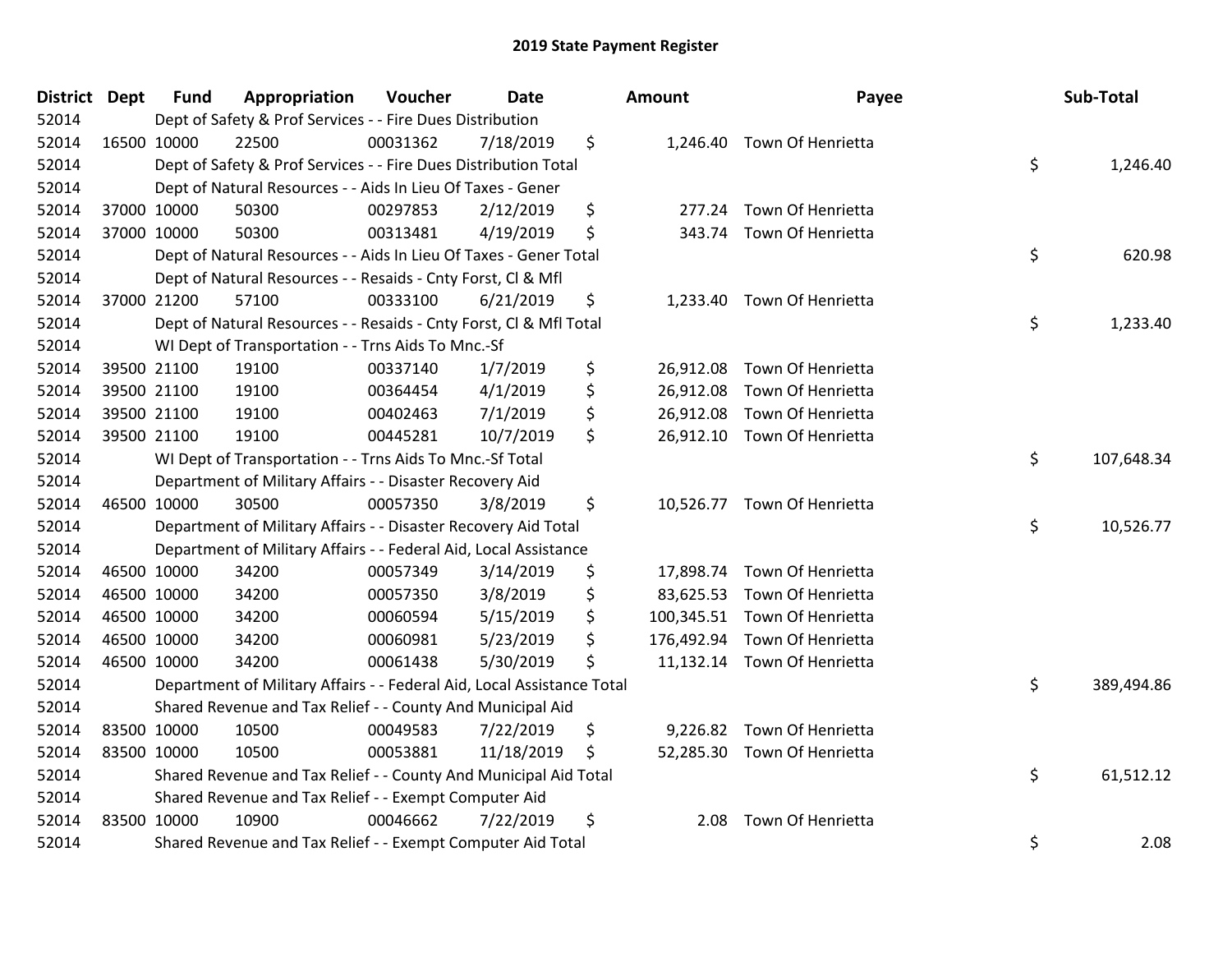| District Dept |             | Fund | Appropriation                                                 | Voucher  | Date     | Amount | Payee                   | Sub-Total  |
|---------------|-------------|------|---------------------------------------------------------------|----------|----------|--------|-------------------------|------------|
| 52014         |             |      | Shared Revenue and Tax Relief - - Personal Property Aid       |          |          |        |                         |            |
| 52014         | 83500 10000 |      | 11100                                                         | 00041230 | 5/6/2019 |        | 67.61 Town Of Henrietta |            |
| 52014         |             |      | Shared Revenue and Tax Relief - - Personal Property Aid Total |          |          |        |                         | 67.61      |
| 52014 Total   |             |      |                                                               |          |          |        |                         | 572,352.56 |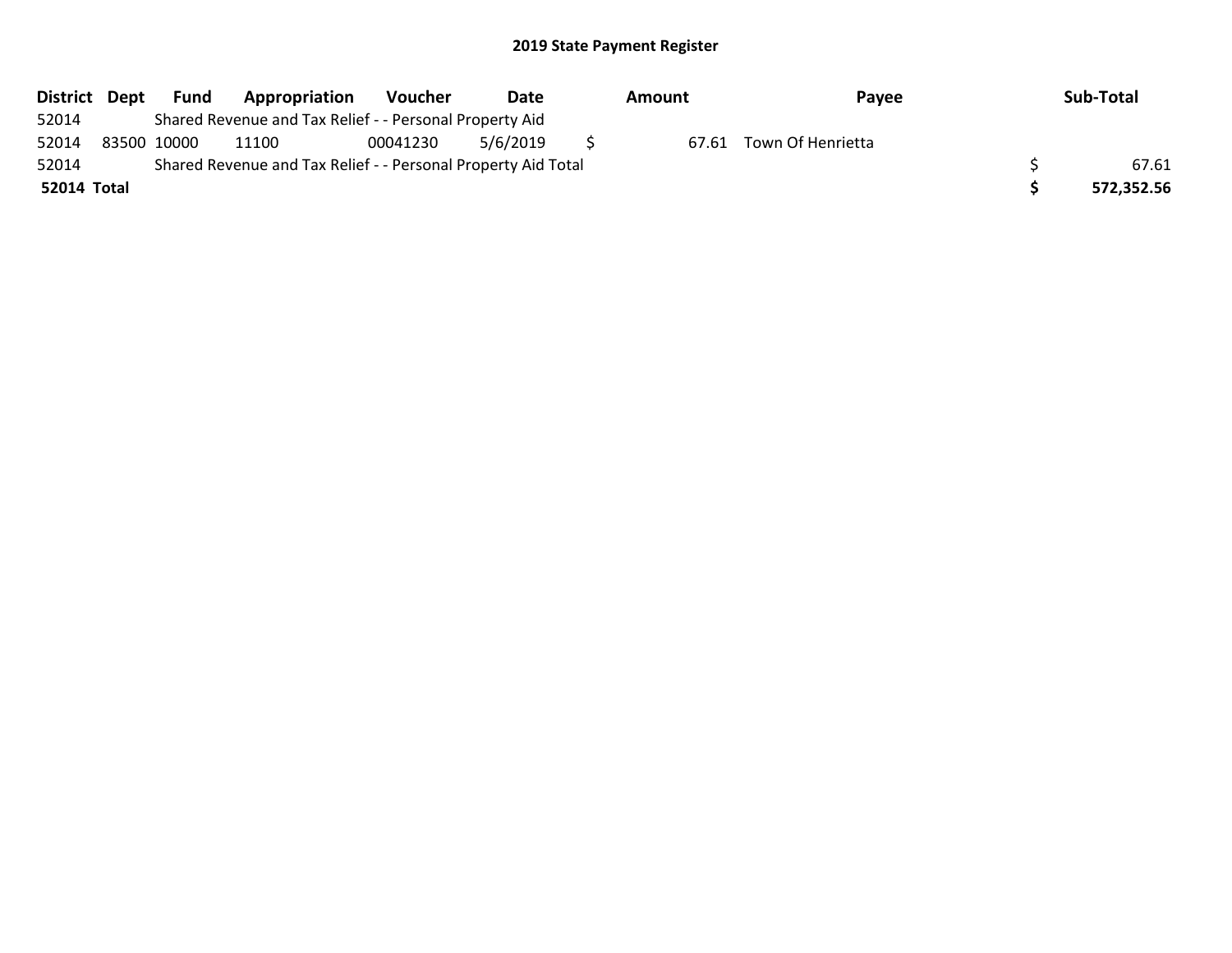| <b>District</b>    | <b>Dept</b> | <b>Fund</b> | Appropriation                                                      | Voucher  | <b>Date</b> | <b>Amount</b>  |                          | Payee | Sub-Total  |
|--------------------|-------------|-------------|--------------------------------------------------------------------|----------|-------------|----------------|--------------------------|-------|------------|
| 52016              |             |             | Dept of Safety & Prof Services - - Fire Dues Distribution          |          |             |                |                          |       |            |
| 52016              | 16500 10000 |             | 22500                                                              | 00031122 | 7/17/2019   | \$             | 1,984.96 Town Of Ithaca  |       |            |
| 52016              |             |             | Dept of Safety & Prof Services - - Fire Dues Distribution Total    |          |             |                |                          | \$    | 1,984.96   |
| 52016              |             |             | Dept of Natural Resources - - Aids In Lieu Of Taxes - Gener        |          |             |                |                          |       |            |
| 52016              |             | 37000 10000 | 50300                                                              | 00297844 | 2/12/2019   | \$<br>2,246.03 | Town Of Ithaca           |       |            |
| 52016              |             | 37000 10000 | 50300                                                              | 00313388 | 4/19/2019   | \$<br>354.30   | Town Of Ithaca           |       |            |
| 52016              |             |             | Dept of Natural Resources - - Aids In Lieu Of Taxes - Gener Total  |          |             |                |                          | \$    | 2,600.33   |
| 52016              |             |             | Dept of Natural Resources - - Resaids - Cnty Forst, CI & Mfl       |          |             |                |                          |       |            |
| 52016              |             | 37000 21200 | 57100                                                              | 00333101 | 6/21/2019   | \$             | 863.31 Town Of Ithaca    |       |            |
| 52016              |             |             | Dept of Natural Resources - - Resaids - Cnty Forst, CI & Mfl Total |          |             |                |                          | \$    | 863.31     |
| 52016              |             |             | WI Dept of Transportation - - Trns Aids To Mnc.-Sf                 |          |             |                |                          |       |            |
| 52016              |             | 39500 21100 | 19100                                                              | 00337141 | 1/7/2019    | \$             | 21,405.44 Town Of Ithaca |       |            |
| 52016              | 39500 21100 |             | 19100                                                              | 00364455 | 4/1/2019    | \$             | 21,405.44 Town Of Ithaca |       |            |
| 52016              |             | 39500 21100 | 19100                                                              | 00402464 | 7/1/2019    | \$             | 21,405.44 Town Of Ithaca |       |            |
| 52016              | 39500 21100 |             | 19100                                                              | 00445282 | 10/7/2019   | \$             | 21,405.44 Town Of Ithaca |       |            |
| 52016              |             |             | WI Dept of Transportation - - Trns Aids To Mnc.-Sf Total           |          |             |                |                          | \$    | 85,621.76  |
| 52016              |             |             | Shared Revenue and Tax Relief - - County And Municipal Aid         |          |             |                |                          |       |            |
| 52016              | 83500 10000 |             | 10500                                                              | 00049584 | 7/22/2019   | \$<br>6,292.33 | Town Of Ithaca           |       |            |
| 52016              | 83500 10000 |             | 10500                                                              | 00053882 | 11/18/2019  | \$             | 35,656.53 Town Of Ithaca |       |            |
| 52016              |             |             | Shared Revenue and Tax Relief - - County And Municipal Aid Total   |          |             |                |                          | \$    | 41,948.86  |
| 52016              |             |             | Shared Revenue and Tax Relief - - Exempt Computer Aid              |          |             |                |                          |       |            |
| 52016              | 83500 10000 |             | 10900                                                              | 00046663 | 7/22/2019   | \$<br>7.27     | Town Of Ithaca           |       |            |
| 52016              |             |             | Shared Revenue and Tax Relief - - Exempt Computer Aid Total        |          |             |                |                          | \$    | 7.27       |
| 52016              |             |             | Shared Revenue and Tax Relief - - Personal Property Aid            |          |             |                |                          |       |            |
| 52016              | 83500 10000 |             | 11100                                                              | 00041231 | 5/6/2019    | \$             | 136.91 Town Of Ithaca    |       |            |
| 52016              |             |             | Shared Revenue and Tax Relief - - Personal Property Aid Total      |          |             |                |                          | \$    | 136.91     |
| <b>52016 Total</b> |             |             |                                                                    |          |             |                |                          | \$    | 133,163.40 |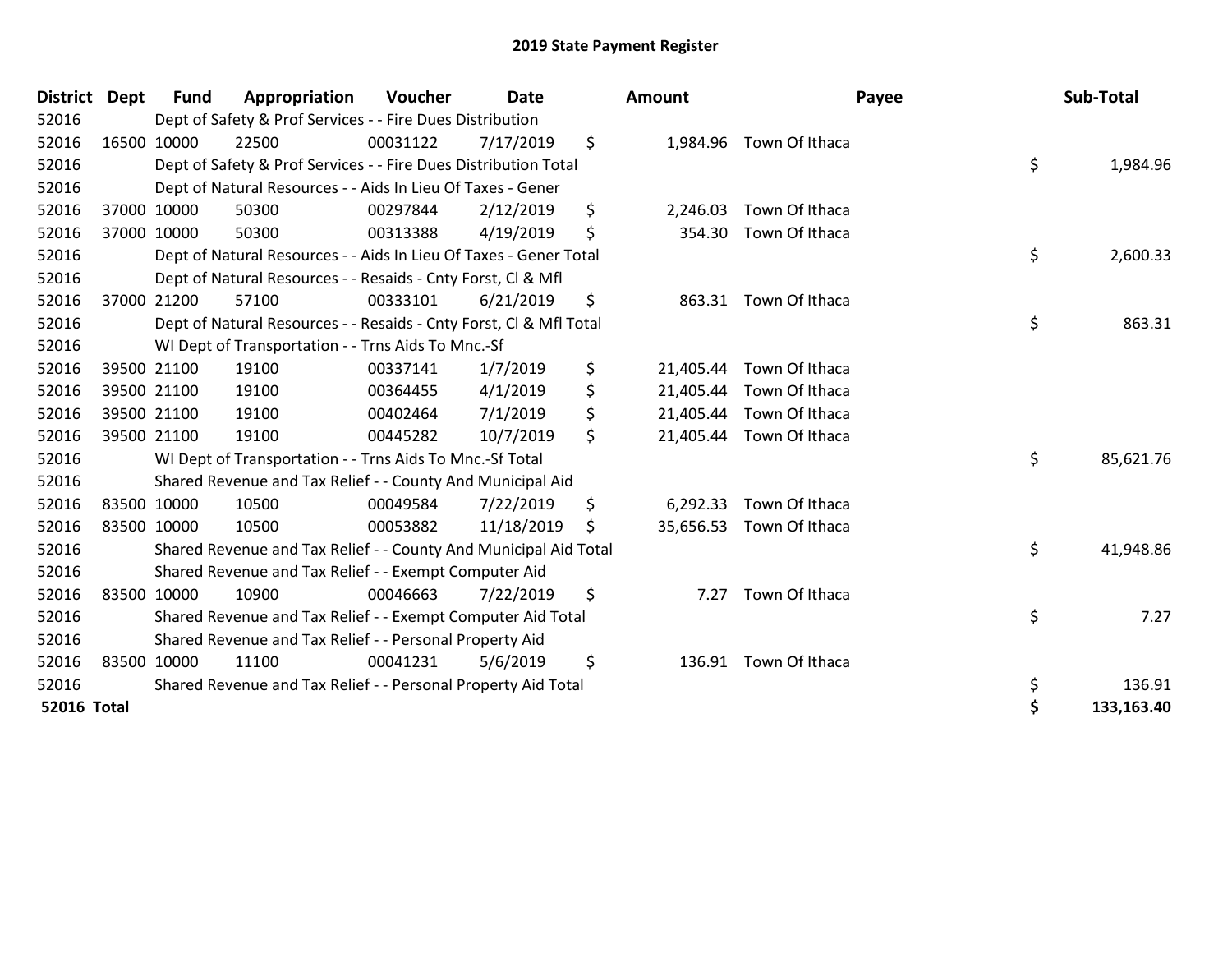| District Dept | <b>Fund</b> | Appropriation                                                          | Voucher  | <b>Date</b> | Amount         | Payee                      | Sub-Total        |
|---------------|-------------|------------------------------------------------------------------------|----------|-------------|----------------|----------------------------|------------------|
| 52018         |             | Dept of Safety & Prof Services - - Fire Dues Distribution              |          |             |                |                            |                  |
| 52018         | 16500 10000 | 22500                                                                  | 00031245 | 7/18/2019   | \$             | 1,593.65 Town Of Marshall  |                  |
| 52018         |             | Dept of Safety & Prof Services - - Fire Dues Distribution Total        |          |             |                |                            | \$<br>1,593.65   |
| 52018         |             | Dept of Natural Resources - - Resaids - Cnty Forst, Cl & Mfl           |          |             |                |                            |                  |
| 52018         | 37000 21200 | 57100                                                                  | 00333102 | 6/21/2019   | \$             | 1,369.13 Town Of Marshall  |                  |
| 52018         |             | Dept of Natural Resources - - Resaids - Cnty Forst, CI & Mfl Total     |          |             |                |                            | \$<br>1,369.13   |
| 52018         |             | Dept of Natural Resources - - Aids In Lieu Of Taxes - Sum S            |          |             |                |                            |                  |
| 52018         | 37000 21200 | 57900                                                                  | 00313392 | 4/19/2019   | \$<br>4.36     | <b>Town Of Marshall</b>    |                  |
| 52018         |             | Dept of Natural Resources - - Aids In Lieu Of Taxes - Sum S Total      |          |             |                |                            | \$<br>4.36       |
| 52018         |             | WI Dept of Transportation - - Trns Aids To Mnc.-Sf                     |          |             |                |                            |                  |
| 52018         | 39500 21100 | 19100                                                                  | 00337142 | 1/7/2019    | \$             | 25,317.42 Town Of Marshall |                  |
| 52018         | 39500 21100 | 19100                                                                  | 00364456 | 4/1/2019    | \$             | 25,317.42 Town Of Marshall |                  |
| 52018         | 39500 21100 | 19100                                                                  | 00402465 | 7/1/2019    | \$             | 25,317.42 Town Of Marshall |                  |
| 52018         | 39500 21100 | 19100                                                                  | 00445283 | 10/7/2019   | \$             | 25,317.45 Town Of Marshall |                  |
| 52018         |             | WI Dept of Transportation - - Trns Aids To Mnc.-Sf Total               |          |             |                |                            | \$<br>101,269.71 |
| 52018         |             | Department of Military Affairs - - Disaster Recovery Aid               |          |             |                |                            |                  |
| 52018         | 46500 10000 | 30500                                                                  | 00054412 | 1/10/2019   | \$<br>829.64   | <b>Town Of Marshall</b>    |                  |
| 52018         | 46500 10000 | 30500                                                                  | 00064618 | 7/30/2019   | \$             | 1,167.62 Town Of Marshall  |                  |
| 52018         |             | Department of Military Affairs - - Disaster Recovery Aid Total         |          |             |                |                            | \$<br>1,997.26   |
| 52018         |             | Department of Military Affairs - - Federal Aid, Local Assistance       |          |             |                |                            |                  |
| 52018         | 46500 10000 | 34200                                                                  | 00064618 | 7/30/2019   | \$             | 7,005.73 Town Of Marshall  |                  |
| 52018         |             | Department of Military Affairs - - Federal Aid, Local Assistance Total |          |             |                |                            | \$<br>7,005.73   |
| 52018         |             | Shared Revenue and Tax Relief - - County And Municipal Aid             |          |             |                |                            |                  |
| 52018         | 83500 10000 | 10500                                                                  | 00049585 | 7/22/2019   | \$             | 6,083.03 Town Of Marshall  |                  |
| 52018         | 83500 10000 | 10500                                                                  | 00053883 | 11/18/2019  | \$             | 34,470.51 Town Of Marshall |                  |
| 52018         |             | Shared Revenue and Tax Relief - - County And Municipal Aid Total       |          |             |                |                            | \$<br>40,553.54  |
| 52018         |             | Shared Revenue and Tax Relief - - Utility Aid                          |          |             |                |                            |                  |
| 52018         | 83500 10000 | 11000                                                                  | 00049585 | 7/22/2019   | \$<br>95.88    | <b>Town Of Marshall</b>    |                  |
| 52018         | 83500 10000 | 11000                                                                  | 00053883 | 11/18/2019  | \$             | 610.87 Town Of Marshall    |                  |
| 52018         |             | Shared Revenue and Tax Relief - - Utility Aid Total                    |          |             |                |                            | \$<br>706.75     |
| 52018         |             | Shared Revenue and Tax Relief - - Personal Property Aid                |          |             |                |                            |                  |
| 52018         | 83500 10000 | 11100                                                                  | 00041232 | 5/6/2019    | \$<br>1,033.14 | <b>Town Of Marshall</b>    |                  |
| 52018         |             | Shared Revenue and Tax Relief - - Personal Property Aid Total          |          |             |                |                            | \$<br>1,033.14   |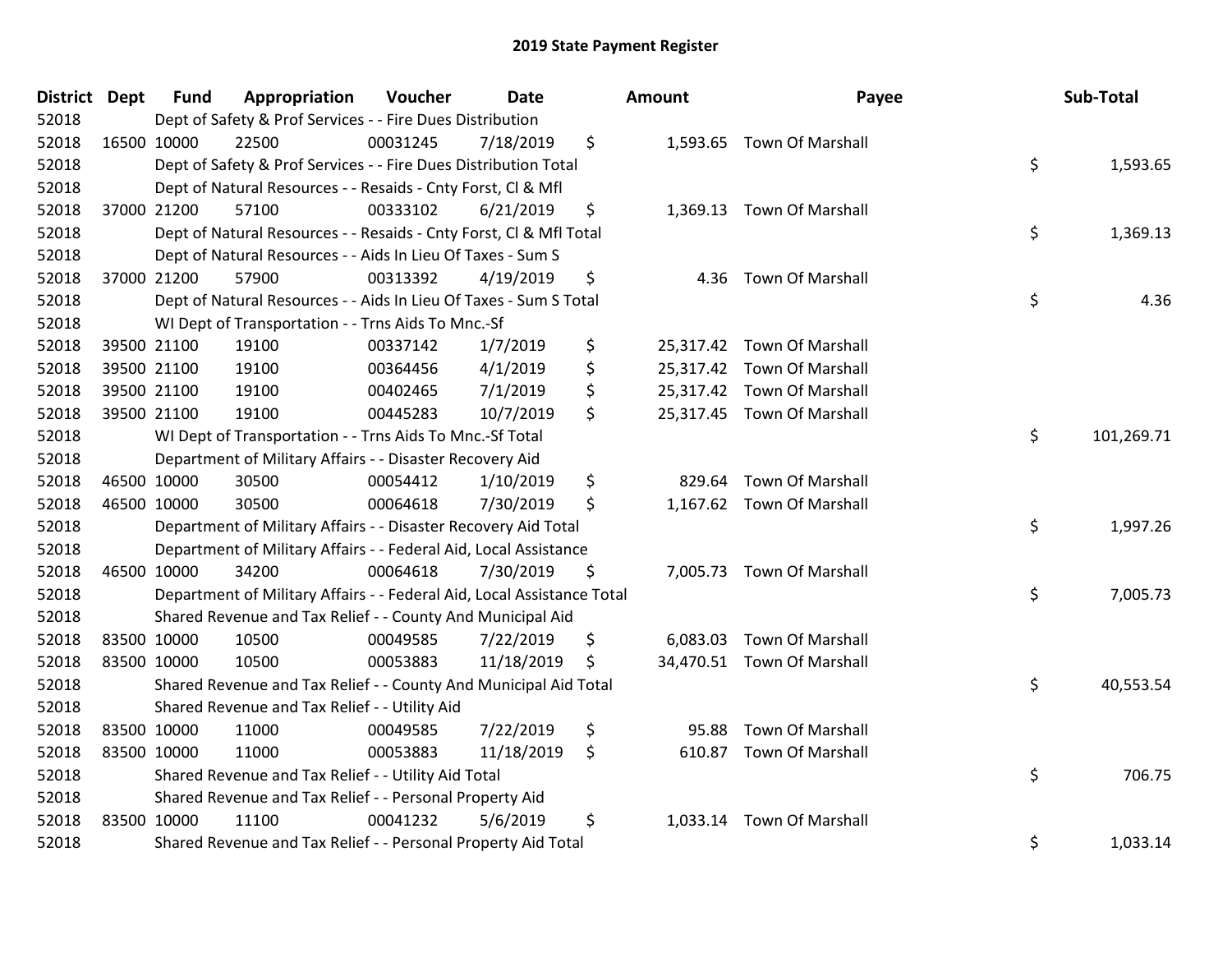| District Dept Fund | Appropriation | Voucher | <b>Date</b> | Amount | Payee | Sub-Total  |
|--------------------|---------------|---------|-------------|--------|-------|------------|
| 52018 Total        |               |         |             |        |       | 155,533.27 |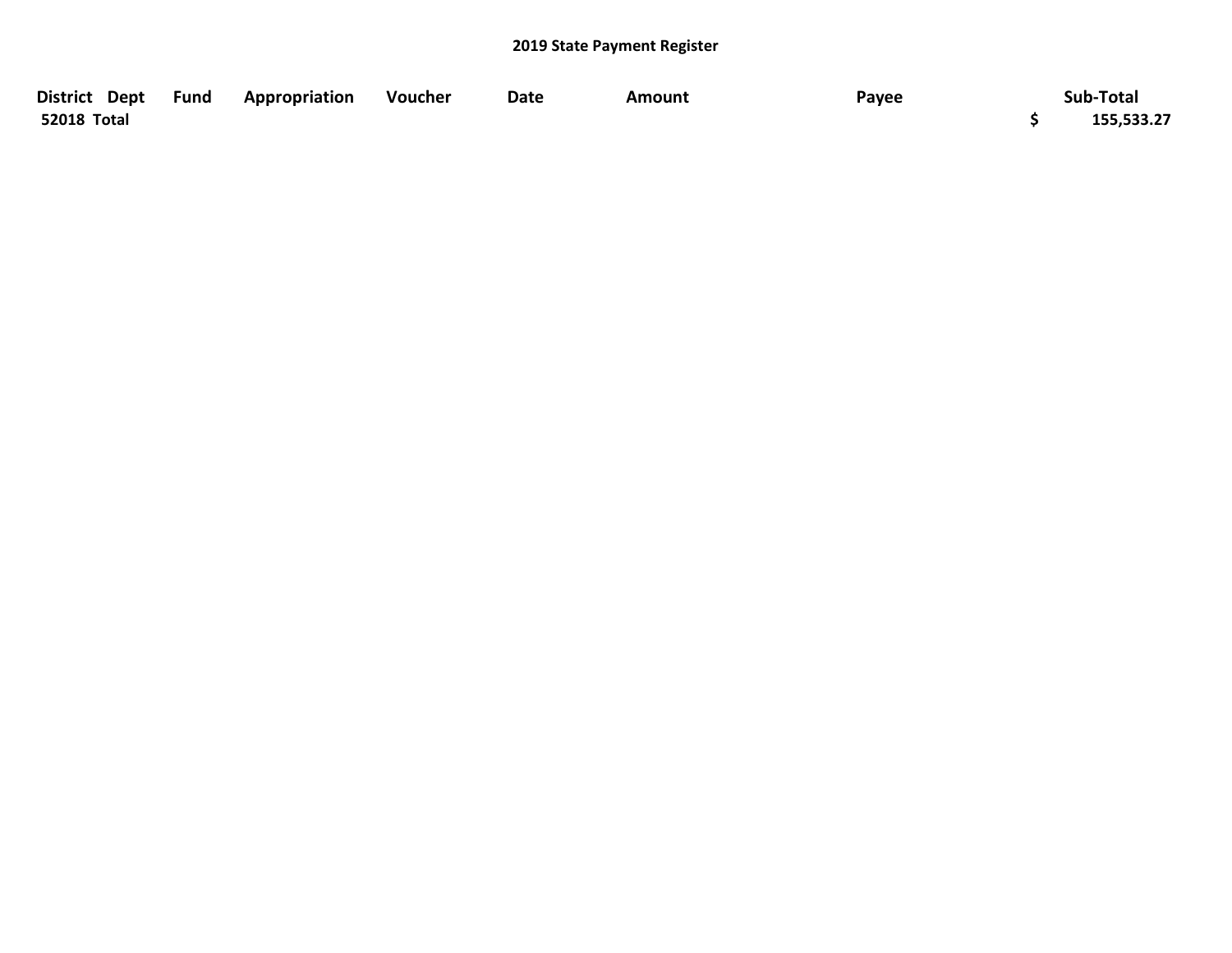| District Dept |             | <b>Fund</b> | Appropriation                                                      | Voucher  | Date       | Amount          |                         | Payee | Sub-Total |
|---------------|-------------|-------------|--------------------------------------------------------------------|----------|------------|-----------------|-------------------------|-------|-----------|
| 52020         |             |             | Dept of Safety & Prof Services - - Fire Dues Distribution          |          |            |                 |                         |       |           |
| 52020         | 16500 10000 |             | 22500                                                              | 00030985 | 7/17/2019  | \$              | 2,417.88 Town Of Orion  |       |           |
| 52020         |             |             | Dept of Safety & Prof Services - - Fire Dues Distribution Total    |          |            |                 |                         | \$    | 2,417.88  |
| 52020         |             |             | Dept of Natural Resources - - Aids In Lieu Of Taxes - Gener        |          |            |                 |                         |       |           |
| 52020         | 37000 10000 |             | 50300                                                              | 00297855 | 2/12/2019  | \$<br>809.88    | Town Of Orion           |       |           |
| 52020         |             | 37000 10000 | 50300                                                              | 00297856 | 2/12/2019  | \$<br>9,729.85  | Town Of Orion           |       |           |
| 52020         | 37000 10000 |             | 50300                                                              | 00297857 | 2/12/2019  | \$<br>18,956.63 | Town Of Orion           |       |           |
| 52020         | 37000 10000 |             | 50300                                                              | 00313568 | 4/19/2019  | \$              | 226.82 Town Of Orion    |       |           |
| 52020         |             |             | Dept of Natural Resources - - Aids In Lieu Of Taxes - Gener Total  |          |            |                 |                         | \$    | 29,723.18 |
| 52020         |             |             | Dept of Natural Resources - - Resaids - Cnty Forst, Cl & Mfl       |          |            |                 |                         |       |           |
| 52020         |             | 37000 21200 | 57100                                                              | 00333103 | 6/21/2019  | \$              | 880.09 Town Of Orion    |       |           |
| 52020         |             |             | Dept of Natural Resources - - Resaids - Cnty Forst, Cl & Mfl Total |          |            |                 |                         | \$    | 880.09    |
| 52020         |             |             | Dept of Natural Resources - - Aids In Lieu Of Taxes - Sum S        |          |            |                 |                         |       |           |
| 52020         | 37000 21200 |             | 57900                                                              | 00313567 | 4/19/2019  | \$<br>7.31      | Town Of Orion           |       |           |
| 52020         |             |             | Dept of Natural Resources - - Aids In Lieu Of Taxes - Sum S Total  |          |            |                 |                         | \$    | 7.31      |
| 52020         |             |             | WI Dept of Transportation - - Trns Aids To Mnc.-Sf                 |          |            |                 |                         |       |           |
| 52020         |             | 39500 21100 | 19100                                                              | 00337143 | 1/7/2019   | \$              | 19,894.39 Town Of Orion |       |           |
| 52020         | 39500 21100 |             | 19100                                                              | 00364457 | 4/1/2019   | \$<br>19,894.39 | Town Of Orion           |       |           |
| 52020         |             | 39500 21100 | 19100                                                              | 00402466 | 7/1/2019   | \$<br>19,894.39 | Town Of Orion           |       |           |
| 52020         | 39500 21100 |             | 19100                                                              | 00445284 | 10/7/2019  | \$              | 19,894.42 Town Of Orion |       |           |
| 52020         |             |             | WI Dept of Transportation - - Trns Aids To Mnc.-Sf Total           |          |            |                 |                         | \$    | 79,577.59 |
| 52020         |             |             | Shared Revenue and Tax Relief - - County And Municipal Aid         |          |            |                 |                         |       |           |
| 52020         | 83500 10000 |             | 10500                                                              | 00049586 | 7/22/2019  | \$              | 3,926.92 Town Of Orion  |       |           |
| 52020         | 83500 10000 |             | 10500                                                              | 00053884 | 11/18/2019 | \$              | 22,252.56 Town Of Orion |       |           |
| 52020         |             |             | Shared Revenue and Tax Relief - - County And Municipal Aid Total   |          |            |                 |                         | \$    | 26,179.48 |
| 52020         |             |             | Shared Revenue and Tax Relief - - Exempt Computer Aid              |          |            |                 |                         |       |           |
| 52020         | 83500 10000 |             | 10900                                                              | 00046664 | 7/22/2019  | \$              | 11.43 Town Of Orion     |       |           |
| 52020         |             |             | Shared Revenue and Tax Relief - - Exempt Computer Aid Total        |          |            |                 |                         | \$    | 11.43     |
| 52020         |             |             | Shared Revenue and Tax Relief - - Utility Aid                      |          |            |                 |                         |       |           |
| 52020         | 83500 10000 |             | 11000                                                              | 00049586 | 7/22/2019  | \$<br>23.04     | Town Of Orion           |       |           |
| 52020         | 83500 10000 |             | 11000                                                              | 00053884 | 11/18/2019 | \$<br>131.68    | Town Of Orion           |       |           |
| 52020         |             |             | Shared Revenue and Tax Relief - - Utility Aid Total                |          |            |                 |                         | \$    | 154.72    |
| 52020         |             |             | Shared Revenue and Tax Relief - - Personal Property Aid            |          |            |                 |                         |       |           |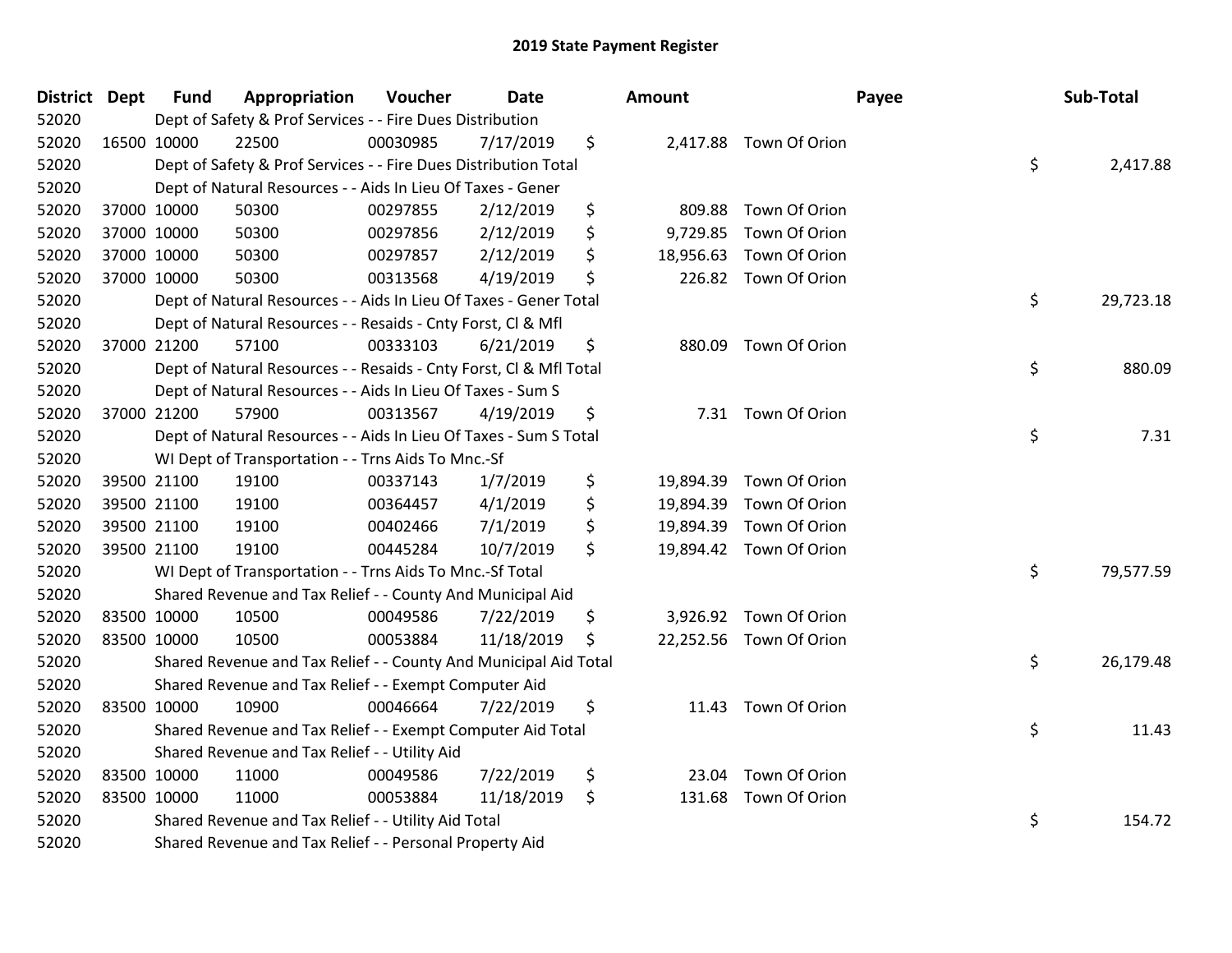| District Dept |             | Fund | <b>Appropriation</b>                                          | Voucher  | Date     | Amount |               | Pavee | Sub-Total  |
|---------------|-------------|------|---------------------------------------------------------------|----------|----------|--------|---------------|-------|------------|
| 52020         | 83500 10000 |      | 11100                                                         | 00041233 | 5/6/2019 | 93.37  | Town Of Orion |       |            |
| 52020         |             |      | Shared Revenue and Tax Relief - - Personal Property Aid Total |          |          |        |               |       | 93.37      |
| 52020 Total   |             |      |                                                               |          |          |        |               |       | 139.045.05 |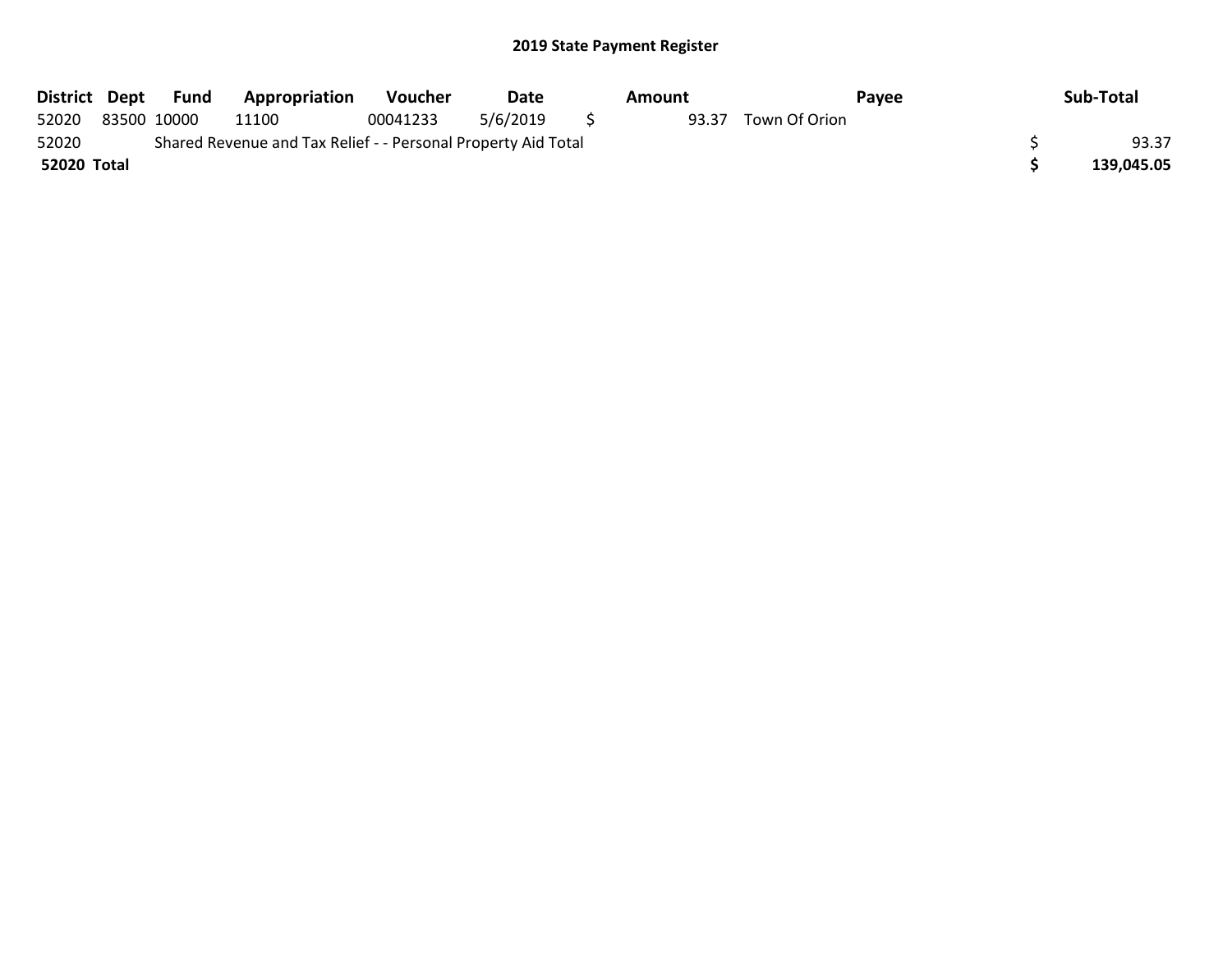| <b>District Dept</b> |             | Fund        | Appropriation                                                      | Voucher  | <b>Date</b> |    | <b>Amount</b> | Payee                      |    | Sub-Total  |
|----------------------|-------------|-------------|--------------------------------------------------------------------|----------|-------------|----|---------------|----------------------------|----|------------|
| 52022                |             |             | Dept of Safety & Prof Services - - Fire Dues Distribution          |          |             |    |               |                            |    |            |
| 52022                |             | 16500 10000 | 22500                                                              | 00030665 | 7/17/2019   | \$ |               | 3,828.84 Town Of Richland  |    |            |
| 52022                |             |             | Dept of Safety & Prof Services - - Fire Dues Distribution Total    |          |             |    |               |                            | \$ | 3,828.84   |
| 52022                |             |             | Dept of Natural Resources - - Resaids - Cnty Forst, CI & Mfl       |          |             |    |               |                            |    |            |
| 52022                |             | 37000 21200 | 57100                                                              | 00333104 | 6/21/2019   | \$ |               | 895.10 Town Of Richland    |    |            |
| 52022                |             |             | Dept of Natural Resources - - Resaids - Cnty Forst, CI & Mfl Total |          |             |    |               |                            | \$ | 895.10     |
| 52022                |             |             | WI Dept of Transportation - - Trns Aids To Mnc.-Sf                 |          |             |    |               |                            |    |            |
| 52022                |             | 39500 21100 | 19100                                                              | 00337144 | 1/7/2019    | \$ | 23,382.33     | Town Of Richland           |    |            |
| 52022                |             | 39500 21100 | 19100                                                              | 00364458 | 4/1/2019    | \$ | 23,382.33     | Town Of Richland           |    |            |
| 52022                |             | 39500 21100 | 19100                                                              | 00402467 | 7/1/2019    | \$ |               | 23,382.33 Town Of Richland |    |            |
| 52022                |             | 39500 21100 | 19100                                                              | 00445285 | 10/7/2019   | \$ |               | 23,382.36 Town Of Richland |    |            |
| 52022                |             |             | WI Dept of Transportation - - Trns Aids To Mnc.-Sf Total           |          |             |    |               |                            | \$ | 93,529.35  |
| 52022                |             |             | WI Dept of Transportation - - Hwy Mgmt & Opers Sf                  |          |             |    |               |                            |    |            |
| 52022                |             | 39500 21100 | 36500                                                              | 00351195 | 2/11/2019   | \$ | 500.00        | Town Of Richland           |    |            |
| 52022                |             |             | WI Dept of Transportation - - Hwy Mgmt & Opers Sf Total            |          |             |    |               |                            | \$ | 500.00     |
| 52022                |             |             | Elections Commission - - 2018 Hava Election Security               |          |             |    |               |                            |    |            |
| 52022                |             | 51000 22000 | 18200                                                              | 00002077 | 10/11/2019  | \$ |               | 1,200.00 Town Of Richland  |    |            |
| 52022                |             |             | Elections Commission - - 2018 Hava Election Security Total         |          |             |    |               |                            | \$ | 1,200.00   |
| 52022                |             |             | Shared Revenue and Tax Relief - - County And Municipal Aid         |          |             |    |               |                            |    |            |
| 52022                |             | 83500 10000 | 10500                                                              | 00049587 | 7/22/2019   | \$ |               | 5,660.55 Town Of Richland  |    |            |
| 52022                | 83500 10000 |             | 10500                                                              | 00053885 | 11/18/2019  | .S |               | 32,076.45 Town Of Richland |    |            |
| 52022                |             |             | Shared Revenue and Tax Relief - - County And Municipal Aid Total   |          |             |    |               |                            | \$ | 37,737.00  |
| 52022                |             |             | Shared Revenue and Tax Relief - - Exempt Computer Aid              |          |             |    |               |                            |    |            |
| 52022                |             | 83500 10000 | 10900                                                              | 00046665 | 7/22/2019   | \$ | 42.61         | Town Of Richland           |    |            |
| 52022                |             |             | Shared Revenue and Tax Relief - - Exempt Computer Aid Total        |          |             |    |               |                            | \$ | 42.61      |
| 52022                |             |             | Shared Revenue and Tax Relief - - Utility Aid                      |          |             |    |               |                            |    |            |
| 52022                |             | 83500 10000 | 11000                                                              | 00049587 | 7/22/2019   | \$ | 41.16         | Town Of Richland           |    |            |
| 52022                | 83500 10000 |             | 11000                                                              | 00053885 | 11/18/2019  | \$ |               | 226.60 Town Of Richland    |    |            |
| 52022                |             |             | Shared Revenue and Tax Relief - - Utility Aid Total                |          |             |    |               |                            | \$ | 267.76     |
| 52022                |             |             | Shared Revenue and Tax Relief - - Personal Property Aid            |          |             |    |               |                            |    |            |
| 52022                | 83500 10000 |             | 11100                                                              | 00041234 | 5/6/2019    | \$ | 667.63        | Town Of Richland           |    |            |
| 52022                |             |             | Shared Revenue and Tax Relief - - Personal Property Aid Total      |          |             |    |               |                            | \$ | 667.63     |
| <b>52022 Total</b>   |             |             |                                                                    |          |             |    |               |                            | Ś  | 138,668.29 |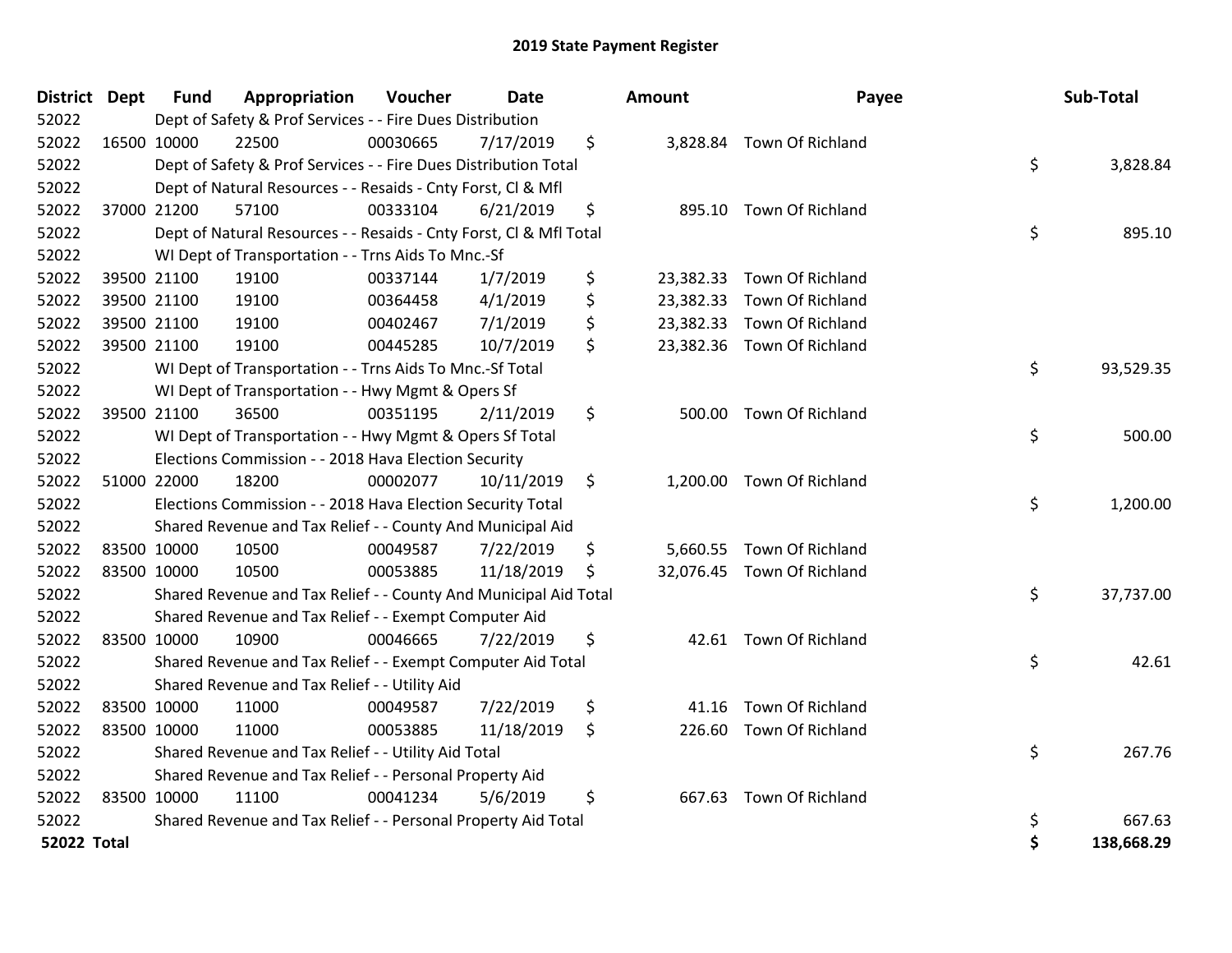| <b>District</b>    | <b>Dept</b> | Fund        | Appropriation                                                          | Voucher  | Date       | <b>Amount</b>   | Payee                      | Sub-Total        |
|--------------------|-------------|-------------|------------------------------------------------------------------------|----------|------------|-----------------|----------------------------|------------------|
| 52024              |             |             | Dept of Safety & Prof Services - - Fire Dues Distribution              |          |            |                 |                            |                  |
| 52024              |             | 16500 10000 | 22500                                                                  | 00031251 | 7/18/2019  | \$              | 1,581.79 Town Of Richwood  |                  |
| 52024              |             |             | Dept of Safety & Prof Services - - Fire Dues Distribution Total        |          |            |                 |                            | \$<br>1,581.79   |
| 52024              |             |             | Dept of Natural Resources - - Aids In Lieu Of Taxes - Gener            |          |            |                 |                            |                  |
| 52024              |             | 37000 10000 | 50300                                                                  | 00297913 | 2/12/2019  | \$<br>19,534.00 | Town Of Richwood           |                  |
| 52024              |             | 37000 10000 | 50300                                                                  | 00314518 | 4/19/2019  | \$<br>766.11    | Town Of Richwood           |                  |
| 52024              |             |             | Dept of Natural Resources - - Aids In Lieu Of Taxes - Gener Total      |          |            |                 |                            | \$<br>20,300.11  |
| 52024              |             |             | Dept of Natural Resources - - Resaids - Cnty Forst, Cl & Mfl           |          |            |                 |                            |                  |
| 52024              |             | 37000 21200 | 57100                                                                  | 00333105 | 6/21/2019  | \$<br>634.38    | Town Of Richwood           |                  |
| 52024              |             |             | Dept of Natural Resources - - Resaids - Cnty Forst, CI & Mfl Total     |          |            |                 |                            | \$<br>634.38     |
| 52024              |             |             | WI Dept of Transportation - - Trns Aids To Mnc.-Sf                     |          |            |                 |                            |                  |
| 52024              |             | 39500 21100 | 19100                                                                  | 00337145 | 1/7/2019   | \$              | 27,730.31 Town Of Richwood |                  |
| 52024              |             | 39500 21100 | 19100                                                                  | 00364459 | 4/1/2019   | \$              | 27,730.31 Town Of Richwood |                  |
| 52024              |             | 39500 21100 | 19100                                                                  | 00402468 | 7/1/2019   | \$              | 27,730.31 Town Of Richwood |                  |
| 52024              |             | 39500 21100 | 19100                                                                  | 00445286 | 10/7/2019  | \$              | 27,730.34 Town Of Richwood |                  |
| 52024              |             |             | WI Dept of Transportation - - Trns Aids To Mnc.-Sf Total               |          |            |                 |                            | \$<br>110,921.27 |
| 52024              |             |             | Department of Military Affairs - - Federal Aid, Local Assistance       |          |            |                 |                            |                  |
| 52024              |             | 46500 10000 | 34200                                                                  | 00070350 | 12/9/2019  | \$              | 4,621.82 Town Of Richwood  |                  |
| 52024              |             |             | Department of Military Affairs - - Federal Aid, Local Assistance Total |          |            |                 |                            | \$<br>4,621.82   |
| 52024              |             |             | Shared Revenue and Tax Relief - - County And Municipal Aid             |          |            |                 |                            |                  |
| 52024              |             | 83500 10000 | 10500                                                                  | 00049588 | 7/22/2019  | \$<br>7,942.38  | Town Of Richwood           |                  |
| 52024              |             | 83500 10000 | 10500                                                                  | 00053886 | 11/18/2019 | \$              | 45,035.07 Town Of Richwood |                  |
| 52024              |             |             | Shared Revenue and Tax Relief - - County And Municipal Aid Total       |          |            |                 |                            | \$<br>52,977.45  |
| 52024              |             |             | Shared Revenue and Tax Relief - - Exempt Computer Aid                  |          |            |                 |                            |                  |
| 52024              |             | 83500 10000 | 10900                                                                  | 00046666 | 7/22/2019  | \$<br>5.19      | Town Of Richwood           |                  |
| 52024              |             |             | Shared Revenue and Tax Relief - - Exempt Computer Aid Total            |          |            |                 |                            | \$<br>5.19       |
| 52024              |             |             | Shared Revenue and Tax Relief - - Personal Property Aid                |          |            |                 |                            |                  |
| 52024              |             | 83500 10000 | 11100                                                                  | 00041235 | 5/6/2019   | \$<br>52.46     | Town Of Richwood           |                  |
| 52024              |             |             | Shared Revenue and Tax Relief - - Personal Property Aid Total          |          |            |                 |                            | \$<br>52.46      |
| <b>52024 Total</b> |             |             |                                                                        |          |            |                 |                            | \$<br>191,094.47 |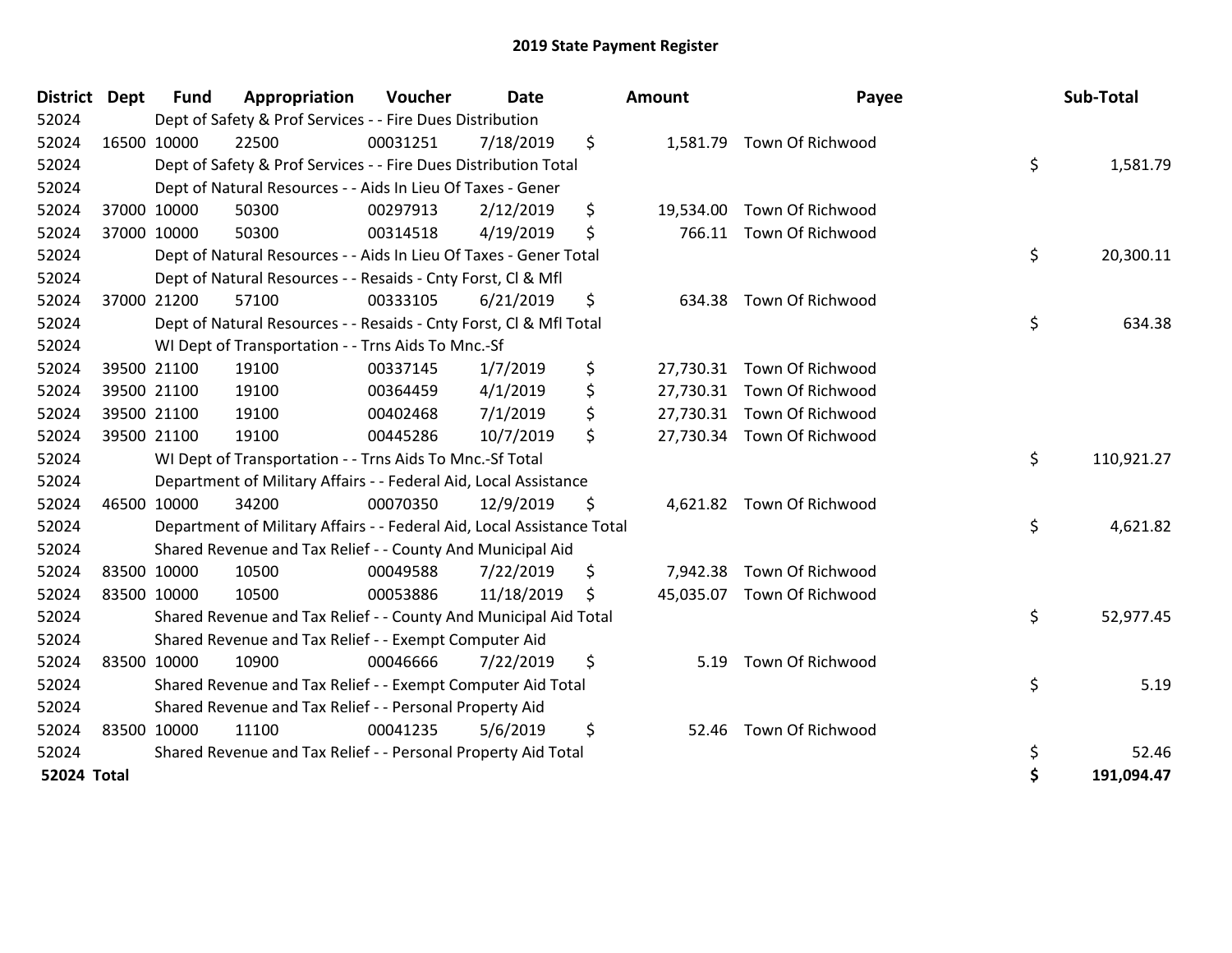| <b>District Dept</b> |             | <b>Fund</b> | Appropriation                                                          | Voucher  | <b>Date</b>   | <b>Amount</b>   | Payee                        | Sub-Total       |
|----------------------|-------------|-------------|------------------------------------------------------------------------|----------|---------------|-----------------|------------------------------|-----------------|
| 52026                |             |             | Dept of Safety & Prof Services - - Fire Dues Distribution              |          |               |                 |                              |                 |
| 52026                | 16500 10000 |             | 22500                                                                  | 00031056 | 7/17/2019     | \$              | 2,194.46 Town Of Rockbridge  |                 |
| 52026                |             |             | Dept of Safety & Prof Services - - Fire Dues Distribution Total        |          |               |                 |                              | \$<br>2,194.46  |
| 52026                |             |             | Dept of Natural Resources - - Aids In Lieu Of Taxes - Gener            |          |               |                 |                              |                 |
| 52026                | 37000 10000 |             | 50300                                                                  | 00297922 | 2/12/2019     | \$              | 2,484.54 Town Of Rockbridge  |                 |
| 52026                | 37000 10000 |             | 50300                                                                  | 00297923 | 2/12/2019     | \$              | 1,801.11 Town Of Rockbridge  |                 |
| 52026                |             |             | Dept of Natural Resources - - Aids In Lieu Of Taxes - Gener Total      |          |               |                 |                              | \$<br>4,285.65  |
| 52026                |             |             | Dept of Natural Resources - - Resaids - Cnty Forst, Cl & Mfl           |          |               |                 |                              |                 |
| 52026                |             | 37000 21200 | 57100                                                                  | 00333106 | 6/21/2019     | \$              | 769.76 Town Of Rockbridge    |                 |
| 52026                |             |             | Dept of Natural Resources - - Resaids - Cnty Forst, Cl & Mfl Total     |          |               |                 |                              | \$<br>769.76    |
| 52026                |             |             | WI Dept of Transportation - - Trns Aids To Mnc.-Sf                     |          |               |                 |                              |                 |
| 52026                |             | 39500 21100 | 19100                                                                  | 00337146 | 1/7/2019      | \$              | 19,852.59 Town Of Rockbridge |                 |
| 52026                |             | 39500 21100 | 19100                                                                  | 00364460 | 4/1/2019      | \$              | 19,852.59 Town Of Rockbridge |                 |
| 52026                |             | 39500 21100 | 19100                                                                  | 00402469 | 7/1/2019      | \$<br>19,852.59 | Town Of Rockbridge           |                 |
| 52026                | 39500 21100 |             | 19100                                                                  | 00445287 | 10/7/2019     | \$              | 19,852.59 Town Of Rockbridge |                 |
| 52026                |             |             | WI Dept of Transportation - - Trns Aids To Mnc.-Sf Total               |          |               |                 |                              | \$<br>79,410.36 |
| 52026                |             |             | WI Dept of Transportation - - Hwy Mgmt & Opers Sf                      |          |               |                 |                              |                 |
| 52026                | 39500 21100 |             | 36500                                                                  | 00422426 | 8/12/2019     | \$              | 500.00 Town Of Rockbridge    |                 |
| 52026                |             |             | WI Dept of Transportation - - Hwy Mgmt & Opers Sf Total                |          |               |                 |                              | \$<br>500.00    |
| 52026                |             |             | Department of Military Affairs - - Disaster Recovery Aid               |          |               |                 |                              |                 |
| 52026                | 46500 10000 |             | 30500                                                                  | 00069861 | 11/22/2019    | \$              | 2,886.76 Town Of Rockbridge  |                 |
| 52026                |             |             | Department of Military Affairs - - Disaster Recovery Aid Total         |          |               |                 |                              | \$<br>2,886.76  |
| 52026                |             |             | Department of Military Affairs - - Federal Aid, Local Assistance       |          |               |                 |                              |                 |
| 52026                | 46500 10000 |             | 34200                                                                  | 00069861 | 11/22/2019 \$ |                 | 17,320.56 Town Of Rockbridge |                 |
| 52026                |             |             | Department of Military Affairs - - Federal Aid, Local Assistance Total |          |               |                 |                              | \$<br>17,320.56 |
| 52026                |             |             | Shared Revenue and Tax Relief - - County And Municipal Aid             |          |               |                 |                              |                 |
| 52026                | 83500 10000 |             | 10500                                                                  | 00049589 | 7/22/2019     | \$<br>7,470.36  | Town Of Rockbridge           |                 |
| 52026                | 83500 10000 |             | 10500                                                                  | 00053887 | 11/18/2019    | \$              | 42,332.06 Town Of Rockbridge |                 |
| 52026                |             |             | Shared Revenue and Tax Relief - - County And Municipal Aid Total       |          |               |                 |                              | \$<br>49,802.42 |
| 52026                |             |             | Shared Revenue and Tax Relief - - Exempt Computer Aid                  |          |               |                 |                              |                 |
| 52026                | 83500 10000 |             | 10900                                                                  | 00046667 | 7/22/2019     | \$<br>15.59     | Town Of Rockbridge           |                 |
| 52026                |             |             | Shared Revenue and Tax Relief - - Exempt Computer Aid Total            |          |               |                 |                              | \$<br>15.59     |
| 52026                |             |             | Shared Revenue and Tax Relief - - Utility Aid                          |          |               |                 |                              |                 |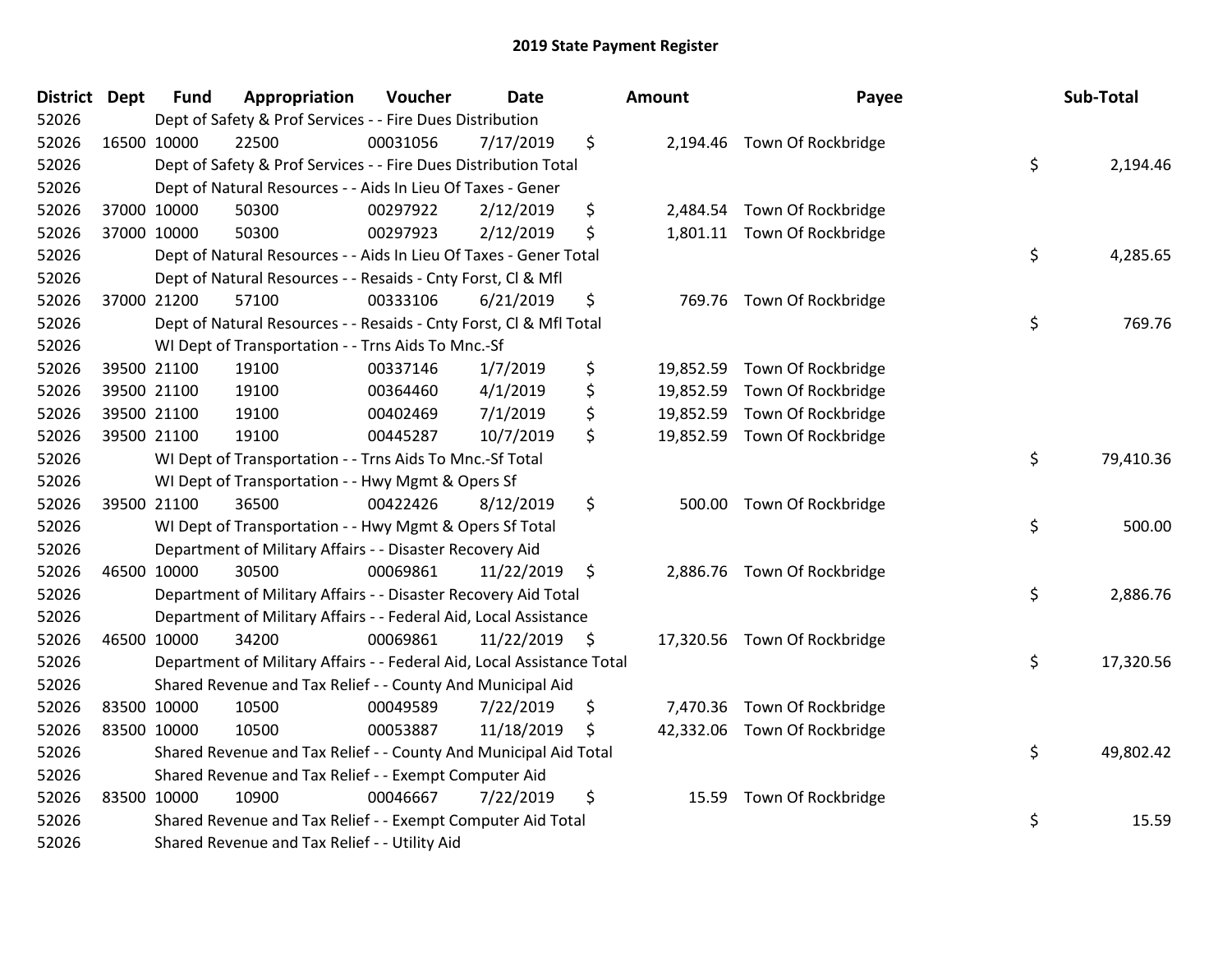| District Dept |             | <b>Fund</b> | Appropriation                                                 | Voucher  | Date       | Amount | <b>Pavee</b>       | Sub-Total  |
|---------------|-------------|-------------|---------------------------------------------------------------|----------|------------|--------|--------------------|------------|
| 52026         | 83500 10000 |             | 11000                                                         | 00049589 | 7/22/2019  | 129.61 | Town Of Rockbridge |            |
| 52026         | 83500 10000 |             | 11000                                                         | 00053887 | 11/18/2019 | 758.58 | Town Of Rockbridge |            |
| 52026         |             |             | Shared Revenue and Tax Relief - - Utility Aid Total           |          |            |        |                    | 888.19     |
| 52026         |             |             | Shared Revenue and Tax Relief - - Personal Property Aid       |          |            |        |                    |            |
| 52026         | 83500 10000 |             | 11100                                                         | 00041236 | 5/6/2019   | 60.87  | Town Of Rockbridge |            |
| 52026         |             |             | Shared Revenue and Tax Relief - - Personal Property Aid Total |          |            |        |                    | 60.87      |
| 52026 Total   |             |             |                                                               |          |            |        |                    | 158,134.62 |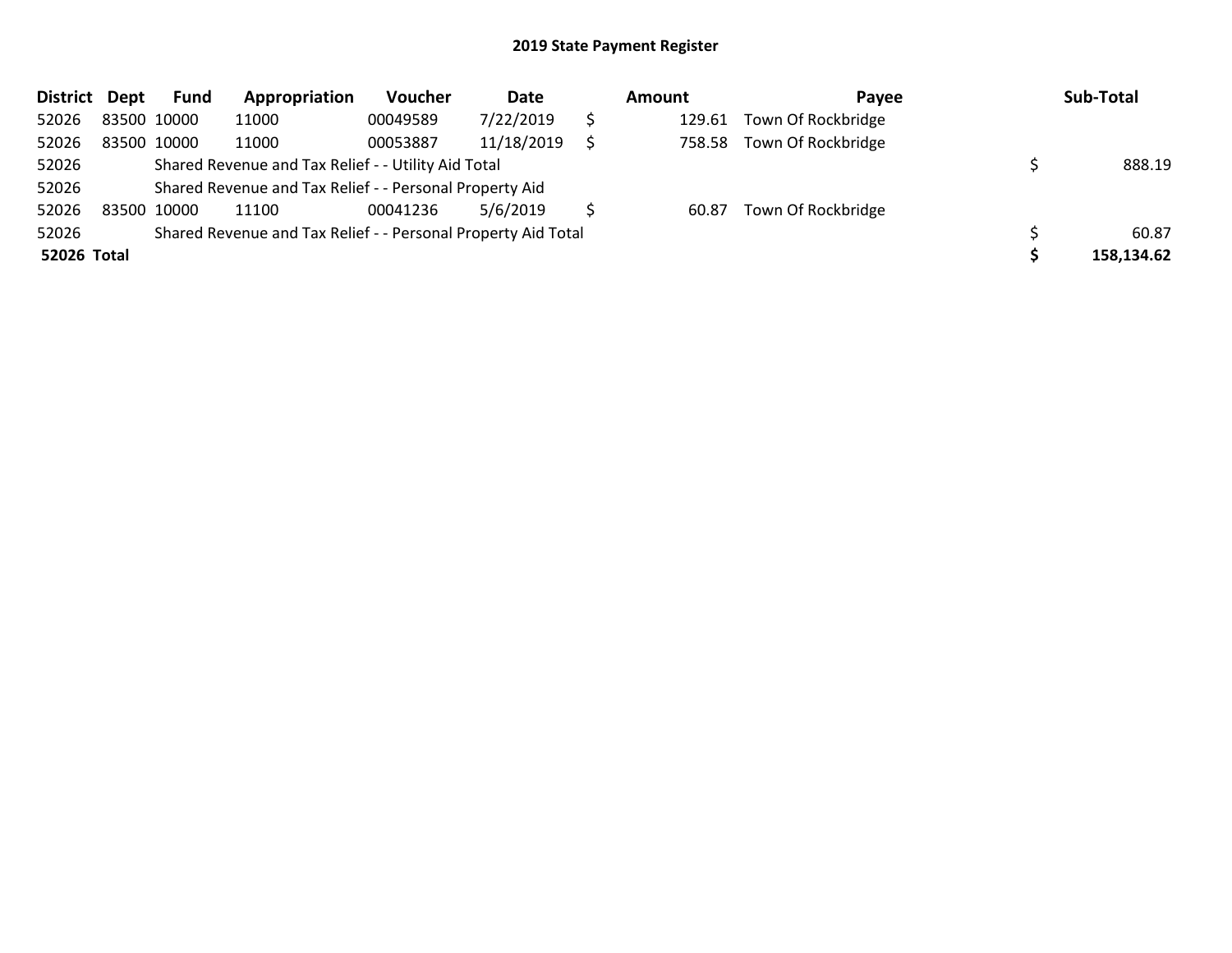| <b>District</b>    | <b>Dept</b> | <b>Fund</b> | Appropriation                                                      | Voucher  | <b>Date</b> |     | Amount    |                         | Payee | Sub-Total  |
|--------------------|-------------|-------------|--------------------------------------------------------------------|----------|-------------|-----|-----------|-------------------------|-------|------------|
| 52028              |             |             | Dept of Safety & Prof Services - - Fire Dues Distribution          |          |             |     |           |                         |       |            |
| 52028              | 16500 10000 |             | 22500                                                              | 00031335 | 7/18/2019   | \$  |           | 1,313.58 Town Of Sylvan |       |            |
| 52028              |             |             | Dept of Safety & Prof Services - - Fire Dues Distribution Total    |          |             |     |           |                         | \$    | 1,313.58   |
| 52028              |             |             | Dept of Natural Resources - - Aids In Lieu Of Taxes - Gener        |          |             |     |           |                         |       |            |
| 52028              |             | 37000 10000 | 50300                                                              | 00297925 | 2/12/2019   | \$  | 264.84    | Town Of Sylvan          |       |            |
| 52028              |             | 37000 10000 | 50300                                                              | 00314762 | 4/19/2019   | \$  | 114.93    | Town Of Sylvan          |       |            |
| 52028              |             |             | Dept of Natural Resources - - Aids In Lieu Of Taxes - Gener Total  |          |             |     |           |                         | \$    | 379.77     |
| 52028              |             |             | Dept of Natural Resources - - Resaids - Cnty Forst, CI & Mfl       |          |             |     |           |                         |       |            |
| 52028              |             | 37000 21200 | 57100                                                              | 00333107 | 6/21/2019   | \$  | 851.70    | Town Of Sylvan          |       |            |
| 52028              |             |             | Dept of Natural Resources - - Resaids - Cnty Forst, Cl & Mfl Total |          |             |     |           |                         | \$    | 851.70     |
| 52028              |             |             | WI Dept of Transportation - - Trns Aids To Mnc.-Sf                 |          |             |     |           |                         |       |            |
| 52028              |             | 39500 21100 | 19100                                                              | 00337147 | 1/7/2019    | \$  | 25,514.52 | Town Of Sylvan          |       |            |
| 52028              |             | 39500 21100 | 19100                                                              | 00364461 | 4/1/2019    | \$  | 25,514.52 | Town Of Sylvan          |       |            |
| 52028              |             | 39500 21100 | 19100                                                              | 00402470 | 7/1/2019    | \$  | 25,514.52 | Town Of Sylvan          |       |            |
| 52028              |             | 39500 21100 | 19100                                                              | 00445288 | 10/7/2019   | \$  | 25,514.52 | Town Of Sylvan          |       |            |
| 52028              |             |             | WI Dept of Transportation - - Trns Aids To Mnc.-Sf Total           |          |             |     |           |                         | \$    | 102,058.08 |
| 52028              |             |             | Shared Revenue and Tax Relief - - County And Municipal Aid         |          |             |     |           |                         |       |            |
| 52028              | 83500 10000 |             | 10500                                                              | 00049590 | 7/22/2019   | \$  | 5,588.91  | Town Of Sylvan          |       |            |
| 52028              | 83500 10000 |             | 10500                                                              | 00053888 | 11/18/2019  | \$. | 31,670.49 | Town Of Sylvan          |       |            |
| 52028              |             |             | Shared Revenue and Tax Relief - - County And Municipal Aid Total   |          |             |     |           |                         | \$    | 37,259.40  |
| 52028              |             |             | Shared Revenue and Tax Relief - - Exempt Computer Aid              |          |             |     |           |                         |       |            |
| 52028              | 83500 10000 |             | 10900                                                              | 00046668 | 7/22/2019   | \$  | 48.84     | Town Of Sylvan          |       |            |
| 52028              |             |             | Shared Revenue and Tax Relief - - Exempt Computer Aid Total        |          |             |     |           |                         | \$    | 48.84      |
| 52028              |             |             | Shared Revenue and Tax Relief - - Personal Property Aid            |          |             |     |           |                         |       |            |
| 52028              | 83500 10000 |             | 11100                                                              | 00041237 | 5/6/2019    | \$  | 66.23     | Town Of Sylvan          |       |            |
| 52028              |             |             | Shared Revenue and Tax Relief - - Personal Property Aid Total      |          |             |     |           |                         | \$    | 66.23      |
| <b>52028 Total</b> |             |             |                                                                    |          |             |     |           |                         | \$    | 141,977.60 |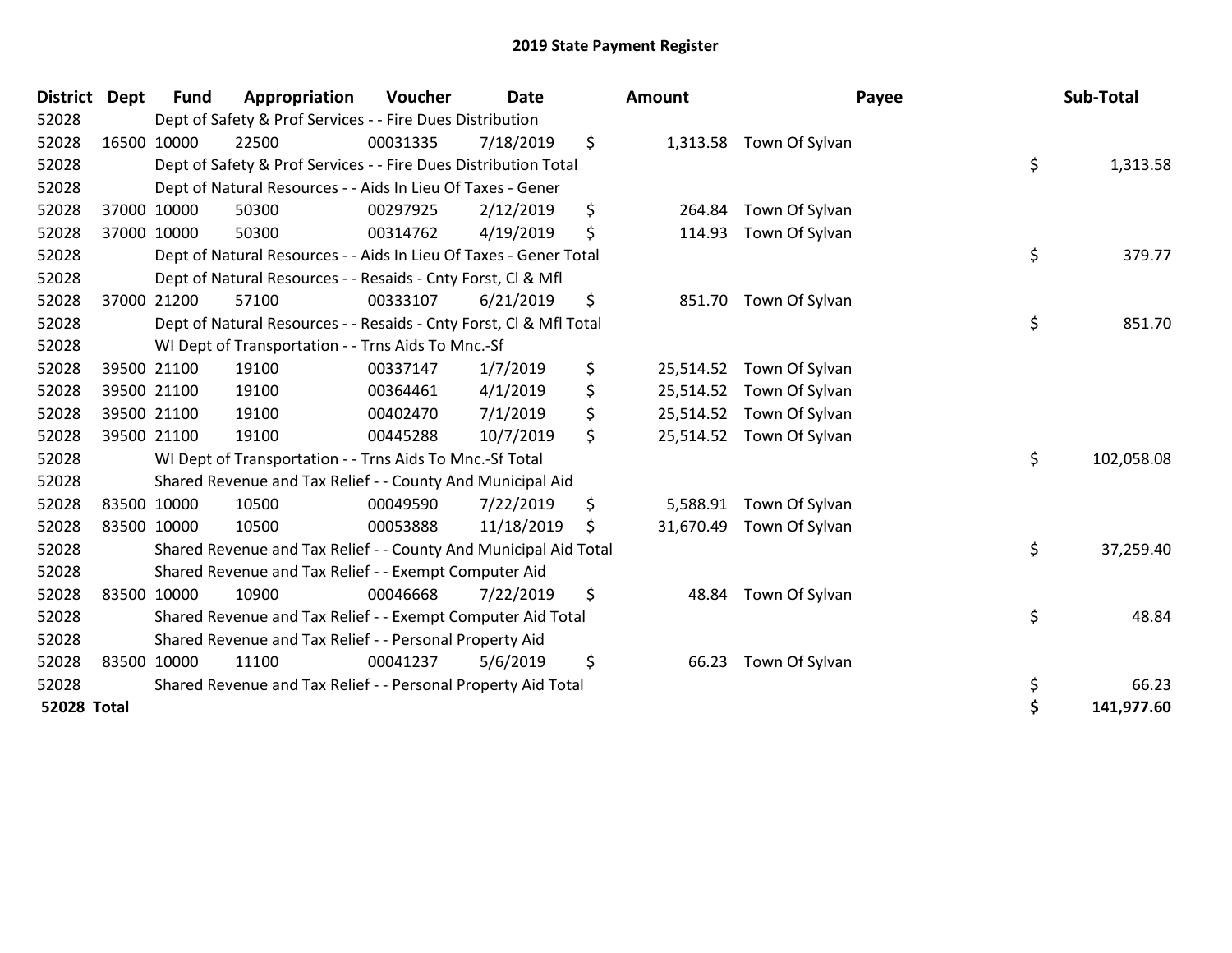| <b>District</b>    | <b>Dept</b> | <b>Fund</b> | Appropriation                                                      | Voucher  | <b>Date</b> | <b>Amount</b>   | Payee                      | Sub-Total        |
|--------------------|-------------|-------------|--------------------------------------------------------------------|----------|-------------|-----------------|----------------------------|------------------|
| 52030              |             |             | Dept of Safety & Prof Services - - Fire Dues Distribution          |          |             |                 |                            |                  |
| 52030              |             | 16500 10000 | 22500                                                              | 00031331 | 7/18/2019   | \$              | 1,338.46 Town Of Westford  |                  |
| 52030              |             |             | Dept of Safety & Prof Services - - Fire Dues Distribution Total    |          |             |                 |                            | \$<br>1,338.46   |
| 52030              |             |             | Dept of Natural Resources - - Resaids - Cnty Forst, Cl & Mfl       |          |             |                 |                            |                  |
| 52030              |             | 37000 21200 | 57100                                                              | 00333108 | 6/21/2019   | \$<br>588.64    | Town Of Westford           |                  |
| 52030              |             |             | Dept of Natural Resources - - Resaids - Cnty Forst, Cl & Mfl Total |          |             |                 |                            | \$<br>588.64     |
| 52030              |             |             | WI Dept of Transportation - - Trns Aids To Mnc.-Sf                 |          |             |                 |                            |                  |
| 52030              |             | 39500 21100 | 19100                                                              | 00337148 | 1/7/2019    | \$<br>23,513.73 | Town Of Westford           |                  |
| 52030              |             | 39500 21100 | 19100                                                              | 00364462 | 4/1/2019    | \$              | 23,513.73 Town Of Westford |                  |
| 52030              |             | 39500 21100 | 19100                                                              | 00402471 | 7/1/2019    | \$              | 23,513.73 Town Of Westford |                  |
| 52030              |             | 39500 21100 | 19100                                                              | 00445289 | 10/7/2019   | \$              | 23,513.74 Town Of Westford |                  |
| 52030              |             |             | WI Dept of Transportation - - Trns Aids To Mnc.-Sf Total           |          |             |                 |                            | \$<br>94,054.93  |
| 52030              |             |             | Shared Revenue and Tax Relief - - County And Municipal Aid         |          |             |                 |                            |                  |
| 52030              |             | 83500 10000 | 10500                                                              | 00049591 | 7/22/2019   | \$<br>6,383.61  | Town Of Westford           |                  |
| 52030              | 83500 10000 |             | 10500                                                              | 00053889 | 11/18/2019  | \$              | 36,173.82 Town Of Westford |                  |
| 52030              |             |             | Shared Revenue and Tax Relief - - County And Municipal Aid Total   |          |             |                 |                            | \$<br>42,557.43  |
| 52030              |             |             | Shared Revenue and Tax Relief - - Exempt Computer Aid              |          |             |                 |                            |                  |
| 52030              |             | 83500 10000 | 10900                                                              | 00046669 | 7/22/2019   | \$<br>1.03      | Town Of Westford           |                  |
| 52030              |             |             | Shared Revenue and Tax Relief - - Exempt Computer Aid Total        |          |             |                 |                            | \$<br>1.03       |
| 52030              |             |             | Shared Revenue and Tax Relief - - Utility Aid                      |          |             |                 |                            |                  |
| 52030              |             | 83500 10000 | 11000                                                              | 00049591 | 7/22/2019   | \$<br>19.03     | Town Of Westford           |                  |
| 52030              | 83500 10000 |             | 11000                                                              | 00053889 | 11/18/2019  | \$<br>67.74     | Town Of Westford           |                  |
| 52030              |             |             | Shared Revenue and Tax Relief - - Utility Aid Total                |          |             |                 |                            | \$<br>86.77      |
| 52030              |             |             | Shared Revenue and Tax Relief - - Personal Property Aid            |          |             |                 |                            |                  |
| 52030              |             | 83500 10000 | 11100                                                              | 00041238 | 5/6/2019    | \$<br>4.51      | Town Of Westford           |                  |
| 52030              |             |             | Shared Revenue and Tax Relief - - Personal Property Aid Total      |          |             |                 |                            | \$<br>4.51       |
| <b>52030 Total</b> |             |             |                                                                    |          |             |                 |                            | \$<br>138,631.77 |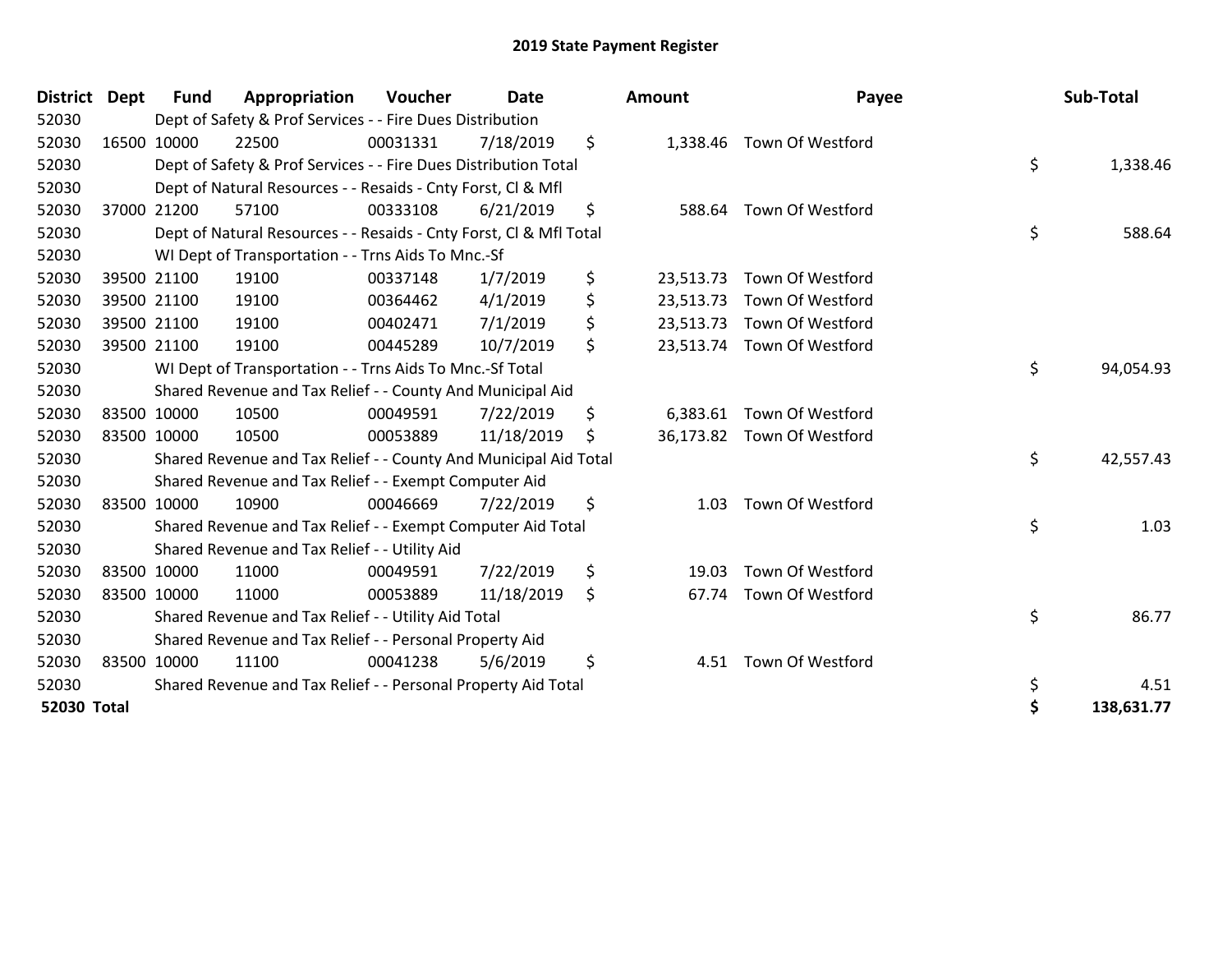| <b>District</b> | Dept | Fund        | Appropriation                                                      | Voucher  | <b>Date</b> | Amount          | Payee                    | Sub-Total        |
|-----------------|------|-------------|--------------------------------------------------------------------|----------|-------------|-----------------|--------------------------|------------------|
| 52032           |      |             | Dept of Safety & Prof Services - - Fire Dues Distribution          |          |             |                 |                          |                  |
| 52032           |      | 16500 10000 | 22500                                                              | 00031309 | 7/18/2019   | \$<br>1,409.04  | Town Of Willow           |                  |
| 52032           |      |             | Dept of Safety & Prof Services - - Fire Dues Distribution Total    |          |             |                 |                          | \$<br>1,409.04   |
| 52032           |      |             | Dept of Natural Resources - - Aids In Lieu Of Taxes - Gener        |          |             |                 |                          |                  |
| 52032           |      | 37000 10000 | 50300                                                              | 00297842 | 2/12/2019   | \$<br>4,577.31  | Town Of Willow           |                  |
| 52032           |      | 37000 10000 | 50300                                                              | 00313330 | 4/19/2019   | \$<br>180.46    | Town Of Willow           |                  |
| 52032           |      |             | Dept of Natural Resources - - Aids In Lieu Of Taxes - Gener Total  |          |             |                 |                          | \$<br>4,757.77   |
| 52032           |      |             | Dept of Natural Resources - - Resaids - Cnty Forst, CI & Mfl       |          |             |                 |                          |                  |
| 52032           |      | 37000 21200 | 57100                                                              | 00333109 | 6/21/2019   | \$<br>893.43    | Town Of Willow           |                  |
| 52032           |      |             | Dept of Natural Resources - - Resaids - Cnty Forst, Cl & Mfl Total |          |             |                 |                          | \$<br>893.43     |
| 52032           |      |             | WI Dept of Transportation - - Trns Aids To Mnc.-Sf                 |          |             |                 |                          |                  |
| 52032           |      | 39500 21100 | 19100                                                              | 00337149 | 1/7/2019    | \$<br>25,974.40 | Town Of Willow           |                  |
| 52032           |      | 39500 21100 | 19100                                                              | 00364463 | 4/1/2019    | \$<br>25,974.40 | Town Of Willow           |                  |
| 52032           |      | 39500 21100 | 19100                                                              | 00402472 | 7/1/2019    | \$<br>25,974.40 | Town Of Willow           |                  |
| 52032           |      | 39500 21100 | 19100                                                              | 00445290 | 10/7/2019   | \$              | 25,974.41 Town Of Willow |                  |
| 52032           |      |             | WI Dept of Transportation - - Trns Aids To Mnc.-Sf Total           |          |             |                 |                          | \$<br>103,897.61 |
| 52032           |      |             | Shared Revenue and Tax Relief - - County And Municipal Aid         |          |             |                 |                          |                  |
| 52032           |      | 83500 10000 | 10500                                                              | 00049592 | 7/22/2019   | \$<br>5,987.56  | Town Of Willow           |                  |
| 52032           |      | 83500 10000 | 10500                                                              | 00053890 | 11/18/2019  | \$<br>33,929.49 | Town Of Willow           |                  |
| 52032           |      |             | Shared Revenue and Tax Relief - - County And Municipal Aid Total   |          |             |                 |                          | \$<br>39,917.05  |
| 52032           |      |             | Shared Revenue and Tax Relief - - Exempt Computer Aid              |          |             |                 |                          |                  |
| 52032           |      | 83500 10000 | 10900                                                              | 00046670 | 7/22/2019   | \$<br>4.16      | Town Of Willow           |                  |
| 52032           |      |             | Shared Revenue and Tax Relief - - Exempt Computer Aid Total        |          |             |                 |                          | 4.16             |
| 52032 Total     |      |             |                                                                    |          |             |                 |                          | 150,879.06       |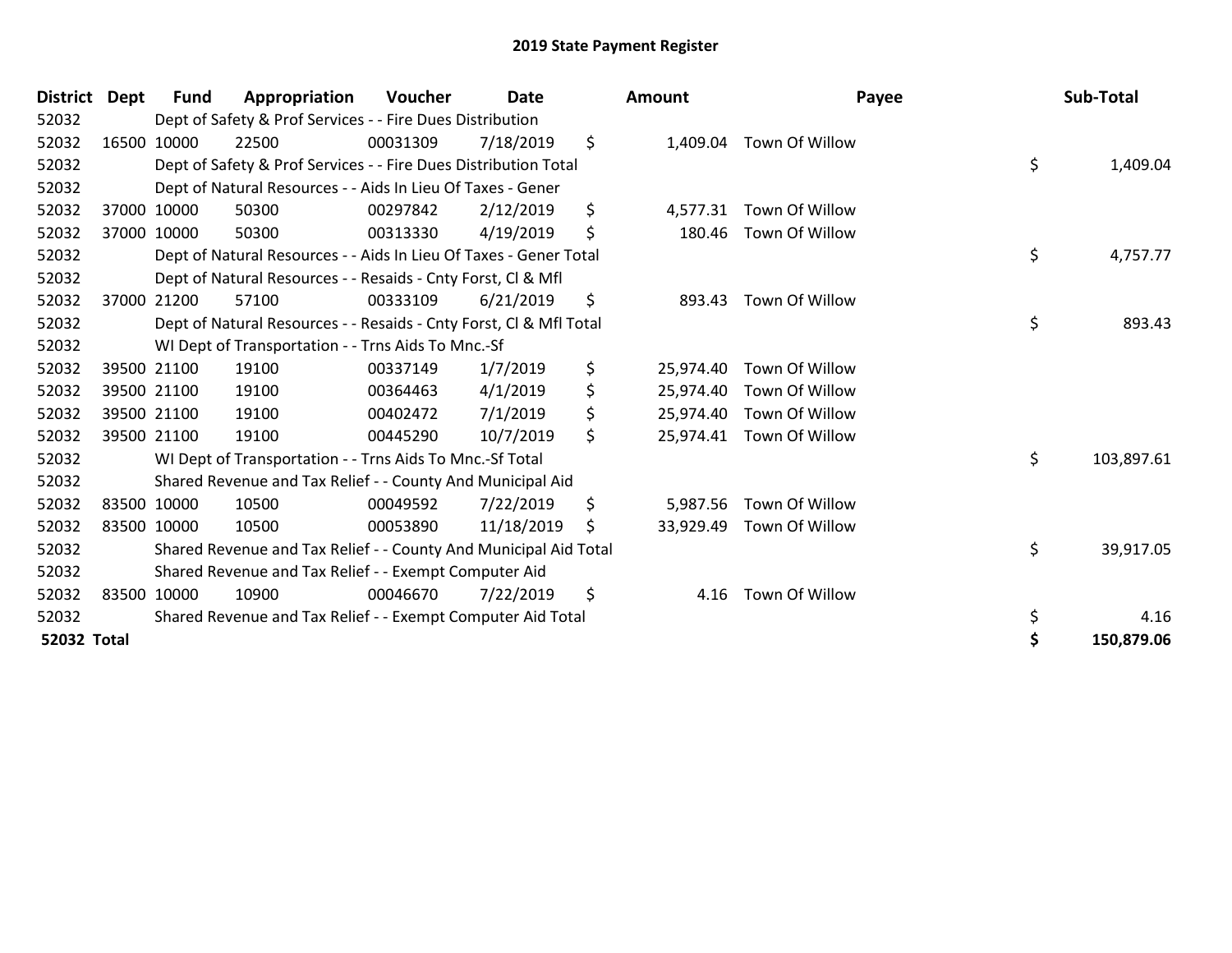| <b>District</b>    | <b>Dept</b> | <b>Fund</b> | Appropriation                                                    | Voucher  | Date       | Amount          |                  | Payee | Sub-Total |
|--------------------|-------------|-------------|------------------------------------------------------------------|----------|------------|-----------------|------------------|-------|-----------|
| 52106              |             |             | Dept of Safety & Prof Services - - Fire Dues Distribution        |          |            |                 |                  |       |           |
| 52106              |             | 16500 10000 | 22500                                                            | 00031638 | 7/18/2019  | \$<br>193.81    | Boaz, Village of |       |           |
| 52106              |             |             | Dept of Safety & Prof Services - - Fire Dues Distribution Total  |          |            |                 |                  | \$    | 193.81    |
| 52106              |             |             | WI Dept of Transportation - - Trns Aids To Mnc.-Sf               |          |            |                 |                  |       |           |
| 52106              |             | 39500 21100 | 19100                                                            | 00337150 | 1/7/2019   | \$<br>1,313.95  | Boaz, Village of |       |           |
| 52106              |             | 39500 21100 | 19100                                                            | 00364464 | 4/1/2019   | \$<br>1,313.95  | Boaz, Village of |       |           |
| 52106              |             | 39500 21100 | 19100                                                            | 00402473 | 7/1/2019   | \$<br>1,313.95  | Boaz, Village of |       |           |
| 52106              |             | 39500 21100 | 19100                                                            | 00445291 | 10/7/2019  | \$<br>1,313.95  | Boaz, Village of |       |           |
| 52106              |             |             | WI Dept of Transportation - - Trns Aids To Mnc.-Sf Total         |          |            |                 |                  | \$    | 5,255.80  |
| 52106              |             |             | Shared Revenue and Tax Relief - - County And Municipal Aid       |          |            |                 |                  |       |           |
| 52106              |             | 83500 10000 | 10500                                                            | 00049593 | 7/22/2019  | \$<br>8,558.93  | Boaz, Village of |       |           |
| 52106              |             | 83500 10000 | 10500                                                            | 00053891 | 11/18/2019 | \$<br>48,500.60 | Boaz, Village of |       |           |
| 52106              |             |             | Shared Revenue and Tax Relief - - County And Municipal Aid Total |          |            |                 |                  | \$    | 57,059.53 |
| 52106              |             |             | Shared Revenue and Tax Relief - - Exempt Computer Aid            |          |            |                 |                  |       |           |
| 52106              |             | 83500 10000 | 10900                                                            | 00046671 | 7/22/2019  | \$<br>2.08      | Boaz, Village of |       |           |
| 52106              |             |             | Shared Revenue and Tax Relief - - Exempt Computer Aid Total      |          |            |                 |                  | \$    | 2.08      |
| 52106              |             |             | Shared Revenue and Tax Relief - - Personal Property Aid          |          |            |                 |                  |       |           |
| 52106              |             | 83500 10000 | 11100                                                            | 00041239 | 5/6/2019   | \$<br>9.13      | Boaz, Village of |       |           |
| 52106              |             |             | Shared Revenue and Tax Relief - - Personal Property Aid Total    |          |            |                 |                  |       | 9.13      |
| <b>52106 Total</b> |             |             |                                                                  |          |            |                 |                  |       | 62,520.35 |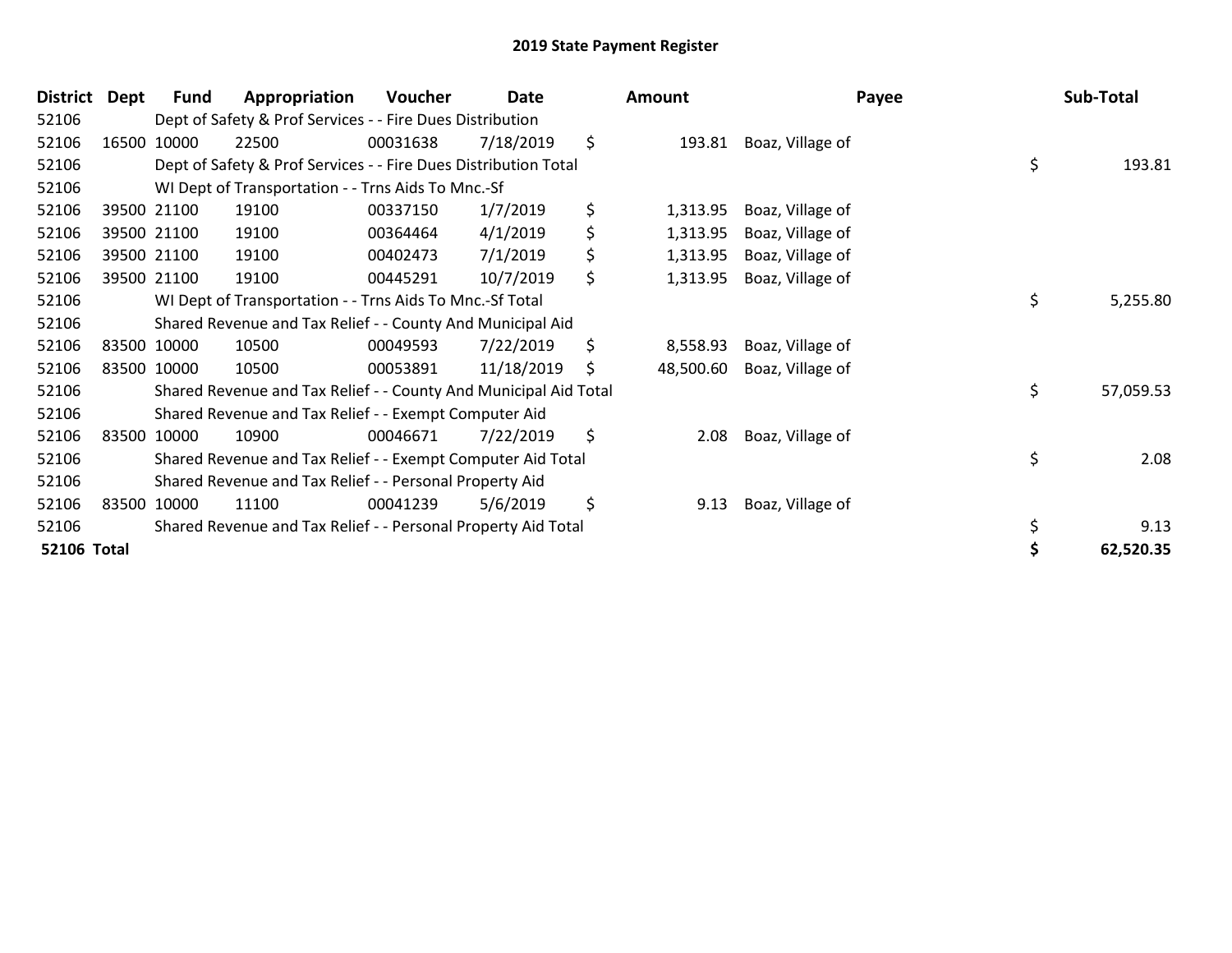| District Dept      | <b>Fund</b> | Appropriation                                                      | Voucher  | <b>Date</b> | <b>Amount</b>   | Payee                         | Sub-Total        |
|--------------------|-------------|--------------------------------------------------------------------|----------|-------------|-----------------|-------------------------------|------------------|
| 52111              |             | Dept of Safety & Prof Services - - Fire Dues Distribution          |          |             |                 |                               |                  |
| 52111              | 16500 10000 | 22500                                                              | 00031550 | 7/18/2019   | \$              | 650.21 Village Of Cazenovia   |                  |
| 52111              |             | Dept of Safety & Prof Services - - Fire Dues Distribution Total    |          |             |                 |                               | \$<br>650.21     |
| 52111              |             | Dept of Natural Resources - - Fin Asst For Responsible Units       |          |             |                 |                               |                  |
| 52111              | 37000 27400 | 67000                                                              | 00323324 | 5/22/2019   | \$              | 1,755.33 Village Of Cazenovia |                  |
| 52111              |             | Dept of Natural Resources - - Fin Asst For Responsible Units Total |          |             |                 |                               | \$<br>1,755.33   |
| 52111              |             | Dept of Natural Resources - - Dnr-Dam Safety Projects              |          |             |                 |                               |                  |
| 52111              | 37000 36300 | <b>TX100</b>                                                       | 00291896 | 1/17/2019   | \$              | 9,663.34 Village Of Cazenovia |                  |
| 52111              |             | Dept of Natural Resources - - Dnr-Dam Safety Projects Total        |          |             |                 |                               | \$<br>9,663.34   |
| 52111              |             | WI Dept of Transportation - - Trns Aids To Mnc.-Sf                 |          |             |                 |                               |                  |
| 52111              | 39500 21100 | 19100                                                              | 00337151 | 1/7/2019    | \$<br>3,701.41  | Village Of Cazenovia          |                  |
| 52111              | 39500 21100 | 19100                                                              | 00364465 | 4/1/2019    | \$<br>3,701.41  | Village Of Cazenovia          |                  |
| 52111              | 39500 21100 | 19100                                                              | 00402474 | 7/1/2019    | 3,701.41        | Village Of Cazenovia          |                  |
| 52111              | 39500 21100 | 19100                                                              | 00445292 | 10/7/2019   | \$<br>3,701.41  | Village Of Cazenovia          |                  |
| 52111              |             | WI Dept of Transportation - - Trns Aids To Mnc.-Sf Total           |          |             |                 |                               | \$<br>14,805.64  |
| 52111              |             | Shared Revenue and Tax Relief - - County And Municipal Aid         |          |             |                 |                               |                  |
| 52111              | 83500 10000 | 10500                                                              | 00049594 | 7/22/2019   | \$<br>11,241.18 | Village Of Cazenovia          |                  |
| 52111              | 83500 10000 | 10500                                                              | 00053892 | 11/18/2019  | \$<br>69,111.68 | Village Of Cazenovia          |                  |
| 52111              |             | Shared Revenue and Tax Relief - - County And Municipal Aid Total   |          |             |                 |                               | \$<br>80,352.86  |
| 52111              |             | Shared Revenue and Tax Relief - - Exempt Computer Aid              |          |             |                 |                               |                  |
| 52111              | 83500 10000 | 10900                                                              | 00046672 | 7/22/2019   | \$<br>203.69    | Village Of Cazenovia          |                  |
| 52111              |             | Shared Revenue and Tax Relief - - Exempt Computer Aid Total        |          |             |                 |                               | \$<br>203.69     |
| 52111              |             | Shared Revenue and Tax Relief - - Personal Property Aid            |          |             |                 |                               |                  |
| 52111              | 83500 10000 | 11100                                                              | 00041240 | 5/6/2019    | \$<br>234.00    | Village Of Cazenovia          |                  |
| 52111              |             | Shared Revenue and Tax Relief - - Personal Property Aid Total      |          |             |                 |                               | \$<br>234.00     |
| <b>52111 Total</b> |             |                                                                    |          |             |                 |                               | \$<br>107,665.07 |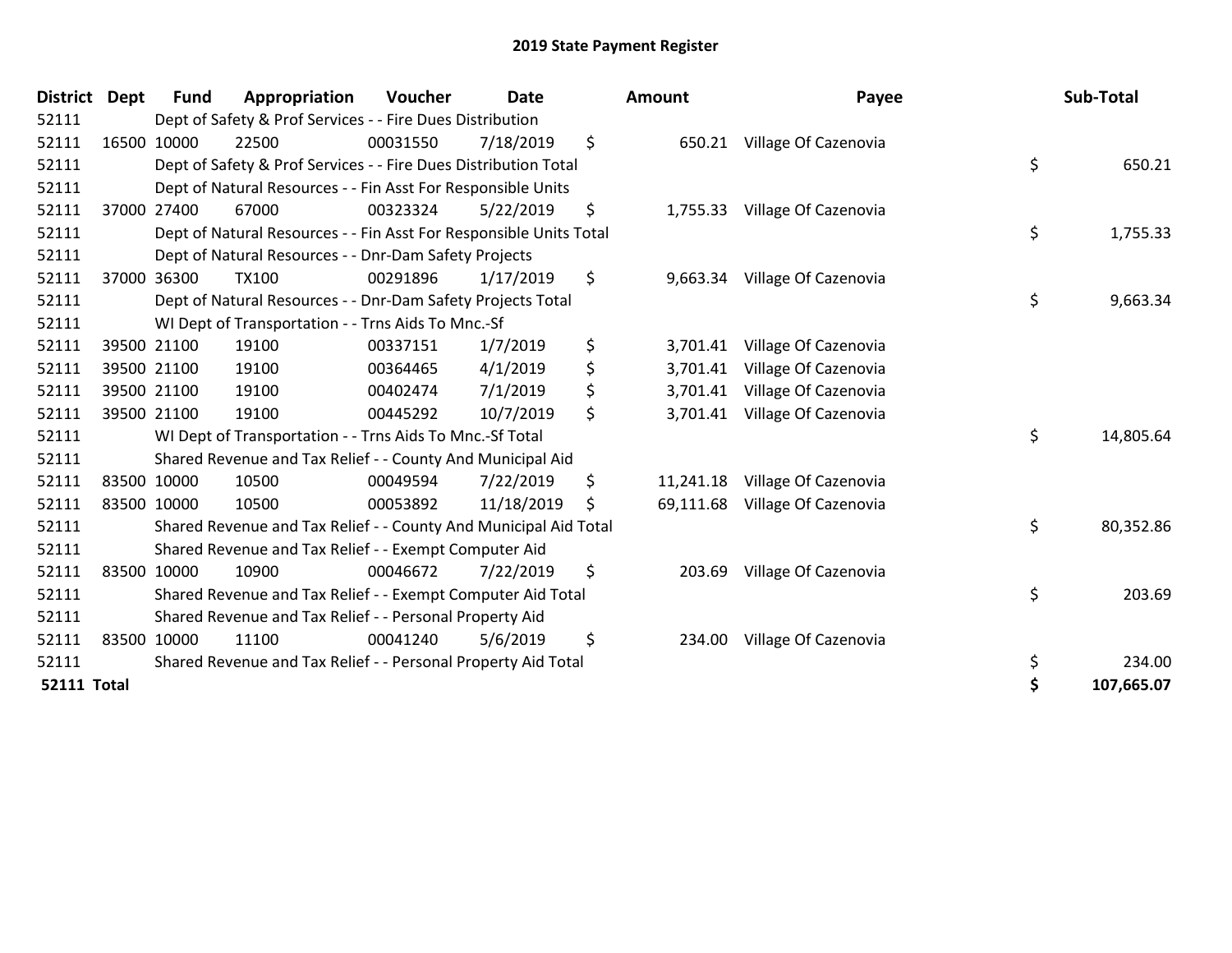| District Dept | <b>Fund</b>                                                 | Appropriation                                                                   | Voucher              | <b>Date</b>     |    | Amount   | Payee                           | Sub-Total        |
|---------------|-------------------------------------------------------------|---------------------------------------------------------------------------------|----------------------|-----------------|----|----------|---------------------------------|------------------|
| 52146         |                                                             | Dept of Safety & Prof Services - - Fire Dues Distribution                       |                      |                 |    |          |                                 |                  |
| 52146         | 16500 10000                                                 | 22500                                                                           | 00031259             | 7/19/2019       | \$ |          | 1,563.38 Village Of Lone Rock   |                  |
| 52146         |                                                             | Dept of Safety & Prof Services - - Fire Dues Distribution Total                 |                      |                 |    |          |                                 | \$<br>1,563.38   |
| 52146         |                                                             | Dept of Natural Resources - - Aids In Lieu Of Taxes - Gener                     |                      |                 |    |          |                                 |                  |
| 52146         | 37000 10000                                                 | 50300                                                                           | 00314759             | 4/19/2019       | \$ |          | 13.75 Village Of Lone Rock      |                  |
| 52146         |                                                             | Dept of Natural Resources - - Aids In Lieu Of Taxes - Gener Total               |                      |                 |    |          |                                 | \$<br>13.75      |
| 52146         |                                                             | Dept of Natural Resources - - Resaids - Cnty Forst, Cl & Mfl                    |                      |                 |    |          |                                 |                  |
| 52146         | 37000 21200                                                 | 57100                                                                           | 00333110             | 6/24/2019       | \$ | 7.97     | Village Of Lone Rock            |                  |
| 52146         |                                                             | Dept of Natural Resources - - Resaids - Cnty Forst, Cl & Mfl Total              |                      |                 |    |          |                                 | \$<br>7.97       |
| 52146         |                                                             | WI Dept of Transportation - - Trns Aids To Mnc.-Sf                              |                      |                 |    |          |                                 |                  |
| 52146         | 39500 21100                                                 | 19100                                                                           | 00337152             | 1/7/2019        | \$ | 6,253.20 | Village Of Lone Rock            |                  |
| 52146         | 39500 21100                                                 | 19100                                                                           | 00364466             | 4/1/2019        | \$ | 6,253.20 | Village Of Lone Rock            |                  |
| 52146         | 39500 21100                                                 | 19100                                                                           | 00402475             | 7/1/2019        | \$ |          | 6,253.20 Village Of Lone Rock   |                  |
| 52146         | 39500 21100                                                 | 19100                                                                           | 00445293             | 10/7/2019       | \$ | 6,253.23 | Village Of Lone Rock            |                  |
| 52146         |                                                             | WI Dept of Transportation - - Trns Aids To Mnc.-Sf Total                        |                      | \$<br>25,012.83 |    |          |                                 |                  |
| 52146         |                                                             | WI Dept of Transportation - - Loc Rd Imp Prg St Fd                              |                      |                 |    |          |                                 |                  |
| 52146         | 39500 21100                                                 | 27800                                                                           | 00375698             | 4/24/2019       | \$ |          | 21,396.40 Village Of Lone Rock  |                  |
| 52146         |                                                             | WI Dept of Transportation - - Loc Rd Imp Prg St Fd Total                        |                      |                 |    |          |                                 | \$<br>21,396.40  |
| 52146         |                                                             | Department of Health Services - - Prepaid Medical Transport Reimbursement       |                      |                 |    |          |                                 |                  |
| 52146         | 43500 10000                                                 | 16300                                                                           | AMBULANCE 11/18/2019 |                 | \$ |          | 3,239.91 Village Of Lone Rock   |                  |
| 52146         |                                                             | Department of Health Services - - Prepaid Medical Transport Reimbursement Total |                      |                 |    |          |                                 | \$<br>3,239.91   |
| 52146         |                                                             | Department of Administration - - Federal Aid, Local Assistance                  |                      |                 |    |          |                                 |                  |
| 52146         | 50500 10000                                                 | 74300                                                                           | 00098032             | 3/7/2019        | \$ |          | 25,000.00 Village Of Lone Rock  |                  |
| 52146         |                                                             | Department of Administration - - Federal Aid, Local Assistance Total            |                      |                 |    |          |                                 | \$<br>25,000.00  |
| 52146         |                                                             | Shared Revenue and Tax Relief - - County And Municipal Aid                      |                      |                 |    |          |                                 |                  |
| 52146         | 83500 10000                                                 | 10500                                                                           | 00049595             | 7/22/2019       | \$ |          | 20,534.37 Village Of Lone Rock  |                  |
| 52146         | 83500 10000                                                 | 10500                                                                           | 00053893             | 11/18/2019      | \$ |          | 113,121.51 Village Of Lone Rock |                  |
| 52146         |                                                             | Shared Revenue and Tax Relief - - County And Municipal Aid Total                |                      |                 |    |          |                                 | \$<br>133,655.88 |
| 52146         |                                                             | Shared Revenue and Tax Relief - - Exempt Computer Aid                           |                      |                 |    |          |                                 |                  |
| 52146         | 83500 10000                                                 | 10900                                                                           | 00046673             | 7/22/2019       | \$ |          | 21.83 Village Of Lone Rock      |                  |
| 52146         | Shared Revenue and Tax Relief - - Exempt Computer Aid Total |                                                                                 |                      |                 |    |          |                                 | \$<br>21.83      |
| 52146         |                                                             | Shared Revenue and Tax Relief - - Personal Property Aid                         |                      |                 |    |          |                                 |                  |
| 52146         | 83500 10000                                                 | 11100                                                                           | 00041241             | 5/6/2019        | \$ |          | 1,199.18 Village Of Lone Rock   |                  |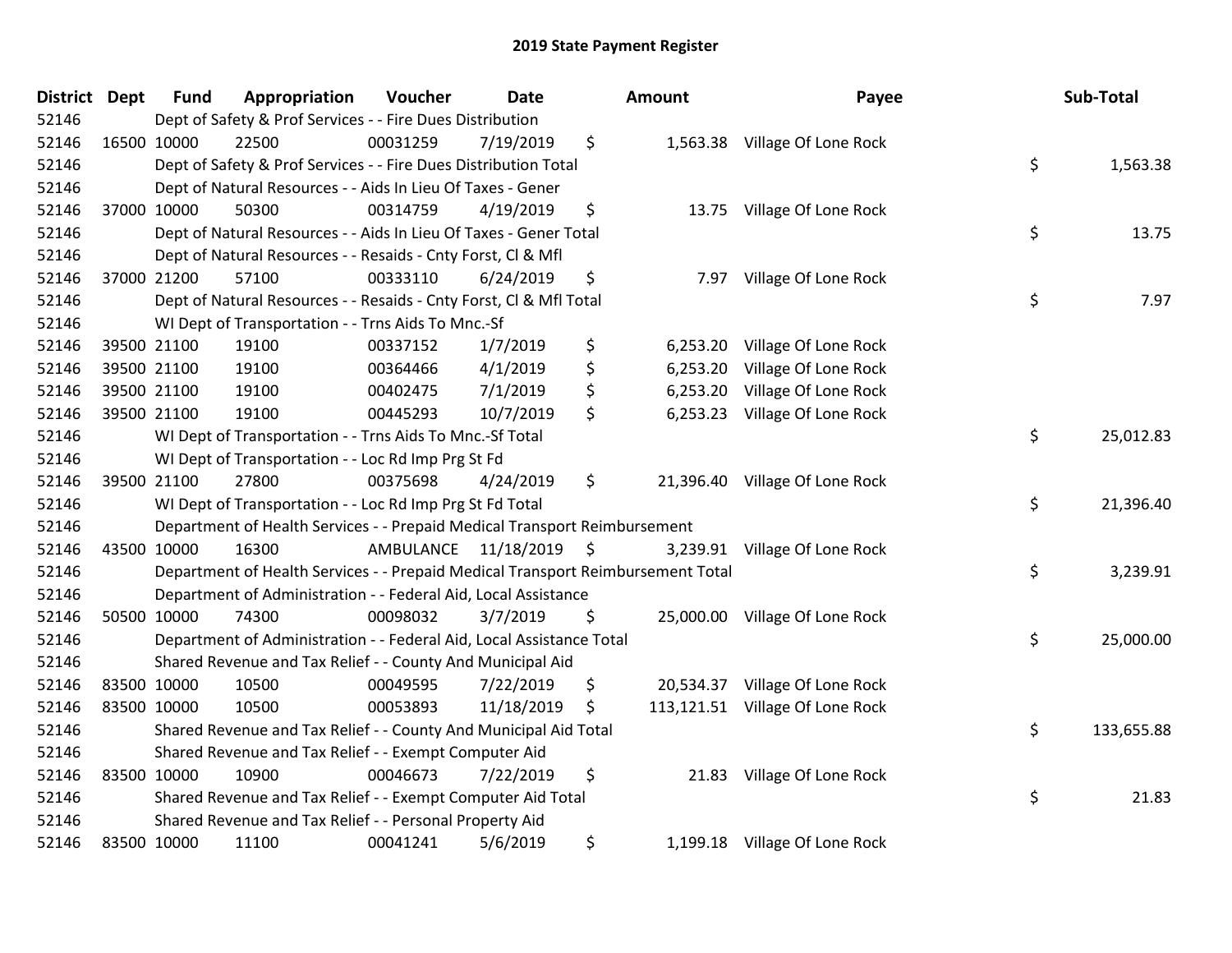|             | District Dept | <b>Fund</b> | Appropriation                                                   | Voucher  | Date      | Amount   | Payee                | Sub-Total  |
|-------------|---------------|-------------|-----------------------------------------------------------------|----------|-----------|----------|----------------------|------------|
| 52146       |               |             | Shared Revenue and Tax Relief - - Personal Property Aid Total   |          |           |          |                      | 1,199.18   |
| 52146       |               |             | Shared Revenue and Tax Relief - - Lottery & Gaming Credit       |          |           |          |                      |            |
| 52146       |               | 83500 52100 | 36300                                                           | 00038456 | 3/25/2019 | 3.223.29 | Village Of Lone Rock |            |
| 52146       |               |             | Shared Revenue and Tax Relief - - Lottery & Gaming Credit Total |          |           |          |                      | 3,223.29   |
| 52146 Total |               |             |                                                                 |          |           |          |                      | 214,334.42 |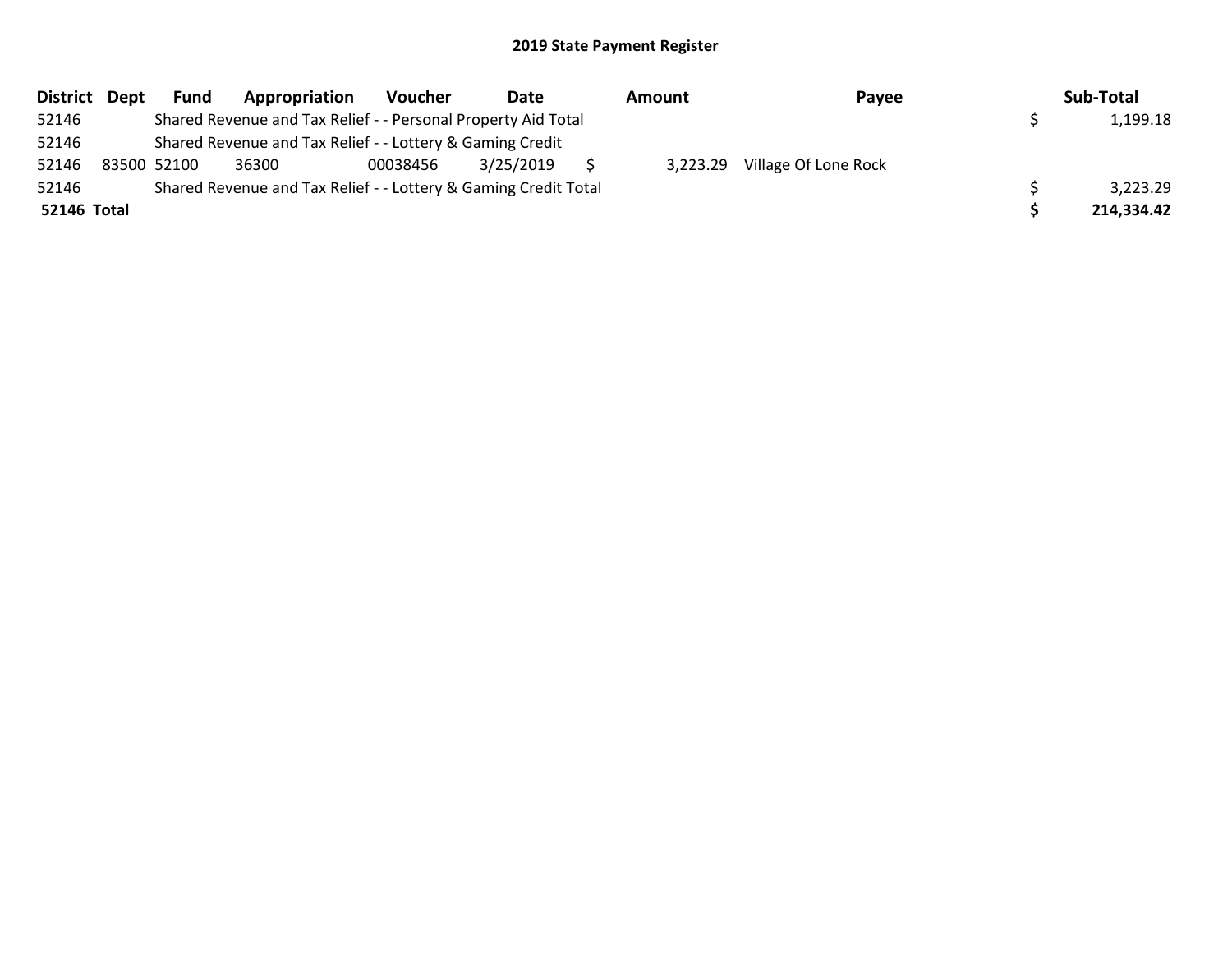| <b>District</b> | <b>Dept</b> | <b>Fund</b> | Appropriation                                                                   | Voucher   | <b>Date</b> |    | Amount    | Payee                     |    | Sub-Total |
|-----------------|-------------|-------------|---------------------------------------------------------------------------------|-----------|-------------|----|-----------|---------------------------|----|-----------|
| 52186           |             |             | Dept of Safety & Prof Services - - Fire Dues Distribution                       |           |             |    |           |                           |    |           |
| 52186           |             | 16500 10000 | 22500                                                                           | 00031431  | 7/18/2019   | \$ |           | 1,043.93 Village Of Viola |    |           |
| 52186           |             |             | Dept of Safety & Prof Services - - Fire Dues Distribution Total                 |           |             |    |           |                           | \$ | 1,043.93  |
| 52186           |             |             | WI Dept of Transportation - - Trns Aids To Mnc.-Sf                              |           |             |    |           |                           |    |           |
| 52186           |             | 39500 21100 | 19100                                                                           | 00337153  | 1/7/2019    | \$ | 6,931.96  | Village Of Viola          |    |           |
| 52186           |             | 39500 21100 | 19100                                                                           | 00364467  | 4/1/2019    | \$ | 6,931.96  | Village Of Viola          |    |           |
| 52186           |             | 39500 21100 | 19100                                                                           | 00402476  | 7/1/2019    | \$ | 6,931.96  | Village Of Viola          |    |           |
| 52186           |             | 39500 21100 | 19100                                                                           | 00445294  | 10/7/2019   | \$ | 6,931.97  | Village Of Viola          |    |           |
| 52186           |             |             | WI Dept of Transportation - - Trns Aids To Mnc.-Sf Total                        |           |             |    |           |                           | \$ | 27,727.85 |
| 52186           |             |             | WI Dept of Transportation - - Trns Facl Econ Astsf                              |           |             |    |           |                           |    |           |
| 52186           |             | 39500 21100 | 26000                                                                           | 00356255  | 2/27/2019   | \$ | 509.25    | Village Of Viola          |    |           |
| 52186           |             | 39500 21100 | 26000                                                                           | 00433080  | 9/11/2019   | \$ | 5,000.00  | Village Of Viola          |    |           |
| 52186           |             |             | WI Dept of Transportation - - Trns Facl Econ Astsf Total                        |           |             |    |           |                           | \$ | 5,509.25  |
| 52186           |             |             | Department of Health Services - - Prepaid Medical Transport Reimbursement       |           |             |    |           |                           |    |           |
| 52186           | 43500 10000 |             | 16300                                                                           | AMBULANCE | 11/18/2019  | \$ | 2,000.00  | Village Of Viola          |    |           |
| 52186           |             |             | Department of Health Services - - Prepaid Medical Transport Reimbursement Total |           |             |    |           |                           |    | 2,000.00  |
| 52186           |             |             | Department of Justice - - Law Enforcement Train, Local                          |           |             |    |           |                           |    |           |
| 52186           | 45500 10000 |             | 23100                                                                           | 00074685  | 11/14/2019  | \$ | 160.00    | Village Of Viola          |    |           |
| 52186           |             |             | Department of Justice - - Law Enforcement Train, Local Total                    |           |             |    |           |                           | \$ | 160.00    |
| 52186           |             |             | Department of Military Affairs - - Disaster Recovery Aid                        |           |             |    |           |                           |    |           |
| 52186           |             | 46500 10000 | 30500                                                                           | 00060024  | 5/2/2019    | \$ | 1,405.47  | Village Of Viola          |    |           |
| 52186           |             | 46500 10000 | 30500                                                                           | 00060266  | 5/9/2019    | \$ | 2,515.25  | Village Of Viola          |    |           |
| 52186           |             | 46500 10000 | 30500                                                                           | 00063497  | 7/5/2019    | \$ | 1,189.28  | Village Of Viola          |    |           |
| 52186           | 46500 10000 |             | 30500                                                                           | 00065372  | 8/19/2019   | \$ | 2,221.46  | Village Of Viola          |    |           |
| 52186           | 46500 10000 |             | 30500                                                                           | 00069215  | 11/8/2019   | \$ | 2,328.12  | Village Of Viola          |    |           |
| 52186           |             |             | Department of Military Affairs - - Disaster Recovery Aid Total                  |           |             |    |           |                           | \$ | 9,659.58  |
| 52186           |             |             | Department of Military Affairs - - Federal Aid, Local Assistance                |           |             |    |           |                           |    |           |
| 52186           |             | 46500 10000 | 34200                                                                           | 00060024  | 5/2/2019    | \$ | 8,432.81  | Village Of Viola          |    |           |
| 52186           | 46500 10000 |             | 34200                                                                           | 00060266  | 5/9/2019    | \$ | 15,091.50 | Village Of Viola          |    |           |
| 52186           | 46500 10000 |             | 34200                                                                           | 00060608  | 5/15/2019   | \$ | 3,946.77  | Village Of Viola          |    |           |
| 52186           | 46500 10000 |             | 34200                                                                           | 00063497  | 7/5/2019    | \$ | 7,135.71  | Village Of Viola          |    |           |
| 52186           |             | 46500 10000 | 34200                                                                           | 00065372  | 8/19/2019   | \$ | 40,460.61 | Village Of Viola          |    |           |
| 52186           |             | 46500 10000 | 34200                                                                           | 00069215  | 11/8/2019   | \$ | 18,870.28 | Village Of Viola          |    |           |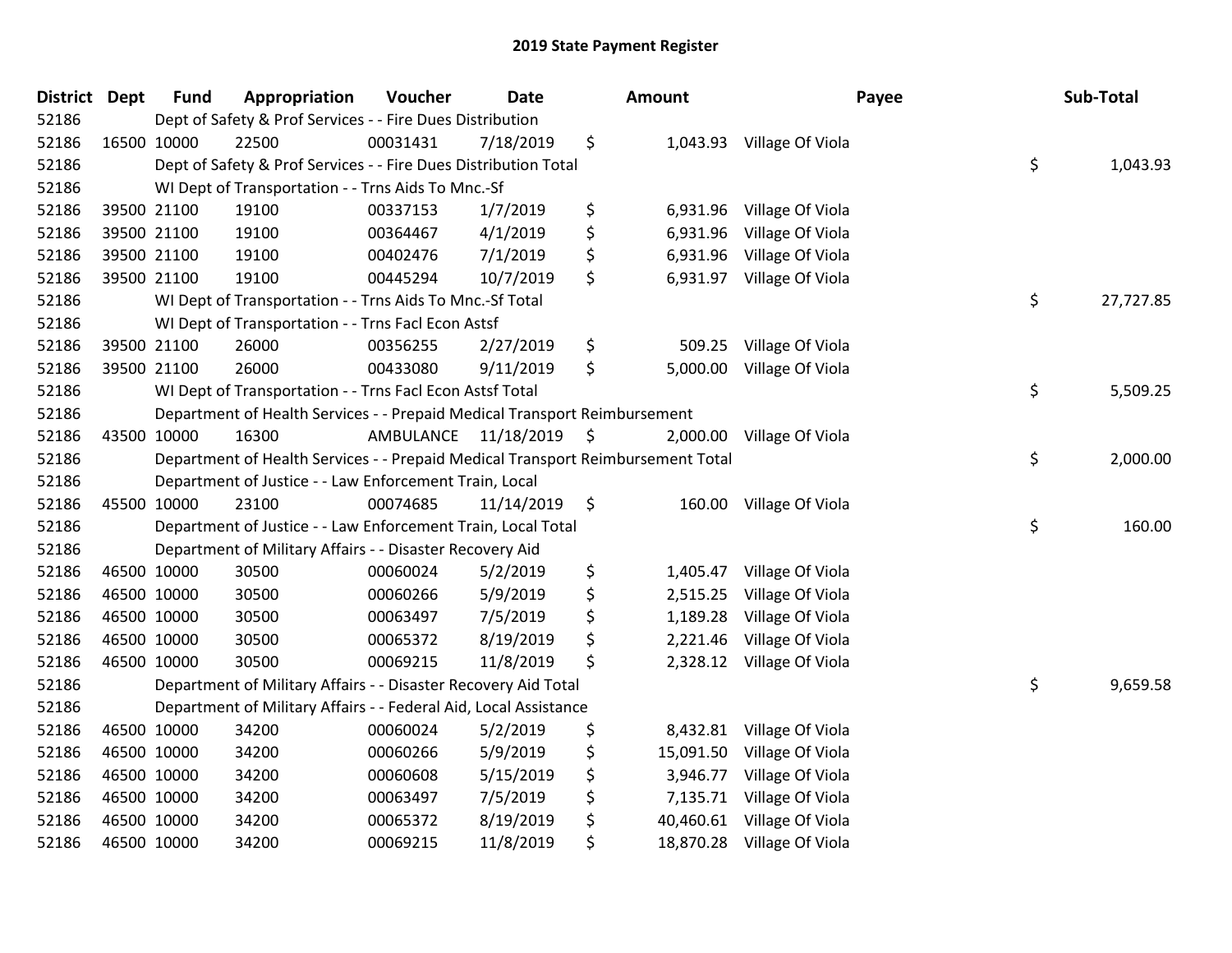| <b>District</b>    | Dept | <b>Fund</b> | Appropriation                                                          | <b>Voucher</b> | Date       |    | <b>Amount</b> |                  | Payee | Sub-Total  |
|--------------------|------|-------------|------------------------------------------------------------------------|----------------|------------|----|---------------|------------------|-------|------------|
| 52186              |      | 46500 10000 | 34200                                                                  | 00070396       | 12/9/2019  | \$ | 55,361.25     | Village Of Viola |       |            |
| 52186              |      | 46500 10000 | 34200                                                                  | 00071073       | 12/20/2019 | S  | 17,534.64     | Village Of Viola |       |            |
| 52186              |      |             | Department of Military Affairs - - Federal Aid, Local Assistance Total |                |            |    |               |                  | \$    | 166,833.57 |
| 52186              |      |             | Shared Revenue and Tax Relief - - County And Municipal Aid             |                |            |    |               |                  |       |            |
| 52186              |      | 83500 10000 | 10500                                                                  | 00049596       | 7/22/2019  | \$ | 42,303.26     | Village Of Viola |       |            |
| 52186              |      | 83500 10000 | 10500                                                                  | 00053894       | 11/18/2019 | S  | 237,718.49    | Village Of Viola |       |            |
| 52186              |      |             | Shared Revenue and Tax Relief - - County And Municipal Aid Total       |                |            |    |               |                  | \$    | 280,021.75 |
| 52186              |      |             | Shared Revenue and Tax Relief - - Exempt Computer Aid                  |                |            |    |               |                  |       |            |
| 52186              |      | 83500 10000 | 10900                                                                  | 00046674       | 7/22/2019  | \$ | 4.16          | Village Of Viola |       |            |
| 52186              |      | 83500 10000 | 10900                                                                  | 00047974       | 7/22/2019  | \$ | 100.10        | Village Of Viola |       |            |
| 52186              |      |             | Shared Revenue and Tax Relief - - Exempt Computer Aid Total            |                |            |    |               |                  | \$    | 104.26     |
| 52186              |      |             | Shared Revenue and Tax Relief - - Personal Property Aid                |                |            |    |               |                  |       |            |
| 52186              |      | 83500 10000 | 11100                                                                  | 00041242       | 5/6/2019   | \$ | 84.29         | Village Of Viola |       |            |
| 52186              |      | 83500 10000 | 11100                                                                  | 00042729       | 5/6/2019   | \$ | 12.12         | Village Of Viola |       |            |
| 52186              |      |             | Shared Revenue and Tax Relief - - Personal Property Aid Total          |                |            |    |               |                  |       | 96.41      |
| <b>52186 Total</b> |      |             |                                                                        |                |            |    |               |                  |       | 493,156.60 |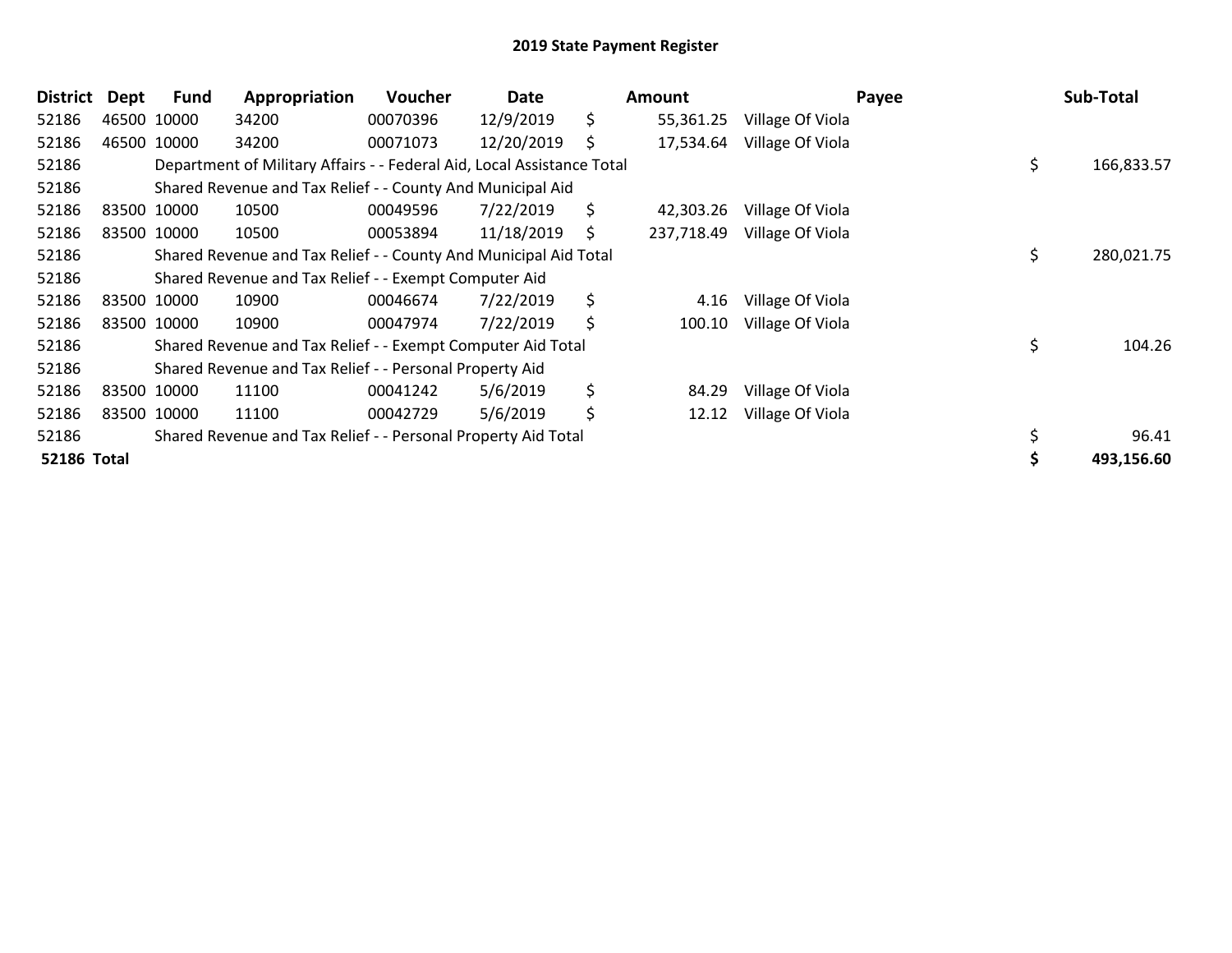| <b>District</b>    | Dept | Fund        | Appropriation                                                    | <b>Voucher</b> | Date       |    | <b>Amount</b> | Payee           | Sub-Total      |
|--------------------|------|-------------|------------------------------------------------------------------|----------------|------------|----|---------------|-----------------|----------------|
| 52196              |      |             | Dept of Safety & Prof Services - - Fire Dues Distribution        |                |            |    |               |                 |                |
| 52196              |      | 16500 10000 | 22500                                                            | 00031643       | 7/18/2019  | \$ | 141.44        | Village Of Yuba |                |
| 52196              |      |             | Dept of Safety & Prof Services - - Fire Dues Distribution Total  |                |            |    |               |                 | \$<br>141.44   |
| 52196              |      |             | WI Dept of Transportation - - Trns Aids To Mnc.-Sf               |                |            |    |               |                 |                |
| 52196              |      | 39500 21100 | 19100                                                            | 00337154       | 1/7/2019   | \$ | 615.16        | Village Of Yuba |                |
| 52196              |      | 39500 21100 | 19100                                                            | 00364468       | 4/1/2019   | \$ | 615.16        | Village Of Yuba |                |
| 52196              |      | 39500 21100 | 19100                                                            | 00402477       | 7/1/2019   | \$ | 615.16        | Village Of Yuba |                |
| 52196              |      | 39500 21100 | 19100                                                            | 00445295       | 10/7/2019  | \$ | 615.19        | Village Of Yuba |                |
| 52196              |      |             | WI Dept of Transportation - - Trns Aids To Mnc.-Sf Total         |                |            |    |               |                 | \$<br>2,460.67 |
| 52196              |      |             | Shared Revenue and Tax Relief - - County And Municipal Aid       |                |            |    |               |                 |                |
| 52196              |      | 83500 10000 | 10500                                                            | 00049597       | 7/22/2019  | \$ | 1,415.69      | Village Of Yuba |                |
| 52196              |      | 83500 10000 | 10500                                                            | 00053895       | 11/18/2019 | S  | 8,022.24      | Village Of Yuba |                |
| 52196              |      |             | Shared Revenue and Tax Relief - - County And Municipal Aid Total |                |            |    |               |                 | \$<br>9,437.93 |
| 52196              |      |             | Shared Revenue and Tax Relief - - Personal Property Aid          |                |            |    |               |                 |                |
| 52196              |      | 83500 10000 | 11100                                                            | 00041243       | 5/6/2019   | \$ | 52.02         | Village Of Yuba |                |
| 52196              |      |             | Shared Revenue and Tax Relief - - Personal Property Aid Total    |                |            |    |               |                 | 52.02          |
| <b>52196 Total</b> |      |             |                                                                  |                |            |    |               |                 | 12,092.06      |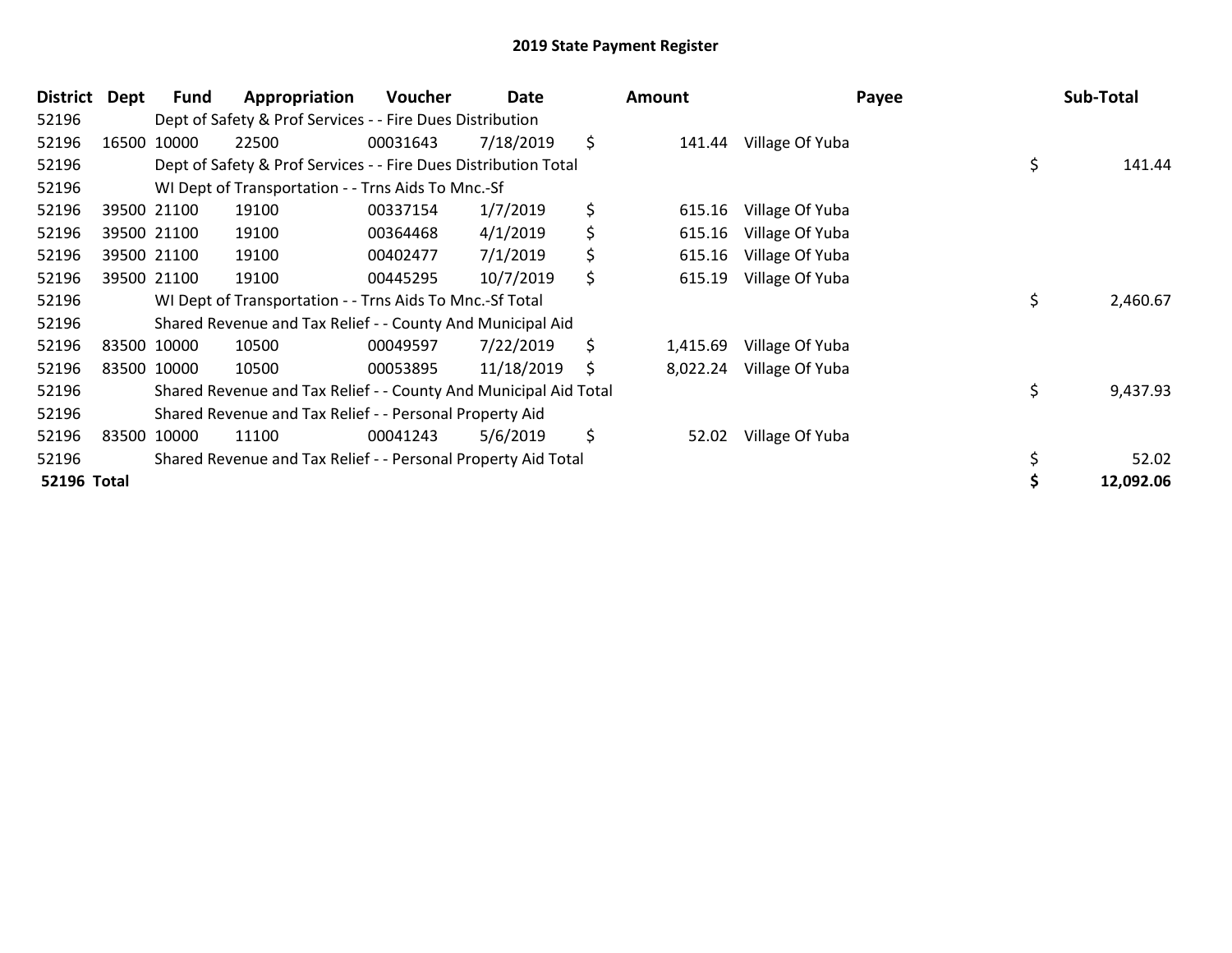| <b>District</b> | <b>Dept</b> | <b>Fund</b> | Appropriation                                                   | Voucher         | <b>Date</b> | <b>Amount</b>   | Payee                             | Sub-Total       |
|-----------------|-------------|-------------|-----------------------------------------------------------------|-----------------|-------------|-----------------|-----------------------------------|-----------------|
| 52276           |             |             | Dept of Safety & Prof Services - - Fire Dues Distribution       |                 |             |                 |                                   |                 |
| 52276           |             | 16500 10000 | 22500                                                           | 00030112        | 7/15/2019   | \$              | 12,732.04 City Of Richland Center |                 |
| 52276           |             |             | Dept of Safety & Prof Services - - Fire Dues Distribution Total |                 |             |                 |                                   | \$<br>12,732.04 |
| 52276           |             |             | Dept of Natural Resources - - GPO - Federal Funds               |                 |             |                 |                                   |                 |
| 52276           |             | 37000 10000 | 94100                                                           | 00321523        | 5/20/2019   | \$<br>14,679.60 | City Of Richland Center           |                 |
| 52276           |             | 37000 10000 | 94100                                                           | 00367335        | 10/24/2019  | \$<br>3,302.48  | City Of Richland Center           |                 |
| 52276           |             |             | Dept of Natural Resources - - GPO - Federal Funds Total         |                 |             |                 |                                   | \$<br>17,982.08 |
| 52276           |             |             | Dept of Natural Resources - - Gen Program Ops-Fed Funds         |                 |             |                 |                                   |                 |
| 52276           |             | 37000 21200 | 18100                                                           | 00348089        | 8/6/2019    | \$<br>441.55    | <b>City Of Richland Center</b>    |                 |
| 52276           |             |             | Dept of Natural Resources - - Gen Program Ops-Fed Funds Total   |                 |             |                 |                                   | \$<br>441.55    |
| 52276           |             |             | WI Dept of Transportation - - Conn Hwy Aids St Fds              |                 |             |                 |                                   |                 |
| 52276           |             | 39500 21100 | 16200                                                           | 00337779        | 1/7/2019    | \$<br>11,655.69 | City Of Richland Center           |                 |
| 52276           |             | 39500 21100 | 16200                                                           | 00365093        | 4/1/2019    | \$<br>11,655.69 | City Of Richland Center           |                 |
| 52276           |             | 39500 21100 | 16200                                                           | 00403102        | 7/1/2019    | \$<br>11,655.69 | City Of Richland Center           |                 |
| 52276           |             | 39500 21100 | 16200                                                           | 00445920        | 10/7/2019   | \$<br>11,655.72 | City Of Richland Center           |                 |
| 52276           |             |             | WI Dept of Transportation - - Conn Hwy Aids St Fds Total        | \$<br>46,622.79 |             |                 |                                   |                 |
| 52276           |             |             | WI Dept of Transportation - - Tc, Trns Oper Aid Sf              |                 |             |                 |                                   |                 |
| 52276           |             | 39500 21100 | 17700                                                           | 00354575        | 2/22/2019   | \$<br>1,031.00  | City Of Richland Center           |                 |
| 52276           |             | 39500 21100 | 17700                                                           | 00392786        | 6/12/2019   | \$<br>10,203.00 | City Of Richland Center           |                 |
| 52276           |             | 39500 21100 | 17700                                                           | 00417076        | 7/30/2019   | \$<br>30,608.00 | City Of Richland Center           |                 |
| 52276           |             |             | WI Dept of Transportation - - Tc, Trns Oper Aid Sf Total        |                 |             |                 |                                   | \$<br>41,842.00 |
| 52276           |             |             | WI Dept of Transportation - - Trnst/Trns-Rel Aid F              |                 |             |                 |                                   |                 |
| 52276           |             | 39500 21100 | 18200                                                           | 00353855        | 2/21/2019   | \$<br>17,823.51 | City Of Richland Center           |                 |
| 52276           |             | 39500 21100 | 18200                                                           | 00423897        | 8/15/2019   | \$<br>25,060.61 | <b>City Of Richland Center</b>    |                 |
| 52276           |             | 39500 21100 | 18200                                                           | 00428237        | 8/27/2019   | \$<br>25,473.60 | City Of Richland Center           |                 |
| 52276           |             | 39500 21100 | 18200                                                           | 00456984        | 11/6/2019   | \$<br>25,265.66 | City Of Richland Center           |                 |
| 52276           |             |             | WI Dept of Transportation - - Trnst/Trns-Rel Aid F Total        |                 |             |                 |                                   | \$<br>93,623.38 |
| 52276           |             |             | WI Dept of Transportation - - Hwy Sfty Loc Aid Ffd              |                 |             |                 |                                   |                 |
| 52276           |             | 39500 21100 | 18500                                                           | 00373512        | 4/19/2019   | \$<br>3,898.22  | <b>City Of Richland Center</b>    |                 |
| 52276           |             |             | WI Dept of Transportation - - Hwy Sfty Loc Aid Ffd Total        |                 |             |                 |                                   | \$<br>3,898.22  |
| 52276           |             |             | WI Dept of Transportation - - Trns Aids To Mnc.-Sf              |                 |             |                 |                                   |                 |
| 52276           |             | 39500 21100 | 19100                                                           | 00337155        | 1/7/2019    | \$<br>69,966.37 | City Of Richland Center           |                 |
| 52276           |             | 39500 21100 | 19100                                                           | 00364469        | 4/1/2019    | \$<br>69,966.37 | City Of Richland Center           |                 |

| າount     | Payee                          | Sub-Total       |
|-----------|--------------------------------|-----------------|
| 12,732.04 | <b>City Of Richland Center</b> | \$<br>12,732.04 |
| 14,679.60 | <b>City Of Richland Center</b> |                 |
| 3,302.48  | City Of Richland Center        |                 |
|           |                                | \$<br>17,982.08 |
| 441.55    | City Of Richland Center        |                 |
|           |                                | \$<br>441.55    |
| 11,655.69 | <b>City Of Richland Center</b> |                 |
| 11,655.69 | City Of Richland Center        |                 |
| 11,655.69 | <b>City Of Richland Center</b> |                 |
| 11,655.72 | <b>City Of Richland Center</b> |                 |
|           |                                | \$<br>46,622.79 |
|           |                                |                 |
| 1,031.00  | <b>City Of Richland Center</b> |                 |
| 10,203.00 | City Of Richland Center        |                 |
| 30,608.00 | <b>City Of Richland Center</b> |                 |
|           |                                | \$<br>41,842.00 |
| 17,823.51 | <b>City Of Richland Center</b> |                 |
| 25,060.61 | City Of Richland Center        |                 |
| 25,473.60 | <b>City Of Richland Center</b> |                 |
| 25,265.66 | <b>City Of Richland Center</b> |                 |
|           |                                | \$<br>93,623.38 |
| 3,898.22  | <b>City Of Richland Center</b> |                 |
|           |                                | \$<br>3,898.22  |
| 69,966.37 | <b>City Of Richland Center</b> |                 |
| 69,966.37 | <b>City Of Richland Center</b> |                 |
|           |                                |                 |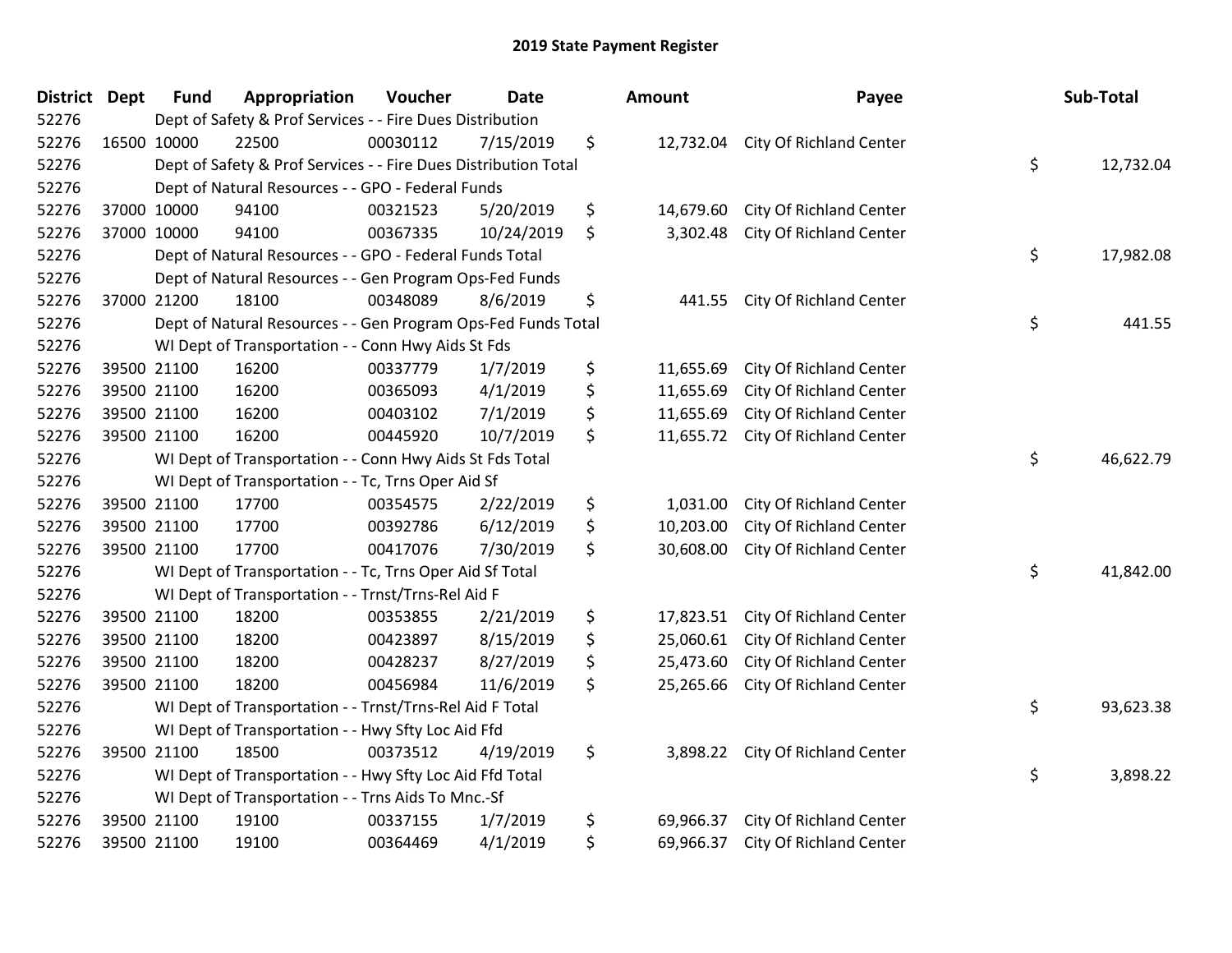| <b>District Dept</b> | <b>Fund</b> | Appropriation                                                          | Voucher  | <b>Date</b> |         | Amount       | Payee                          | Sub-Total          |
|----------------------|-------------|------------------------------------------------------------------------|----------|-------------|---------|--------------|--------------------------------|--------------------|
| 52276                | 39500 21100 | 19100                                                                  | 00402478 | 7/1/2019    | \$      | 69,966.37    | City Of Richland Center        |                    |
| 52276                | 39500 21100 | 19100                                                                  | 00445296 | 10/7/2019   | \$      | 69,966.37    | City Of Richland Center        |                    |
| 52276                |             | WI Dept of Transportation - - Trns Aids To Mnc.-Sf Total               |          |             |         |              |                                | \$<br>279,865.48   |
| 52276                |             | Department of Justice - - Law Enforcement Train, Local                 |          |             |         |              |                                |                    |
| 52276                | 45500 10000 | 23100                                                                  | 00074349 | 11/6/2019   | \$      | 2,240.00     | City Of Richland Center        |                    |
| 52276                |             | Department of Justice - - Law Enforcement Train, Local Total           |          |             |         |              |                                | \$<br>2,240.00     |
| 52276                |             | Department of Military Affairs - - Disaster Recovery Aid               |          |             |         |              |                                |                    |
| 52276                | 46500 10000 | 30500                                                                  | 00071075 | 12/20/2019  | $\zeta$ | 5,933.91     | <b>City Of Richland Center</b> |                    |
| 52276                |             | Department of Military Affairs - - Disaster Recovery Aid Total         |          |             |         |              |                                | \$<br>5,933.91     |
| 52276                |             | Department of Military Affairs - - Federal Aid, Local Assistance       |          |             |         |              |                                |                    |
| 52276                | 46500 10000 | 34200                                                                  | 00070549 | 12/10/2019  | -\$     | 35,603.47    | <b>City Of Richland Center</b> |                    |
| 52276                |             | Department of Military Affairs - - Federal Aid, Local Assistance Total |          |             |         |              |                                | \$<br>35,603.47    |
| 52276                |             | Department of Administration - - Federal Aid, Local Assistance         |          |             |         |              |                                |                    |
| 52276                | 50500 10000 | 74300                                                                  | 00095475 | 1/28/2019   | \$      | 475,000.00   | <b>City Of Richland Center</b> |                    |
| 52276                | 50500 10000 | 74300                                                                  | 00113770 | 12/12/2019  | \$      | 25,000.00    | City Of Richland Center        |                    |
| 52276                |             | Department of Administration - - Federal Aid, Local Assistance Total   |          |             |         |              |                                | \$<br>500,000.00   |
| 52276                |             | Elections Commission - - General Program Ops, GPR                      |          |             |         |              |                                |                    |
| 52276                | 51000 10000 | 10100                                                                  | 00001488 | 1/25/2019   | \$      | 139.26       | City Of Richland Center        |                    |
| 52276                |             | Elections Commission - - General Program Ops, GPR Total                |          |             |         |              |                                | \$<br>139.26       |
| 52276                |             | Public Defender Board - - Transcript, Discovery And Int                |          |             |         |              |                                |                    |
| 52276                | 55000 10000 | 10600                                                                  | 00175880 | 1/9/2019    | \$      | 29.60        | City Of Richland Center        |                    |
| 52276                | 55000 10000 | 10600                                                                  | 00182613 | 2/19/2019   | \$      | 106.56       | City Of Richland Center        |                    |
| 52276                | 55000 10000 | 10600                                                                  | 00189668 | 4/3/2019    | \$      | 82.88        | City Of Richland Center        |                    |
| 52276                | 55000 10000 | 10600                                                                  | 00191505 | 4/18/2019   | \$      | 29.60        | City Of Richland Center        |                    |
| 52276                | 55000 10000 | 10600                                                                  | 00193418 | 5/3/2019    | \$      | 17.76        | City Of Richland Center        |                    |
| 52276                | 55000 10000 | 10600                                                                  | 00197488 | 5/30/2019   | \$      | 35.52        | City Of Richland Center        |                    |
| 52276                | 55000 10000 | 10600                                                                  | 00219360 | 10/28/2019  | \$      | 29.60        | City Of Richland Center        |                    |
| 52276                | 55000 10000 | 10600                                                                  | 00227690 | 12/23/2019  | \$      | 29.60        | City Of Richland Center        |                    |
| 52276                |             | Public Defender Board - - Transcript, Discovery And Int Total          |          |             |         |              |                                | \$<br>361.12       |
| 52276                |             | Shared Revenue and Tax Relief - - County And Municipal Aid             |          |             |         |              |                                |                    |
| 52276                | 83500 10000 | 10500                                                                  | 00049598 | 7/22/2019   | \$      | 191,915.08   | <b>City Of Richland Center</b> |                    |
| 52276                | 83500 10000 | 10500                                                                  | 00053896 | 11/18/2019  | \$      | 1,087,518.81 | <b>City Of Richland Center</b> |                    |
| 52276                |             | Shared Revenue and Tax Relief - - County And Municipal Aid Total       |          |             |         |              |                                | \$<br>1,279,433.89 |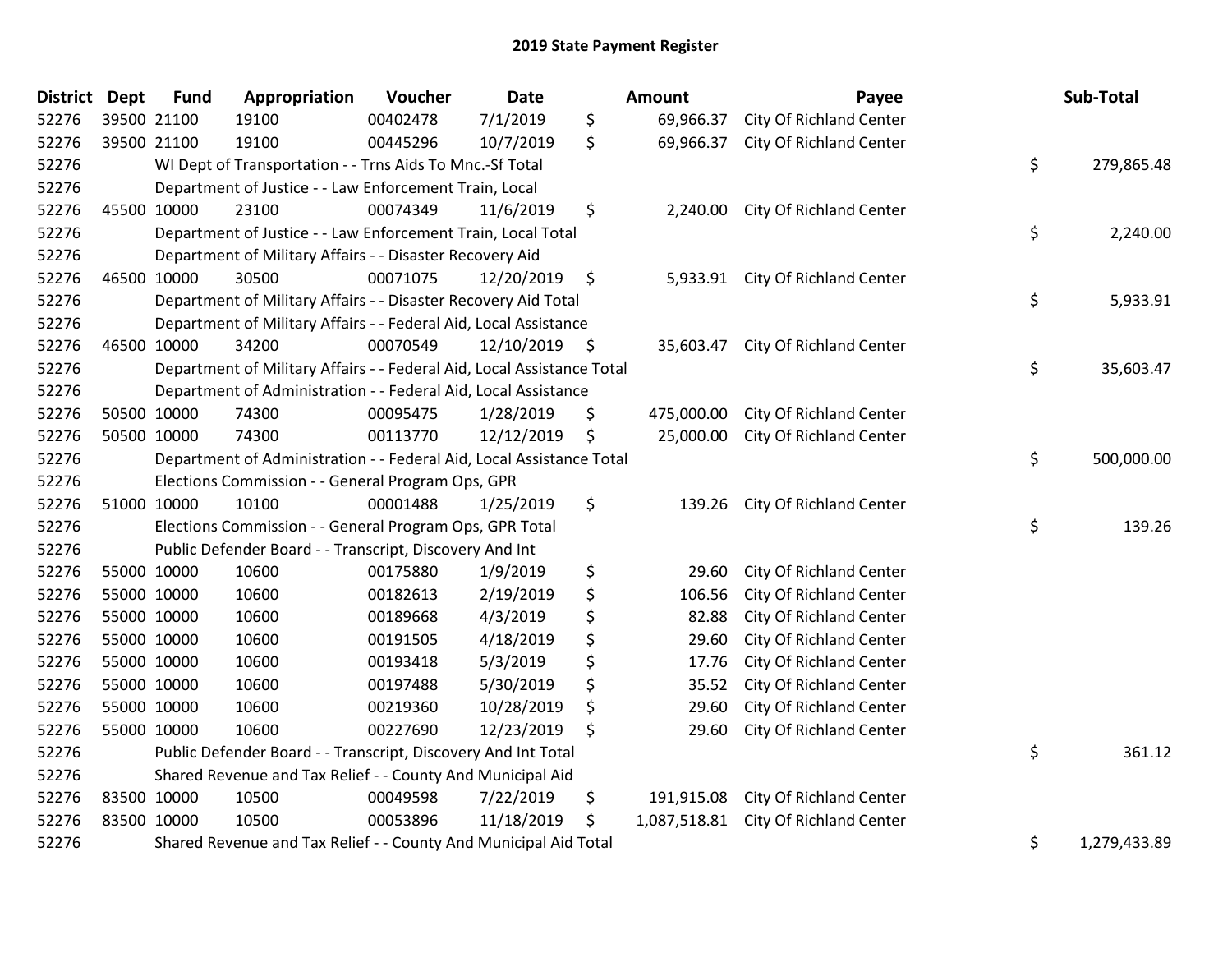| <b>District</b> | Dept | <b>Fund</b> | Appropriation                                                       | Voucher  | Date       | Amount          | Payee                          |    | Sub-Total    |
|-----------------|------|-------------|---------------------------------------------------------------------|----------|------------|-----------------|--------------------------------|----|--------------|
| 52276           |      |             | Shared Revenue and Tax Relief - - Exempt Computer Aid               |          |            |                 |                                |    |              |
| 52276           |      | 83500 10000 | 10900                                                               | 00046675 | 7/22/2019  | \$<br>16,830.97 | <b>City Of Richland Center</b> |    |              |
| 52276           |      | 83500 10000 | 10900                                                               | 00047975 | 7/22/2019  | \$<br>7,953.94  | City Of Richland Center        |    |              |
| 52276           |      |             | Shared Revenue and Tax Relief - - Exempt Computer Aid Total         |          |            |                 |                                | \$ | 24,784.91    |
| 52276           |      |             | Shared Revenue and Tax Relief - - Utility Aid                       |          |            |                 |                                |    |              |
| 52276           |      | 83500 10000 | 11000                                                               | 00049598 | 7/22/2019  | \$<br>2,415.40  | <b>City Of Richland Center</b> |    |              |
| 52276           |      | 83500 10000 | 11000                                                               | 00053896 | 11/18/2019 | \$<br>14,328.78 | City Of Richland Center        |    |              |
| 52276           |      |             | Shared Revenue and Tax Relief - - Utility Aid Total                 |          |            |                 |                                | \$ | 16,744.18    |
| 52276           |      |             | Shared Revenue and Tax Relief - - Personal Property Aid             |          |            |                 |                                |    |              |
| 52276           |      | 83500 10000 | 11100                                                               | 00041244 | 5/6/2019   | \$<br>3,814.48  | City Of Richland Center        |    |              |
| 52276           |      | 83500 10000 | 11100                                                               | 00042730 | 5/6/2019   | \$<br>6,075.63  | City Of Richland Center        |    |              |
| 52276           |      |             | Shared Revenue and Tax Relief - - Personal Property Aid Total       |          |            |                 |                                | \$ | 9,890.11     |
| 52276           |      |             | Shared Revenue and Tax Relief - - Payments For Municipal Svcs       |          |            |                 |                                |    |              |
| 52276           |      | 83500 10000 | 50100                                                               | 00037851 | 1/31/2019  | \$<br>32,920.29 | City Of Richland Center        |    |              |
| 52276           |      |             | Shared Revenue and Tax Relief - - Payments For Municipal Svcs Total |          |            |                 |                                | \$ | 32,920.29    |
| 52276           |      |             | Shared Revenue and Tax Relief - - Lottery & Gaming Credit           |          |            |                 |                                |    |              |
| 52276           |      | 83500 52100 | 36300                                                               | 00038457 | 3/25/2019  | \$<br>8,029.61  | City Of Richland Center        |    |              |
| 52276           |      |             | Shared Revenue and Tax Relief - - Lottery & Gaming Credit Total     |          |            |                 |                                | \$ | 8,029.61     |
| 52276 Total     |      |             |                                                                     |          |            |                 |                                |    | 2,413,088.29 |